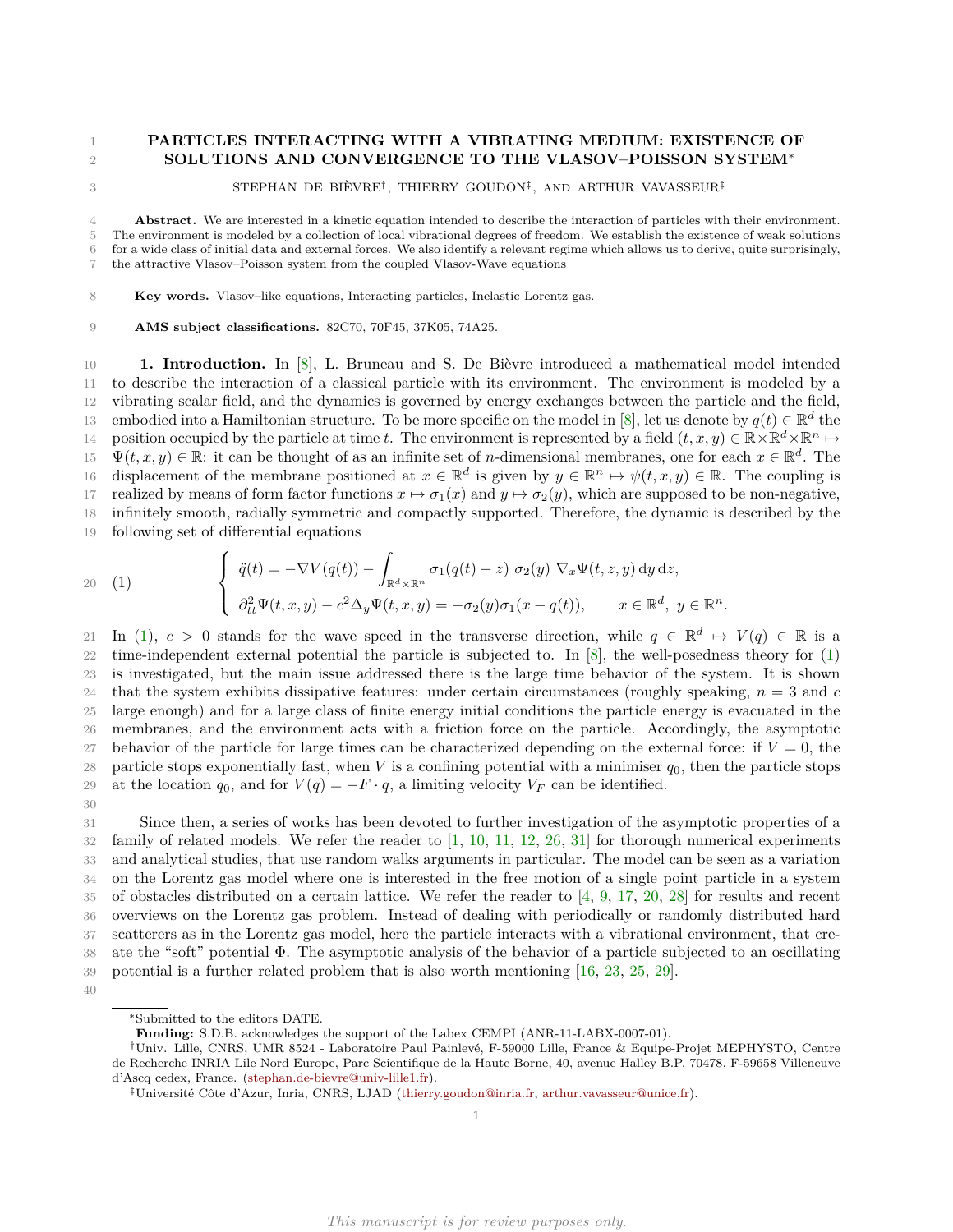We wish to revisit the model of [\[8\]](#page-30-0) in the framework of kinetic equations. Instead of considering a single 42 particle described by its position  $t \mapsto q(t)$ , we work with the particle distribution function in phase space  $f(t, x, v) \geq 0$ , with  $x \in \mathbb{R}^d$ ,  $v \in \mathbb{R}^d$ , the position and velocity variables respectively. This quantity obeys the following Vlasov equation

<span id="page-1-0"></span>45 (2) 
$$
\partial_t f + v \cdot \nabla_x f - \nabla_x (V + \Phi) \cdot \nabla_v f = 0, \quad t \ge 0, \ x \in \mathbb{R}^d, \ v \in \mathbb{R}^d.
$$

 $46$  In [\(2\)](#page-1-0), *V* stands for the external potential, while  $\Phi$  is the self-consistent potential describing the interaction 47 with the environment. It is defined by the convolution formula

<span id="page-1-3"></span>48 (3) 
$$
\Phi(t,x) = \int_{\mathbb{R}^d \times \mathbb{R}^n} \Psi(t,z,y) \sigma_1(x-z) \sigma_2(y) dy dz, \qquad t \ge 0, \ x \in \mathbb{R}^d
$$

where the vibrating field  $\Psi$  is driven by the following wave equation

<span id="page-1-2"></span>
$$
\begin{cases}\n(\partial_{tt}^2 \Psi - c^2 \Delta_y \Psi)(t, x, y) = -\sigma_2(y) \int_{\mathbb{R}^d} \sigma_1(x - z) \rho(t, z) dz, \ t \ge 0, \ x \in \mathbb{R}^d, \ y \in \mathbb{R}^n, \\
\rho(t, x) = \int_{\mathbb{R}^d} f(t, x, v) dv.\n\end{cases}
$$

51 The system is completed by initial data

66

<span id="page-1-1"></span>52 (5)  $f(0, x, v) = f_0(x, v), \quad \Psi(0, x, u) = \Psi_0(x, u), \quad \partial_t \Psi(0, x, u) = \Psi_1(x, u).$ 

53 A possible interpretation of the kinetic equation [\(2\)](#page-1-0) consists in considering the model [\(1\)](#page-0-0) for a set of  $N \gg 1$ 

54 particles. The definition of the self–consistent potential has to be adapted since all the particles interact 55 with the environment, namely we have, for  $j \in \{1, ..., N\}$ 

$$
\begin{cases}\n\ddot{q}_j(t) = -\nabla V(q_j(t)) - \int_{\mathbb{R}^d \times \mathbb{R}^n} \sigma_1(q_j(t) - z) \sigma_2(y) \nabla_z \Psi(t, z, y) \, dy \, dz, \\
\partial_{tt}^2 \Psi(t, x, y) - c^2 \Delta_y \Psi(t, x, y) = -\sigma_2(y) \sum_{k=1}^N \sigma_1(x - q_k(t)).\n\end{cases}
$$

 Note that such a many-particle system is not considered in [\[8\]](#page-30-0). It is very likely that its asymptotic be- havior is much more complicated than with a single particle because, even if the particles do not interact directly, they do so indirectly via their interaction with the membranes. If we now adopt the mean–field 60 rescaling in which  $\Phi \to \frac{1}{N}\Phi$ , then [\(2\)](#page-1-0) can be obtained as the limit as *N* goes to  $\infty$  for the empirical measure *f*<sup>*N*</sup>  $f_N(t, x, v) = \frac{1}{N} \sum_{k=1}^N \delta(x = q_k(t), v = \dot{q}_k(t))$  of the *N*−particle system, assuming the convergence of the 62 initial state  $f_N(0, x, v) \to f_0(x, v)$  in some suitable sense. Such a statement can be rephrased in terms of the convergence of the joint distribution of the *N*–particle system. This issue will be discussed elsewhere [\[32\]](#page-31-3) and we refer the reader to the lecture notes [\[19\]](#page-30-13) and to [\[21\]](#page-30-14) for further information on the mean–field regimes in statistical physics.

67 In this paper we wish to analyse several aspects of the Vlasov-Wave system  $(2)$ –[\(5\)](#page-1-1). We warn the reader that, despite the similarities in terminology, the model considered here is very different, both mathematically and physically, from the one dealt with in [\[6\]](#page-30-15), which is a simplified version of the Vlasov–Maxwell system. It is indeed crucial to understand that the wave equation in this paper is set with variables *transverse* to the physical space: the waves do not propagate at all in the space where the particles move. This leads to very different physical effects; we refer to [\[8\]](#page-30-0) and references therein for more details on this matter. We add that this paper is less ambitious than [\[8\]](#page-30-0), since we do not discuss here the large time behavior of the solutions, only their global existence. As mentioned above, since we are dealing with many particles, it is very likely that the question cannot be handled in the same terms as in [\[8\]](#page-30-0), and that the kinetic model inherits the same technical and conceptual difficulties already mentioned for *N >* 1 particles. We only mention that a particular station- ary solution (with *f* integrable) has been exhibited in [\[2\]](#page-30-16), and that this solution is shown to be linearly stable. 78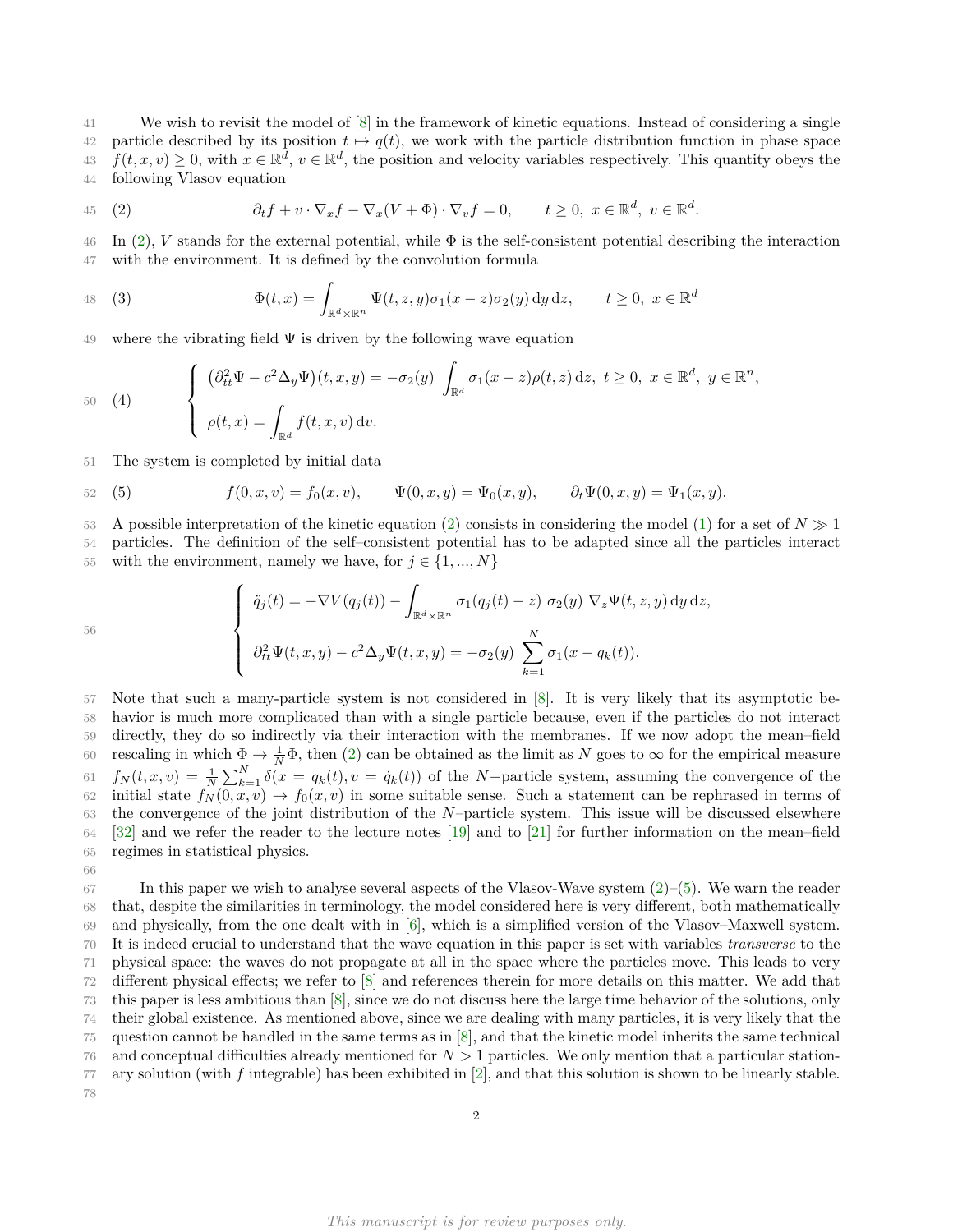79 The paper is organized as follows. Section [2](#page-2-0) contains a preliminary and largely informal discussion to 80 set up notation and to establish some estimates on the interaction potential needed in the bulk of the paper. 81 Section [3](#page-5-0) establishes the well–posedness of the problem  $(2)$ –[\(5\)](#page-1-1) (Theorem [4\)](#page-6-0). We consider a large class of 82 initial data and external potentials with functional arguments which are reminiscient of Dobrushin's analysis 83 of the Vlasov equation [\[15\]](#page-30-17). Section [4](#page-14-0) is devoted to asymptotic issues which allow us to connect  $(2)$ –[\(5\)](#page-1-1) to 84 Vlasov equations with an *attractive* self–consistent potential. In particular, up to a suitable rescaling of the 85 form function  $\sigma_1$ , we can derive this way the attractive Vlasov–Poisson system. This is quite surprising and

86 unexpected in view of the very different physical motivation of the models.

<span id="page-2-0"></span>87 **2. Preliminary discussion.** Throughout the paper, we make the following assumptions on the model 88 parameters and on the initial conditions. First, on the coupling functions  $\sigma_1, \sigma_2$ , we impose:

<span id="page-2-1"></span>
$$
\begin{cases}\n\sigma_1 \in C_c^{\infty}(\mathbb{R}^d, \mathbb{R}), \ \sigma_2 \in C_c^{\infty}(\mathbb{R}^n, \mathbb{R}), \\
\sigma_1(x) \ge 0, \ \sigma_2(y) \ge 0 \text{ for any } x \in \mathbb{R}^d, y \in \mathbb{R}^n, \\
\sigma_1, \sigma_2 \text{ are radially symmetric.}\n\end{cases}
$$

90 We require that the external potential fulfills

<span id="page-2-3"></span>91 (H2) 
$$
\begin{cases} V \in W^{2,\infty}_{\text{loc}}(\mathbb{R}^d), \\ \text{and there exists } C \ge 0 \text{ such that } V(x) \ge -C(1+|x|^2) \text{ for any } x \in \mathbb{R}^d. \end{cases}
$$

92 This is a rather standard and natural assumption. Note that it ensures global existence when  $\sigma_1 = 0 = \sigma_2$ . 93 it then implies that the external potential cannot drive the particle to infinity in finite time. For the initial 94 condition of the vibrating environment, we shall assume

<span id="page-2-4"></span>95 **(H3)** 
$$
\Psi_0, \Psi_1 \in L^2(\mathbb{R}^d \times \mathbb{R}^n).
$$

96 For the initial particle distribution function, we naturally assume

<span id="page-2-5"></span>97 **(H4)** 
$$
f_0 \geq 0, \qquad f_0 \in L^1(\mathbb{R}^d \times \mathbb{R}^d).
$$

98 For energy considerations, it is also relevant to suppose

110

<span id="page-2-2"></span>99 **(H5)** 
$$
\nabla_y \Psi_0 \in L^2(\mathbb{R}^d \times \mathbb{R}^n) \text{ and } \left((x,v) \mapsto (V(x) + |v|^2) f_0(x,v) \right) \in L^1(\mathbb{R}^d \times \mathbb{R}^d).
$$

100 This means that the initial state has finite mass, potential and kinetic energy.

 Our goal in this section is to rewrite the equations of the coupled system [\(2\)](#page-1-0)-[\(5\)](#page-1-1) in an equivalent manner, more suitable for our subsequent analysis. The discussion will be informal, with all computations done for sufficiently smooth solutions. The proper functional framework will be provided in the next section. First, we note that it is clear that [\(2\)](#page-1-0) preserves the total mass of the particles

105 
$$
\frac{\mathrm{d}}{\mathrm{d}t} \int_{\mathbb{R}^d \times \mathbb{R}^d} f(t, x, v) \, \mathrm{d}v \, \mathrm{d}x = 0.
$$

106 In fact, since the field  $(v, \nabla_x V + \nabla_x \Phi)$  is divergence–free (with respect to the phase variables  $(x, v)$ ), any

107  $L^p$  norm of the density *f* is conserved,  $1 \leq p \leq \infty$ . Furthermore, the PDEs system [\(2\)](#page-1-0)–[\(4\)](#page-1-2) inherits from the 108 Hamiltonian nature of the original equations of motion [\(1\)](#page-0-0) the following easily checked energy conservation 109 property:

$$
\frac{\mathrm{d}}{\mathrm{d}t} \left\{ \frac{1}{2} \int_{\mathbb{R}^d \times \mathbb{R}^n} |\partial_t \Psi(t, x, y)|^2 \, \mathrm{d}x \, \mathrm{d}y + \frac{c^2}{2} \int_{\mathbb{R}^d \times \mathbb{R}^n} |\nabla_y \Psi(t, x, y)|^2 \, \mathrm{d}x \, \mathrm{d}y + \int_{\mathbb{R}^d \times \mathbb{R}^d} f(t, x, v) \left( \frac{|v|^2}{2} + V(x) + \Phi(t, x) \right) \mathrm{d}v \, \mathrm{d}x \right\} = 0.
$$

111 As a matter of fact the energy remains finite when the full set of assumptions (**[H1](#page-2-1)**)–(**[H5](#page-2-2)**) holds.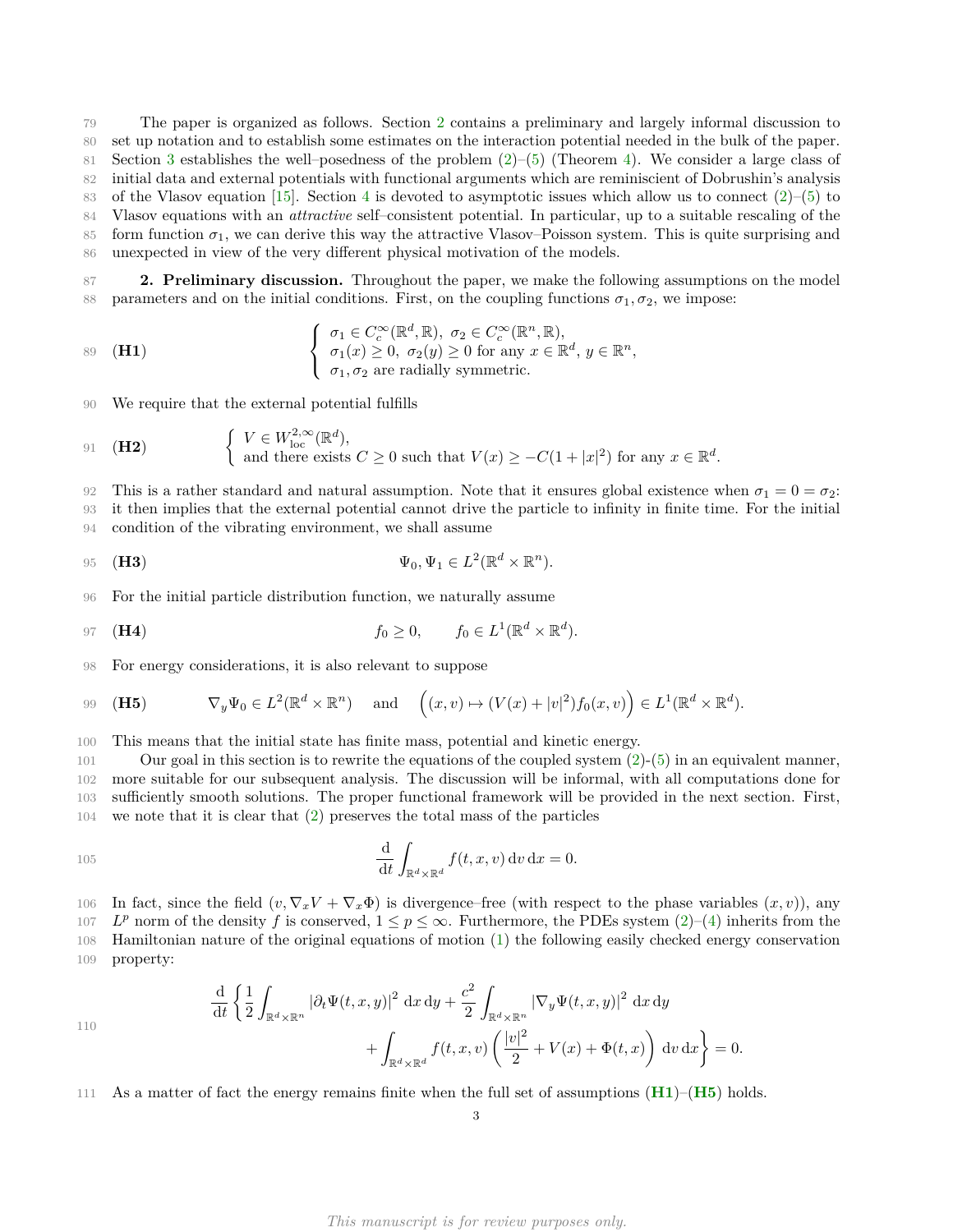For the Vlasov–Poisson equation it is well known that the potential can be expressed by means of a convolution formula. Similarly here, the self-consistent potential Φ can be computed explicitly as the image 114 of a certain linear operator acting on the macroscopic density  $\rho(t, x) = \int_{\mathbb{R}^d} f(t, x, v) dv$ ; this follows from the fact that the linear wave equation [\(4\)](#page-1-2) can be solved explicitly as the sum of the solution of the homogeneous wave equation with the correct initial conditions plus the retarded solution of the inhomogeneous wave equation. To see how this works, we introduce

118 
$$
t \mapsto p(t) = \frac{1}{(2\pi)^n} \int_{\mathbb{R}^n} \frac{\sin(c|\xi|t)}{c|\xi|} |\widehat{\sigma_2}(\xi)|^2 d\xi
$$

119 and

<span id="page-3-2"></span>120 (6) 
$$
\Phi_0(t,x) = \frac{1}{(2\pi)^n} \int_{\mathbb{R}^n} \int_{\mathbb{R}^d} \sigma_1(x-z) \left( \widehat{\Psi_0}(z,\xi) \cos(c|\xi|t) + \widehat{\Psi_1}(z,\xi) \frac{\sin(c|\xi|t)}{c|\xi|} \right) \widehat{\sigma_2}(\xi) dz d\xi
$$

where the symbol  $\hat{\cdot}$  stands for the Fourier transform with respect to the variable  $y \in \mathbb{R}^n$ . Note that  $\Phi_0$  is the colution of the homogeneous wave equation with the given initial conditions for  $\Psi$ . Finally, 122 the solution of the homogeneous wave equation with the given initial conditions for  $\Psi$ . Finally, we define the operator L which associates to a distribution function  $f:(0,\infty)\times\mathbb{R}^d\times\mathbb{R}^d\to\mathbb{R}$  the quantity

<span id="page-3-1"></span>124 (7) 
$$
\mathcal{L}(f)(t,x) = \int_0^t p(t-s) \left( \int_{\mathbb{R}^d} \Sigma(x-z) \rho(s,z) dz \right) ds,
$$

125 where

126 
$$
\rho(t,x) = \int_{\mathbb{R}^d} f(t,x,v) \, dv, \qquad \Sigma = \sigma_1 * \sigma_1.
$$

127 We can then check that the pair  $(f, \Psi)$  is a solution of  $(2)$ – $(4)$  iff *f* satisfies

<span id="page-3-0"></span>128 (8) 
$$
\begin{cases} \partial_t f + v \cdot \nabla_x f = \nabla_v f \cdot \nabla_x (V + \Phi_0 - \mathcal{L}(f)) \\ f(0, x, v) = f_0(x, v) \end{cases}
$$

129 and  $\Psi$  is the unique solution of [\(4\)](#page-1-2).

130 We sketch the computation, which is instructive. Let  $(f, \Psi)$  be a solution of  $(2)-(4)$  $(2)-(4)$  $(2)-(4)$ . Applying the 131 Fourier transform with respect to the variable *y* we find

*.*

$$
\begin{cases}\n(\partial_t^2 + c^2 |\xi|^2) \widehat{\Psi}(t, x, \xi) = -(\rho(t, \cdot) * \sigma_1)(x) \widehat{\sigma_2}(\xi), \\
\widehat{\Psi}(0, x, \xi) = \widehat{\Psi_0}(x, \xi) \qquad \partial_t \widehat{\Psi}(0, x, \xi) = \widehat{\Psi_1}(x, \xi).\n\end{cases}
$$

133 The solution reads

134

136

<span id="page-3-3"></span>(9)  

$$
\widehat{\Psi}(t,x,\xi) = -\int_0^t (\rho(t-s,\cdot) * \sigma_1)(x) \widehat{\sigma_2}(\xi) \frac{\sin(cs|\xi|)}{c|\xi|} ds
$$

$$
+ \widehat{\Psi_0}(x,\xi) \cos(c|\xi|t) + \widehat{\Psi_1}(x,\xi) \frac{\sin(c|\xi|t)}{c|\xi|}
$$

135 To compute  $\Phi$  in [\(3\)](#page-1-3), we use Plancherel's equality:

$$
\Phi(t,x) = \int_{\mathbb{R}^d \times \mathbb{R}^n} \Psi(t,z,y) \sigma_1(x-z) \sigma_2(y) \,dy \,dz
$$
\n
$$
= \frac{1}{(2\pi)^n} \int_{\mathbb{R}^d \times \mathbb{R}^n} \widehat{\Psi}(t,z,\xi) \sigma_1(x-z) \widehat{\sigma_2}(\xi) \,d\xi \,dz
$$
\n
$$
= -\left( (\sigma_1 * \sigma_1) * \int_0^t \left( \rho(t-s, \cdot) \int_{\mathbb{R}^n} \frac{\sin(c s|\xi|)}{c |\xi|} \frac{|\widehat{\sigma_2}(\xi)|^2}{(2\pi)^n} \,d\xi \right) \,ds \right)(x)
$$
\n
$$
+ \frac{1}{(2\pi)^n} \left( \sigma_1 * \int_{\mathbb{R}^n} \left( \widehat{\Psi_0}(\cdot,\xi) \cos(c |\xi|t) + \widehat{\Psi_1}(\cdot,\xi) \frac{\sin(c |\xi|t)}{c |\xi|} \right) \widehat{\sigma_2}(\xi) \,d\xi \right)(x)
$$
\n
$$
= -\mathcal{L}(f)(t,x) + \Phi_0(t,x).
$$

*This manuscript is for review purposes only.*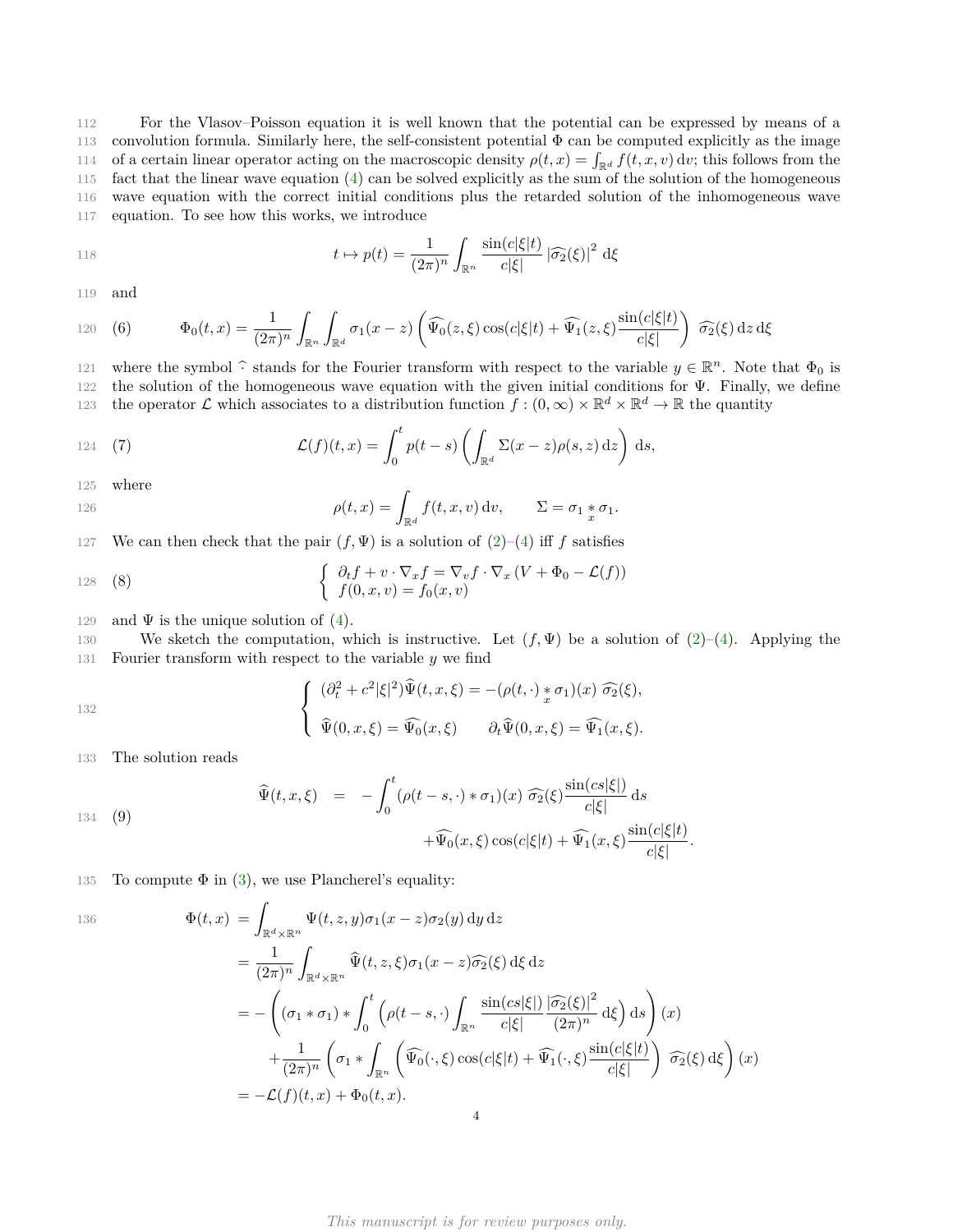137 Inserting this relation into [\(2\)](#page-1-0), we arrive at [\(8\)](#page-3-0). Conversely, let *f* be a solution of [\(8\)](#page-3-0) and let Ψ be the unique 138 solution of [\(4\)](#page-1-2). The same computation then shows that  $\Phi$  in [\(3\)](#page-1-3) is given by  $\Phi = \Phi_0 - \mathcal{L}(f)$ . Therefore *f* 139 satisfies [\(2\)](#page-1-0).

140

<span id="page-4-0"></span>141 The operator  $\mathcal L$  in [\(7\)](#page-3-1) plays a crucial role in our further analysis. Its precise definition on an appropriate 142 functional space and its basic continuity properties are given in the following Lemma.

<sup>143</sup> Lemma 1 (Estimates on the interaction potential). *For any* 0 *< T <* ∞*, the following properties hold:* 144 *i)*  $\mathcal L$  *belongs to the space*  $\mathcal A_T$  *of continuous operators on*  $C([0,T]; (W^{1,\infty}(\mathbb R^d \times \mathbb R^d))')$  *with values in* 145  $C([0,T]; W^{2,\infty}(\mathbb{R}^d))$ . Its norm is evaluated as follows:

$$
\|\mathcal{L}\|_{\mathcal{A}_T} \le \|\sigma_1\|_{W^{3,2}(\mathbb{R}^d)}^2 \|\sigma_2\|_{L^2(\mathbb{R}^n)}^2 \frac{T^2}{2};
$$

147 *ii)*  $\mathcal L$  belongs to the space  $\mathcal B_T$  of continuous operators on  $C([0,T]; (W^{1,\infty}(\mathbb R^d \times \mathbb R^d))')$  with values in 148  $C^1([0,T];L^\infty(\mathbb{R}^d))$ . Its norm is evaluated as follows:

149 
$$
\|\mathcal{L}\|_{\mathcal{B}_T} \leq \|\sigma_1\|_{W^{1,2}(\mathbb{R}^d)}^2 \|\sigma_2\|_{L^2(\mathbb{R}^n)}^2 \left(T + \frac{T^2}{2}\right);
$$

150  $iii)$   $\Phi_0$  *satisfies* 

$$
\|\Phi_0(t,\cdot)\|_{W^{2,\infty}(\mathbb{R}^d)} \le \|\sigma_1\|_{W^{2,2}(\mathbb{R}^d)} \|\sigma_2\|_{L^2(\mathbb{R}^n)} \left( \|\Psi_0\|_{L^2(\mathbb{R}^n)} + t \|\Psi_1\|_{L^2(\mathbb{R}^n)} \right),
$$

152 *for any*  $0 \le t \le T$ *, and, moreover* 

$$
\|\Phi_0\|_{C^1([0,T];L^\infty(\mathbb{R}^d))}\leq \|\sigma_1\|_{L^2(\mathbb{R}^d)} \|\sigma_2\|_{W^{1,2}(\mathbb{R}^n)} \left(2\|\Psi_0\|_{L^2(\mathbb{R}^n)} + (1+T)\|\Psi_1\|_{L^2(\mathbb{R}^n)}\right).
$$

154 *Proof.* The last statement is a direct consequence of Hölder and Young inequalities; let us detail the proof of items i) and ii). We associate to  $f \in (W^{1,\infty}(\mathbb{R}^d \times \mathbb{R}^d))'$ , the macroscopic density  $\rho \in (W^{1,\infty}(\mathbb{R}^d))'$ 155 156 by the formula:

$$
\langle \rho_f, \chi \rangle_{(W^{1,\infty})', W^{1,\infty}(\mathbb{R}^d)} = \langle f, \chi \otimes \mathbf{1}_v \rangle_{(W^{1,\infty})', W^{1,\infty}(\mathbb{R}^d \times \mathbb{R}^d)}, \qquad \forall \chi \in W^{1,\infty}(\mathbb{R}^d).
$$

158 Clearly, we have  $\|\rho_f\|_{(W^{1,\infty}(\mathbb{R}^d))'} \leq \|f\|_{(W^{1,\infty}(\mathbb{R}^d \times \mathbb{R}^d))'}.$ 

159 For any  $\chi \in C_c^{\infty}(\mathbb{R}^d)$ , and  $i \in \{0, 1, 2\}$ , we can check the following estimates

160  
\n
$$
\left| \langle \rho * \Sigma, \nabla^i \chi \rangle \right| = \left| \langle \rho, (\nabla^i \Sigma) * \chi \rangle \right| \leq ||\rho||_{(W^{1,\infty}(\mathbb{R}^d))'} \left| \left( \nabla^i \Sigma \right) * \chi \right|_{W^{1,\infty}(\mathbb{R}^d)}
$$
\n
$$
\leq \|f\|_{(W^{1,\infty}(\mathbb{R}^d \times \mathbb{R}^d))'} \left( \|\nabla^i \Sigma\|_{L^{\infty}(\mathbb{R}^d)} + \|\nabla^{i+1} \Sigma\|_{L^{\infty}(\mathbb{R}^d)} \right) \| \chi \|_{L^1(\mathbb{R}^d)}.
$$

161 Since the dual space of  $L^1$  is  $L^\infty$ , for  $i = 0$ , we deduce that

$$
\|\rho * \Sigma\|_{L^{\infty}(\mathbb{R}^d)} \leq \|f\|_{\left(W^{1,\infty}(\mathbb{R}^d \times \mathbb{R}^d)\right)'} \left(\|\Sigma\|_{L^{\infty}(\mathbb{R}^d)} + \|\nabla\Sigma\|_{L^{\infty}}\right)
$$
  

$$
\leq \|\sigma_1\|_{W^{1,2}(\mathbb{R}^d)}^2 \|f\|_{\left(W^{1,\infty}(\mathbb{R}^d \times \mathbb{R}^d)\right)'}.
$$

163 Reasoning similarly for  $i = 1$  and  $i = 2$ , we obtain

164 
$$
\|\rho * \Sigma\|_{W^{2,\infty}(\mathbb{R}^d)} \le \|\sigma_1\|_{W^{3,2}(\mathbb{R}^d)}^2 \|f\|_{\left(W^{1,\infty}(\mathbb{R}^d \times \mathbb{R}^d)\right)}'.
$$

165 We now estimate *p*. Plancherel's inequality yields

$$
|p'(t)| = \left|\frac{1}{(2\pi)^n} \int_{\mathbb{R}^n} \cos(c|\xi|t) |\widehat{\sigma_2}(\xi)|^2 d\xi\right| \leq ||\sigma_2||^2_{L^2(\mathbb{R}^n)}.
$$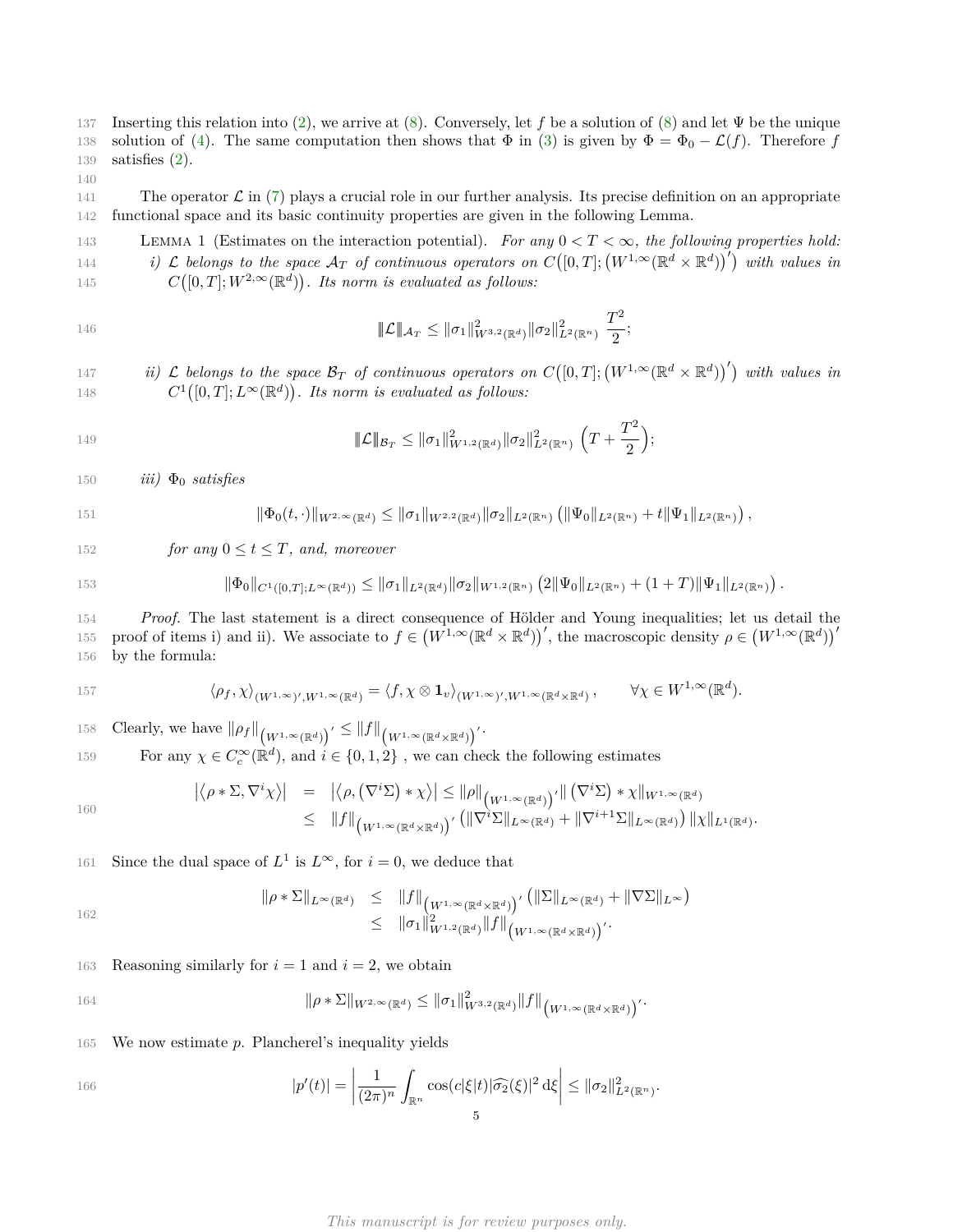Since  $p(0) = 0$ , it follows that  $|p(t)| \leq ||\sigma_2||^2_{L^2(\mathbb{R}^n)} t$ . Hence, for all  $0 \leq t \leq T < \infty$ , we have

168

$$
\begin{aligned} \|\mathcal{L}(f)(t)\|_{W^{2,\infty}(\mathbb{R}^d \times \mathbb{R}^d)} &\leq \|\Sigma \ast \rho\|_{L^{\infty}(0,T;W^{2,\infty}(\mathbb{R}^d))} \int_0^t |p(t-s)| \, \mathrm{d}s \\ &\leq \|f\|_{C\big([0,T];\big(W^{1,\infty}(\mathbb{R}^d \times \mathbb{R}^d)\big)'\big)} \|\sigma_1\|_{W^{3,2}(\mathbb{R}^d)}^2 \|\sigma_2\|_{L^2(\mathbb{R}^n)}^2 \, \frac{T^2}{2} \end{aligned}
$$

169 This proves the estimate in i). That  $\mathcal{L}(f)(t)$  is continuous as a function of t follows easily from the previous 170 argument. As a further by-product note that

$$
||\mathcal{L}(f)(t)||_{L^{\infty}} \leq ||f||_{C([0,T];(W^{1,\infty}(\mathbb{R}^d \times \mathbb{R}^d))'}) ||\sigma_1||_{W^{1,2}(\mathbb{R}^d)}^2 ||\sigma_2||_{L^2(\mathbb{R}^n)}^2 \frac{T^2}{2}
$$

172 holds. Since  $p(0) = 0$ , we have

$$
\partial_t \mathcal{L}(f)(t) = \int_0^t p'(t-s) \Sigma \ast \rho(s) \, \mathrm{d}s
$$

174 which gives:

$$
||\partial_t \mathcal{L}(f)(t)||_{L^{\infty}(\mathbb{R}^d \times \mathbb{R}^d)} \leq ||f||_{C([0,T];(W^{1,\infty}(\mathbb{R}^d \times \mathbb{R}^d))'}) ||\sigma_1||_{W^{1,2}(\mathbb{R}^d)}^2 ||\sigma_2||_{L^2(\mathbb{R}^n)}^2 T.
$$

176 This ends the proof of ii).

<span id="page-5-0"></span>177 **3. Existence of solutions.** The proof of existence of solutions to [\(8\)](#page-3-0) relies on estimates satisfied by 178 the characteristics curves defined by the following ODE system:

<span id="page-5-1"></span>
$$
\begin{aligned}\n\text{179} \quad (10) \quad \text{ } & \left\{ \begin{array}{l} \dot{X}(t) = \xi(t), \\ \dot{\xi}(t) = -\nabla V(X(t)) - \nabla \Phi(t, X(t)). \end{array} \right. \\
\end{aligned}
$$

From now on, we adopt the following notation. The potential  $\Phi$  being given, we denote by  $\varphi_{\alpha}^{\Phi,t}(x_0, v_0) \in$ 181  $\mathbb{R}^d \times \mathbb{R}^d$  the solution of [\(10\)](#page-5-1) which starts from  $(x_0, v_0)$  at time  $t = \alpha$ : the initial data is  $\varphi^{\Phi, \alpha}_\alpha(x_0, v_0) = (x_0, v_0)$ . 182 We use the shorthand notation  $t \mapsto (X(t), \xi(t))$  for  $t \mapsto \varphi_0^{\Phi, t}(x_0, v_0)$ , the solution of [\(10\)](#page-5-1) with  $X(0) = x_0$ 183 and  $V(0) = v_0$ . Owing to the regularity of V,  $\mathcal L$  and  $\Phi_0$ , see Lemma [1,](#page-4-0) the solution of the differential system 184 [\(10\)](#page-5-1) is indeed well defined for prescribed initial data; this also allows us to establish the following estimates, 185 where characteristics are evaluated both forward and backward.

<span id="page-5-2"></span>186 LEMMA 2 (Estimates on the characteristic curves). Let *V* satisfy (**[H2](#page-2-3)**) and let  $\Phi \in C^0([0,\infty); W^{2,\infty}(\mathbb{R}^d)) \cap$ 187  $C^1([0,\infty); L^\infty(\mathbb{R}^d))$ *.* 

188 *a) There exists a function*  $(\mathcal{N}, t, x, v) \in [0, \infty) \times [0, \infty) \times \mathbb{R}^d \times \mathbb{R}^d \mapsto R(\mathcal{N}, t, x, v) \in [0, \infty)$ *, non* 189 *decreasing with respect to the first two variables, such that the solution*  $t \mapsto (X(t), \xi(t))$  of [\(10\)](#page-5-1) with 190 *initial data*  $X(0) = x_0$ ,  $\xi(0) = v_0$  *satisfies the following estimate, for any*  $t \in \mathbb{R}$ ,

191 
$$
(X(t),\xi(t))\in B\left(0,R\left(\|\Phi\|_{C^1([0,t];L^\infty(\mathbb{R}^d))},|t|,x_0,v_0\right)\right)\subset\mathbb{R}^d\times\mathbb{R}^d.
$$

192 *b)* Taking two different potentials 
$$
\Phi_1
$$
 and  $\Phi_2$ , the following two estimates hold for any  $t > 0$ :

$$
|(\varphi_0^{\Phi_1,t}-\varphi_0^{\Phi_2,t})(x_0,v_0)|
$$

193

$$
\leq \int_0^t \|(\Phi_1 - \Phi_2)(s)\|_{W^{1,\infty}(\mathbb{R}^d)} \exp\left(\int_s^t \|\nabla^2(\Phi_1(\tau) + V)\|_{L^\infty(B_\tau(x_0,v_0))} d\tau\right) ds,
$$

194 
$$
|(\varphi_t^{\Phi_1,0}-\varphi_t^{\Phi_2,0})(x,v)|
$$

195

$$
\leq \int_0^t \|(\Phi_1 - \Phi_2)(s)\|_{W^{1,\infty}(\mathbb{R}^d)} \exp\left(\int_0^s \|\nabla^2(\Phi_1(\tau) + V)\|_{L^\infty(\tilde{B}_{t,\tau}(x,v))} d\tau\right) ds,
$$

## *This manuscript is for review purposes only.*

 $\Box$ 

*.*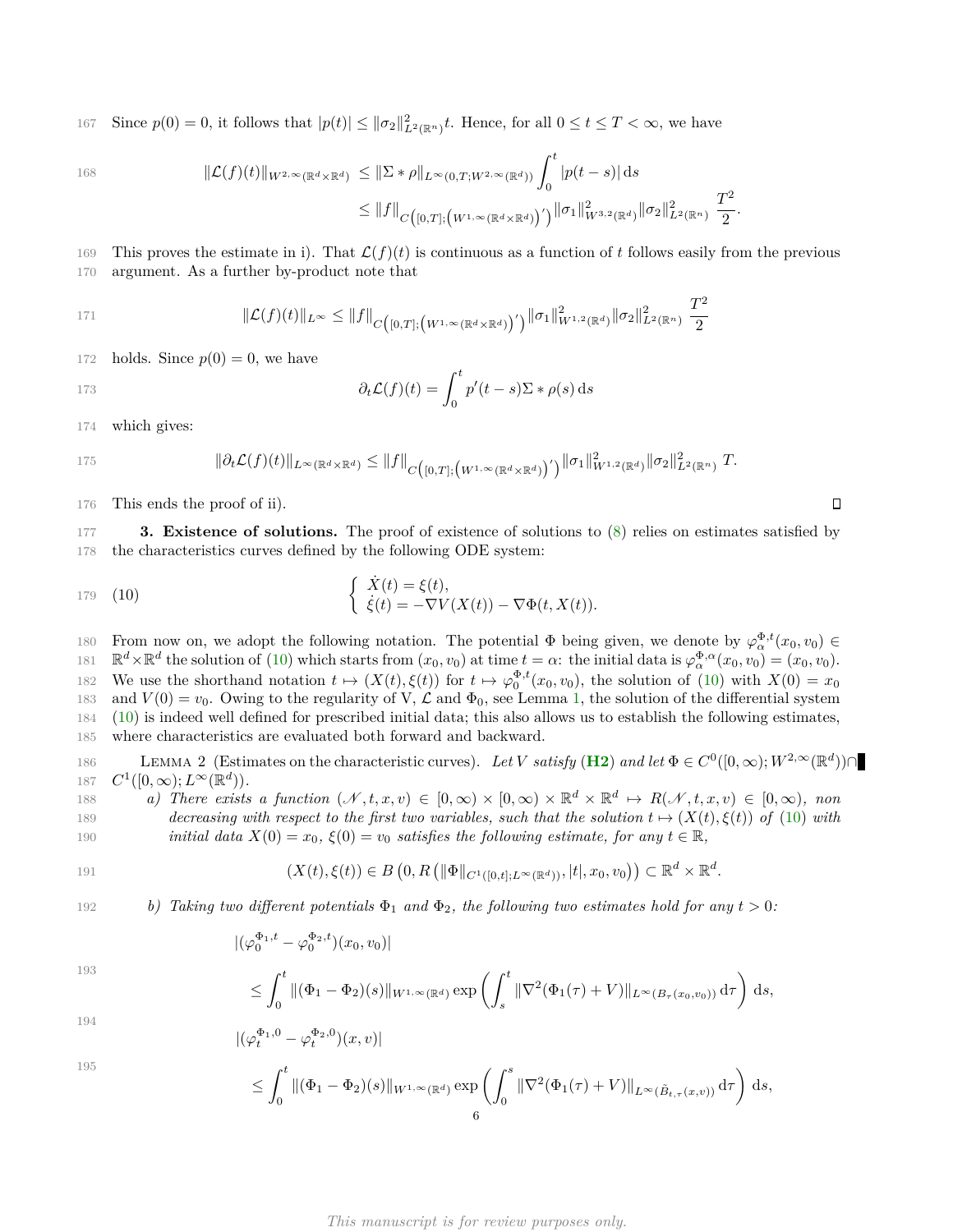*where we set*

$$
B_{\tau}(x,v) = B\left(0, R\left(\max_{i=1,2} \|\Phi_i\|_{C^1([0,\tau];L^{\infty}(\mathbb{R}^d))}, \tau, x, v\right)\right)
$$

*and*

<span id="page-6-2"></span><span id="page-6-1"></span>
$$
\tilde{B}_{t,\tau}=B\left(0,R\left(\max_{i=1,2}\|\Phi_i\|_{C^1([\tau,t];L^\infty(\mathbb{R}^d))},t-\tau,x,v\right)\right).
$$

196 The proof of the lemma is postponed the end of this section. Given  $0 < R_0 < \infty$ , and  $\Psi_0, \Psi_1$  satisfying 197 (**[H3](#page-2-4)**) (they enter into the definition of  $\Phi_0$  in [\(6\)](#page-3-2)), we set

198 (11) 
$$
r(t,x,v) = R(||\Phi_0||_{C^1([0,t];L^\infty(\mathbb{R}^d))} + ||\mathcal{L}||_{\mathcal{B}_t} R_0, t, x, v).
$$

199 Proving uniqueness statements for the wide class of external potentials considered in(**[H2](#page-2-3)**) requires to 200 strengthen the hypothesis on the initial data.

201 DEFINITION 3. Let  $0 < T$ ,  $R_0 < \infty$ . We say that an integrable function  $f_0$  belongs to the set  $E_{R_0,T}$  if *f*<sub>0</sub>  $\geq$  *0 satisfies*  $||f_0||_{L^1(\mathbb{R}^d \times \mathbb{R}^d)} \leq R_0$  *and, furthermore,* 

203 
$$
\mathscr{K}_{R_0,T}(f_0) := \int_{\mathbb{R}^d \times \mathbb{R}^d} f_0(x,v) \exp\left(\int_0^T \|\nabla^2 V\|_{L^\infty(B(0,r(t,x,v)))} \,\mathrm{d} t\right) \,\mathrm{d} v \,\mathrm{d} x < \infty.
$$

<span id="page-6-0"></span>204 THEOREM 4. *Assume* (**[H1](#page-2-1)**)–(**[H3](#page-2-4)**). Let  $0 < R_0, T < \infty$ . Let  $f_0 \in E_{R_0,T}$ . Then, there exists a unique 205  $f \in C([0,T]; L^1(\mathbb{R}^d \times \mathbb{R}^d))$  weak solution of [\(8\)](#page-3-0). The solution is continuous with respect to the parameters 206 L,  $\Phi_0$  and  $f_0$ , respectively in  $\mathcal{A}_T \cap \mathcal{B}_T$ ,  $C^1([0,\infty);W^{2,\infty}(\mathbb{R}^d))$  and  $E_{R_0,T}$ . If  $f_0 \in L^1(\mathbb{R}^d \times \mathbb{R}^d)$  only, see 207 (**[H4](#page-2-5)**)*, then there exists*  $f \in C([0,\infty); L^1(\mathbb{R}^d \times \mathbb{R}^d))$ *, weak solution of* [\(8\)](#page-3-0).

208 The statement can be rephrased for the original problem [\(2\)](#page-1-0)–[\(5\)](#page-1-1). We also establish the conservation of 209 energy.

<span id="page-6-3"></span>210 COROLLARY 5. Assume  $(H1)-(H3)$  $(H1)-(H3)$  $(H1)-(H3)$  $(H1)-(H3)$  $(H1)-(H3)$ . Let  $0 < R_0, T < \infty$ . Let  $f_0 \in E_{R_0,T}$ . Then, there exists a unique 211 weak solution  $(f, \Psi)$  to the system  $(2)$ -[\(5\)](#page-1-1) with  $f \in C([0,T]; L^1(\mathbb{R}^d \times \mathbb{R}^d))$  and  $\Psi \in C([0,T]; L^2(\mathbb{R}^d \times \mathbb{R}^n))$ . *The solution is continuous with respect to the parameters*  $\sigma_1$ ,  $\sigma_2$ ,  $\Psi_0$ ,  $\Psi_1$  and  $f_0$  *in the sets*  $W^{3,2}(\mathbb{R}^d)$ , 213  $L^2(\mathbb{R}^n)$ ,  $L^2(\mathbb{R}^d \times \mathbb{R}^n)$ ,  $L^2(\mathbb{R}^d \times \mathbb{R}^n)$  and  $E_{R_0,T}$ , respectively. If  $f_0$  satisfies ([H4](#page-2-5)) only, then there exists a  $P(214 \text{ weak solution with } f \in C([0,\infty); L^{1}(\mathbb{R}^d \times \mathbb{R}^d)) \text{ and } \Psi \in C([0,T]; L^{2}(\mathbb{R}^d \times \mathbb{R}^n)).$  Furthermore, when the 215 *initial data satisfies* (**[H5](#page-2-2)**) *the total energy*

$$
216\,
$$

$$
\frac{1}{2} \int_{\mathbb{R}^d \times \mathbb{R}^n} |\partial_t \Psi(t, x, y)|^2 dx dy + \frac{c^2}{2} \int_{\mathbb{R}^d \times \mathbb{R}^n} |\nabla_y \Psi(t, x, y)|^2 dx dy
$$

$$
+ \int_{\mathbb{R}^d \times \mathbb{R}^d} f(t, x, v) \left( \frac{|v|^2}{2} + V(x) + \Phi(t, x) \right) dv dx
$$

217 *is conserved.*

218 *Remark* 6. Definition [3](#page-6-1) restricts the set of initial data depending on the growth of the Hessian of the 219 external potential. Of course, any integrable data  $f_0$  with compact support fulfils the criterion in Definition 220 [3,](#page-6-1) and when the potential has at most quadratic growth, any data satisfying (**[H4](#page-2-5)**) is admissible. As will be 221 clear in the proof, the continuity with respect to the initial data does not involve the  $L^1$  norm only, but the 222 more intricate quantity  $\mathscr{K}_{R_0,T}$  also arises in the analysis.

223 *Remark* 7. The present approach does not need a restriction on the transverse dimension  $(n \geq 3$  in [\[8\]](#page-30-0)). 224 The proof can be slightly modified to treat the case of measure–valued initial data  $f_0$ , thus including the 225 results in [\[8\]](#page-30-0) for a single particle  $(f_0(x, v) = \delta_{(x=x_0, v=v_0)})$ , and we can consider a set of  $N > 1$  particles as well. The measure–valued solution is then continuous with respect to the initial data in  $C([0,T]; (W^{1,\infty}(\mathbb{R}^d \times \mathbb{R}^d))')$ . 227 This viewpoint will be further detailed with the discussion of mean–field asymptotics [\[32\]](#page-31-3).

228 The proof of Theorem [4](#page-6-0) relies on a fixed point strategy, the difficulty being to set up the appropriate functional framework. It turns out that it will be convenient to work with the  $C([0,T]; (W^{1,\infty}(\mathbb{R}^d \times \mathbb{R}^d))')$ 229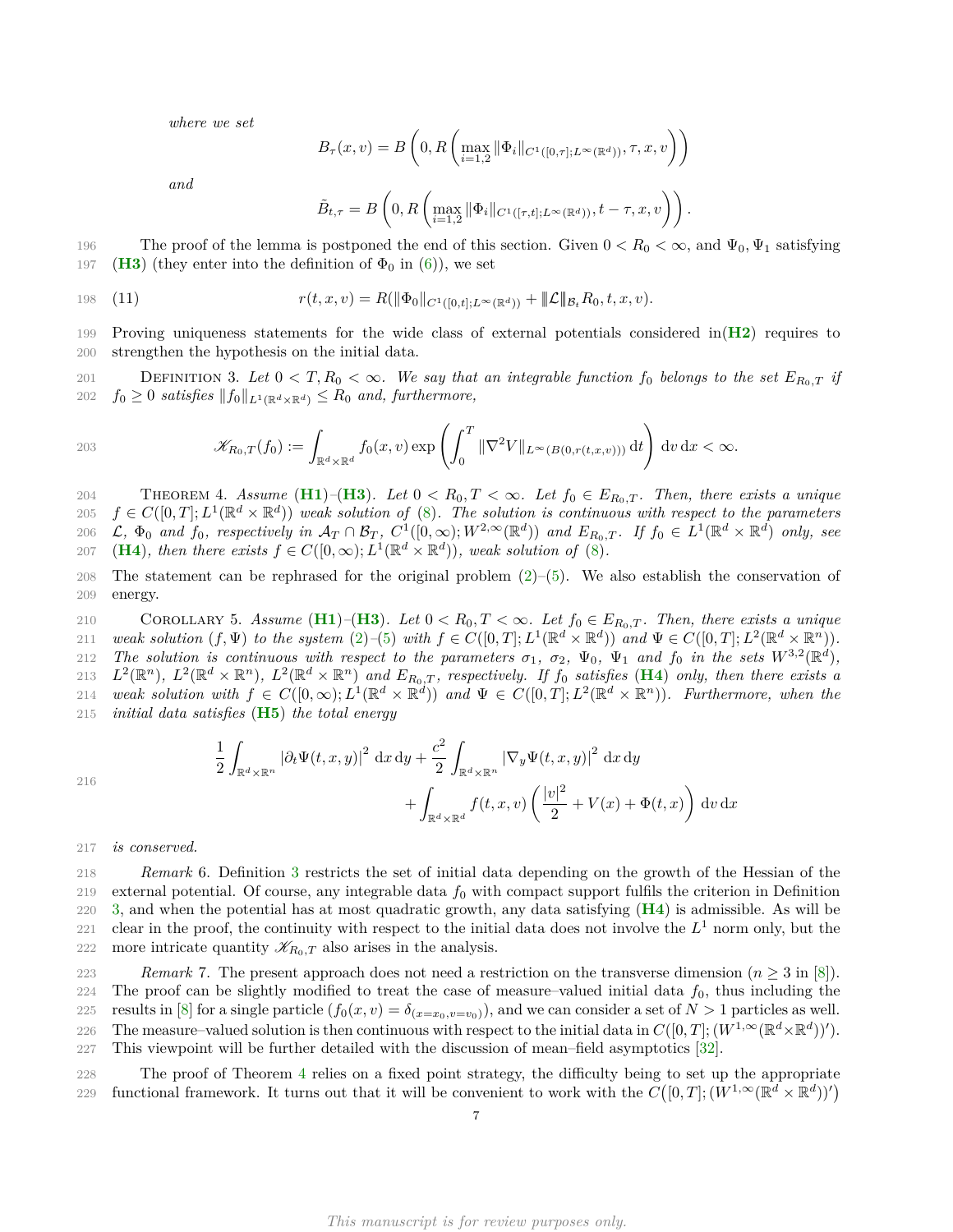230 norm. We remind the reader that the dual norm on  $(W^{1,\infty}(\mathbb{R}^d \times \mathbb{R}^d))'$  is equivalent to the Kantorowich– 231 Rubinstein distance

 $W_1(f, g) = \sup_{\pi}$  $\int$  $\mathbb{R}^{2d} \times \mathbb{R}^{2d}$  $|\zeta - \zeta'| \, \mathrm{d}\pi(\zeta, \zeta')\}$ 232

233 where the supremum is taken over measures  $\pi$  having f and g as marginals, see e. g. [\[33,](#page-31-4) Remark 6.5]. This 234 distance appears naturally in the analysis of Vlasov–like systems, as pointed out in [\[15\]](#page-30-17). In order to define 235 the fixed point procedure, we introduce the following mapping. For a non negative integrable function *f*0, 236 we denote by  $\Lambda_{f_0}$  the application which associates to  $\Phi$  in  $C([0,\infty); W^{2,\infty}(\mathbb{R}^d)) \cap C^1([0,\infty); L^{\infty}(\mathbb{R}^d))$  the 237 unique solution *f* of the Liouville equation

$$
\partial_t f + v \cdot \nabla_x f - \nabla_v f \cdot \nabla_x (V + \Phi) = 0,
$$

239 with initial data  $f_0$ . We shall make use of the following statement, which provides useful estimates.

240 **LEMMA 8.** For any  $f_0$  ∈  $L^1(\mathbb{R}^d \times \mathbb{R}^d)$ , the application  $Λ_{f_0}$  is continuous on the set  $C([0, ∞); W^{2, ∞}(\mathbb{R}^d)) ∩$ 241  $C^1([0,\infty); L^\infty(\mathbb{R}^d))$  *with values in*  $C([0,\infty); L^1(\mathbb{R}^d \times \mathbb{R}^d))$ . Furthermore, we have

$$
||\Lambda_{f_0}(\Phi) - \Lambda_{g_0}(\Phi)||_{L^{\infty}(0,\infty;L^1(\mathbb{R}^d \times \mathbb{R}^d))} = ||f_0 - g_0||_{L^1(\mathbb{R}^d \times \mathbb{R}^d)},
$$

243 *for any*  $\Phi \in C([0,\infty); W^{2,\infty}(\mathbb{R}^d)) \cap C^1([0,\infty); L^{\infty}(\mathbb{R}^d)).$ 

*Proof.* Let  $0 < T < \infty$  be fixed once for all. We begin by assuming that  $f_0$  is  $C^1$  and compactly 245 supported. For any  $0 \le t \le T$ , we have

$$
\Lambda_{f_0}(\Phi)(t) = f_0 \circ \varphi_t^{\Phi,0},
$$

247 where we remind the reader that  $\varphi_t^{\Phi,0}(x,v)$  stands for the evaluation at time 0 of the solution of [\(10\)](#page-5-1) 248 which starts at time *t* from the state  $(x, v)$ . Accordingly any  $L^p$  norm is preserved:  $\|\Lambda_{f_0}(\Phi)(t)\|_{L^p(\mathbb{R}^d \times \mathbb{R}^d)} =$ 249  $||f_0||_{L^p(\mathbb{R}^d \times \mathbb{R}^d)}$  holds for any  $t \ge 0$  and any  $1 \le p \le \infty$ . By linearity, this immediately proves the continuity 250 estimate with respect to the initial data.

 $251$  To establish the continuity properties with respect to  $\Phi$ , we first observe, denoting  $\Lambda_{f_0}(\Phi) = f$ , that 252  $(x, v) \in \text{supp}(f(t, \cdot))$  iff  $\varphi_t^{\Phi,0}(x, v) \in \text{supp}(f_0)$ , that is  $(x, v) \in \varphi_0^{\Phi, t}(\text{supp}(f_0))$ . Therefore, by Lemma [2,](#page-5-2) we can find a compact set  $K_T \subset \mathbb{R}^d \times \mathbb{R}^d$  such that  $\text{supp}(f(t, \cdot)) \subset K_T$  for any  $0 \le t \le T$ . We are dealing with 254 potentials  $\Phi_1$  and  $\Phi_2$  in  $C([0,\infty); W^{2,\infty}(\mathbb{R}^d)) \cap C^1([0,\infty); L^{\infty}(\mathbb{R}^d))$ . We can again find a compact set, still 255 denoted by  $K_T \subset \mathbb{R}^d \times \mathbb{R}^d$ , such that the support of the associated solutions  $\Lambda_{f_0}(\Phi_1)$  and  $\Lambda_{f_0}(\Phi_2)$  for any 256  $0 \le t \le T$  is contained in  $K_T$ . We infer that

<span id="page-7-0"></span>
$$
\|\Lambda_{f_0}(\Phi_1)(t) - \Lambda_{f_0}(\Phi_2)(t)\|_{L^1(\mathbb{R}^d \times \mathbb{R}^d)} = \int_{K_T} |f_0 \circ \varphi_t^{\Phi_1,0} - f_0 \circ \varphi_t^{\Phi_2,0}| \,dv \,dx
$$
  
\n
$$
\leq \|f_0\|_{W^{1,\infty}(\mathbb{R}^d \times \mathbb{R}^d)} \operatorname{meas}(K_T) \sup_{(x,v) \in K_T} |\varphi_t^{\Phi_1,0}(x,v) - \varphi_t^{\Phi_2,0}(x,v)|
$$

257

holds. As 
$$
\tau
$$
 ranges over  $[0, t] \subset [0, T]$  and  $(x, v)$  lies in  $K_T$ , the backward characteristics  $\varphi_t^{\Phi_i, \tau}(x, v)$  still belong to a compact set. We introduce the following quantities

$$
\mathcal{R} = \sup_{(x,v)\in K_T} R\left(\max_{i=1,2} \|\Phi_i\|_{C^1([0,T];L^\infty(\mathbb{R}^d))}, T, x, v\right)
$$

$$
258 \quad \text{and} \quad
$$

$$
m_T = \exp\left(\int_0^T \|\nabla^2 \Phi_1(u)\|_{L^\infty(\mathbb{R}^d)}\,\mathrm{d}u\right).
$$

260 For 
$$
0 \le t \le T
$$
 and any  $(x, v) \in K_T$ , Lemma 2-b) yields:

$$
\begin{aligned} |\varphi_t^{\Phi_1,0}(x,v) - \varphi_t^{\Phi_2,0}(x,v)| \\ &\le m_T \int_0^t \|(\Phi_1 - \Phi_2)(s)\|_{W^{1,\infty}(\mathbb{R}^d)} \exp\left(\int_0^s \|\nabla^2 V\|_{L^\infty(B(0,\mathcal{R}))} \,\mathrm{d}\tau\right) \,\mathrm{d}s. \end{aligned}
$$

261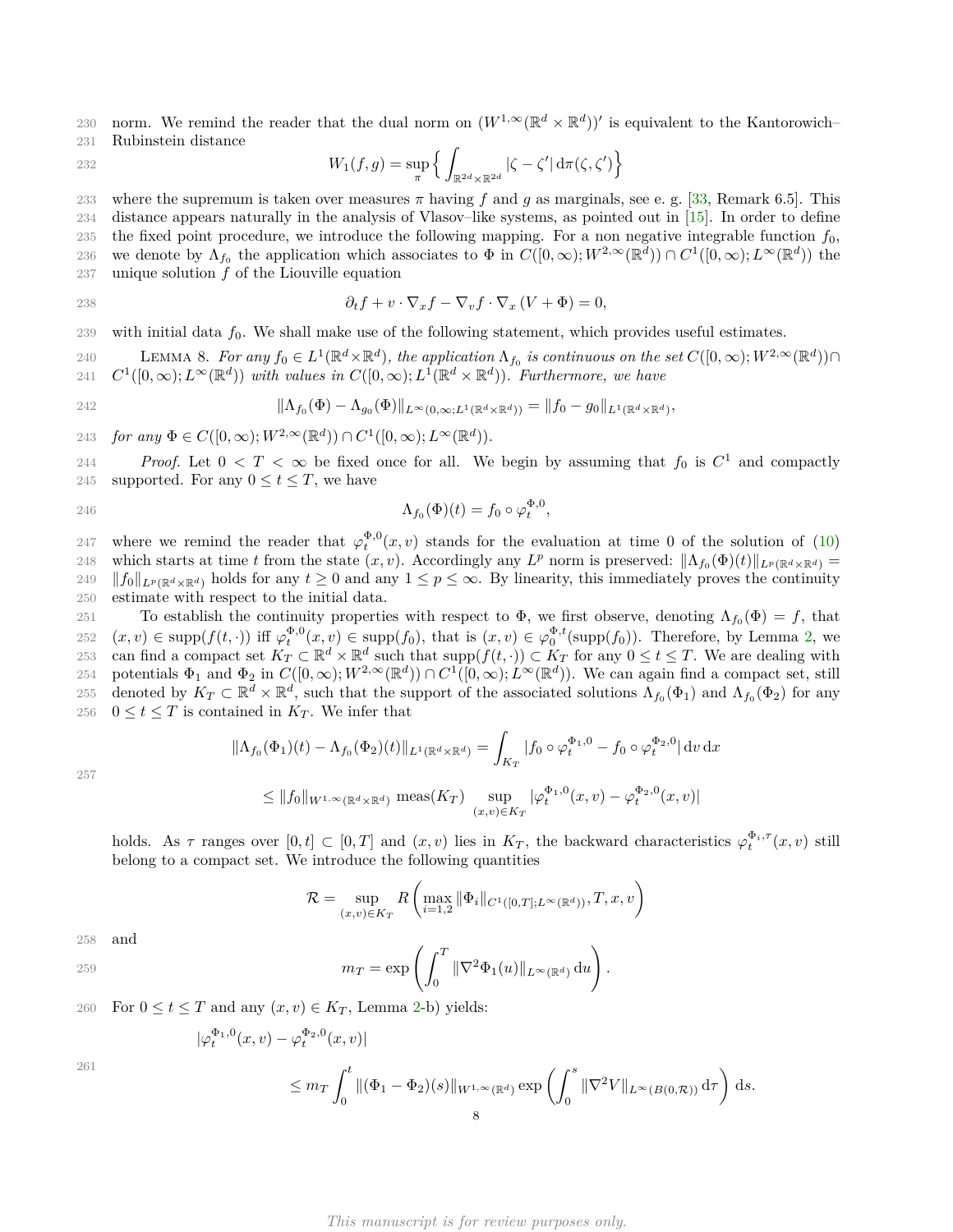262 We conclude with

263 
$$
\sup_{(x,v)\in K_T} |\varphi_t^{\Phi_1,0}(x,v) - \varphi_t^{\Phi_2,0}(x,v)| \xrightarrow{\|\Phi_1 - \Phi_2\|_{L^{\infty}(0,T;W^{2,\infty}(\mathbb{R}^d))}\to 0} 0.
$$

264 (It is important to keep both the  $C^1([0,T];L^\infty(\mathbb{R}^d))$  and  $L^\infty(0,T;W^{2,\infty}(\mathbb{R}^d))$  norms of the potentials 265 bounded since these quantities appear in the definition of  $\mathcal{R}$  and  $m<sub>T</sub>$ .) This proves the asserted conti-266 nuity of the solution with respect to the potential. By uniform continuity of the flow on the compact set 267  $[0, T] \times K_T$ , we obtain the time continuity. Hence the result is proved when the initial data  $f_0$  lies in  $C_c^1$ .

We finally extend the result for initial data  $f_0$  in  $L^1$ . Those can be approximated by a sequence  $(f_0^k)_{k \in \mathbb{N}}$ 268 269 of functions in  $C_c^1(\mathbb{R}^d \times \mathbb{R}^d)$ . We have

270 
$$
\|\Lambda_{f_0}(\Phi)(t)-\Lambda_{f_0^k}(\Phi)(t)\|_{L^1(\mathbb{R}^d\times\mathbb{R}^d)}=\|\Lambda_{(f_0-f_0^k)}(\Phi)(t)\|_{L^1(\mathbb{R}^d\times\mathbb{R}^d)}=\|f_0-f_0^k\|_{L^1(\mathbb{R}^d\times\mathbb{R}^d)}.
$$

271 Therefore,  $\Lambda_{f_0}$  is the uniform limit of maps which are continuous with respect to  $\Phi$  and the time variable. 272 This remark ends the proof.  $\Box$ 

### 273 **Proof of Theorem [4.](#page-6-0)**

274 *Existence–uniqueness for initial data in*  $E_{R_0,T}$ .

275 We turn to the fixed point reasoning. For f given in  $C([0,T]; (W^{1,\infty}(\mathbb{R}^d \times \mathbb{R}^d))')$ , we set

$$
\mathcal{T}_{f_0}(f) = \Lambda_{f_0}(\Phi_0 - \mathcal{L}(f)).
$$

277 It is clear that a fixed point of  $\mathcal{T}_{f_0}$  is a solution to [\(8\)](#page-3-0). Note also that, as a consequence of Lemma [1](#page-4-0) and 278 Lemma [8,](#page-7-0)  $\mathcal{T}_{f_0}(f)(t) \in L^1(\mathbb{R}^d \times \mathbb{R}^d)$ . More precisely, we know that  $f \mapsto \mathcal{T}(f)$  is continuous with values in 279 the space  $C([0,T]; L^1(\mathbb{R}^d \times \mathbb{R}^d)) \subset C([0,T]; (W^{1,\infty}(\mathbb{R}^d \times \mathbb{R}^d))')$ . We shall prove that  $\mathcal T$  admits an iteration 280 which is a contraction on the ball with centre 0 and radius  $R_0$ .

281 Let  $f_1$  and  $f_2$  be two elements of this ball. We denote  $\varphi_{\alpha}^{\Phi_i,t}$  the flow of [\(10\)](#page-5-1) with  $\Phi_i = \Phi_0 - \mathcal{L}(f_i)$ : 282  $\varphi_{\alpha}^{\Phi_i,t}(x_0,v_0)$  satisfies [\(10\)](#page-5-1) with  $(x_0,v_0)$  as data at time  $t=\alpha$ . Let  $\chi$  be a trial function in  $W^{1,\infty}(\mathbb{R}^d \times \mathbb{R}^d)$ . 283 We have

$$
\left| \int_{\mathbb{R}^d \times \mathbb{R}^d} (\mathcal{T}(f_1)(t, x, v) - \mathcal{T}(f_2)(t, x, v)) \chi(x, v) \, dv \, dx \right|
$$
\n
$$
= \left| \int_{\mathbb{R}^d \times \mathbb{R}^d} \left( f_0 \circ \varphi_t^{\Phi_1, 0} - f_0 \circ \varphi_t^{\Phi_2, 0} \right) (x, v) \chi(x, v) \, dv \, dx \right|
$$
\n
$$
= \left| \int_{\mathbb{R}^d \times \mathbb{R}^d} f_0(x, v) \left( \chi \circ \varphi_0^{\Phi_1, t} - \chi \circ \varphi_0^{\Phi_2, t} \right) (x, v) \, dv \, dx \right|
$$
\n
$$
\leq \int_{\mathbb{R}^d \times \mathbb{R}^d} f_0(x, v) \|\nabla \chi\|_{\infty} \left| \varphi_0^{\Phi_1, t} - \varphi_0^{\Phi_2, t} \right| (x, v) \, dv \, dx.
$$

285 It follows that

286 (12) 
$$
\|\mathcal{T}(f_1)(t) - \mathcal{T}(f_2)(t)\|_{(W^{1,\infty}(\mathbb{R}^d \times \mathbb{R}^d))'} \leq \int_{\mathbb{R}^d \times \mathbb{R}^d} f_0(x,v) \left| \varphi_0^{\Phi_1,t} - \varphi_0^{\Phi_2,t} \right|(x,v) dv dx.
$$

287 By using Lemma [2-](#page-5-2)b), we obtain

288

284

<span id="page-8-0"></span>
$$
\left| \varphi_0^{\Phi_1,t} - \varphi_0^{\Phi_2,t} \right| (x,v) \n\leq \bar{m}_T \int_0^t \| \mathcal{L}(f_1 - f_2) \|_{L^\infty(0,s;W^{2,\infty}(\mathbb{R}^d))} \n\times \exp \left( \int_s^t \|\nabla^2 V\|_{L^\infty B(0,R(\|\Phi_0 + \mathcal{L}(f_i)\|_{C^1([0,u];L^\infty(\mathbb{R}^d))}, u, x_0, v_0))} du \right) ds,
$$

289 where we have used

$$
\exp\left(\int_0^T \|\nabla^2(\Phi_0(u) - \mathcal{L}(f_1)(u)\|_{L^\infty(\mathbb{R}^d)} du\right)
$$
  

$$
\leq \exp\left(\int_0^T \left(\|\nabla^2\Phi_0(u)\|_{L^\infty(\mathbb{R}^d)} + \|\mathcal{L}\|_{\mathcal{A}_u} \|f_0\|_{L^1(\mathbb{R}^d \times \mathbb{R}^d)}\right) du\right) = \bar{m}_T.
$$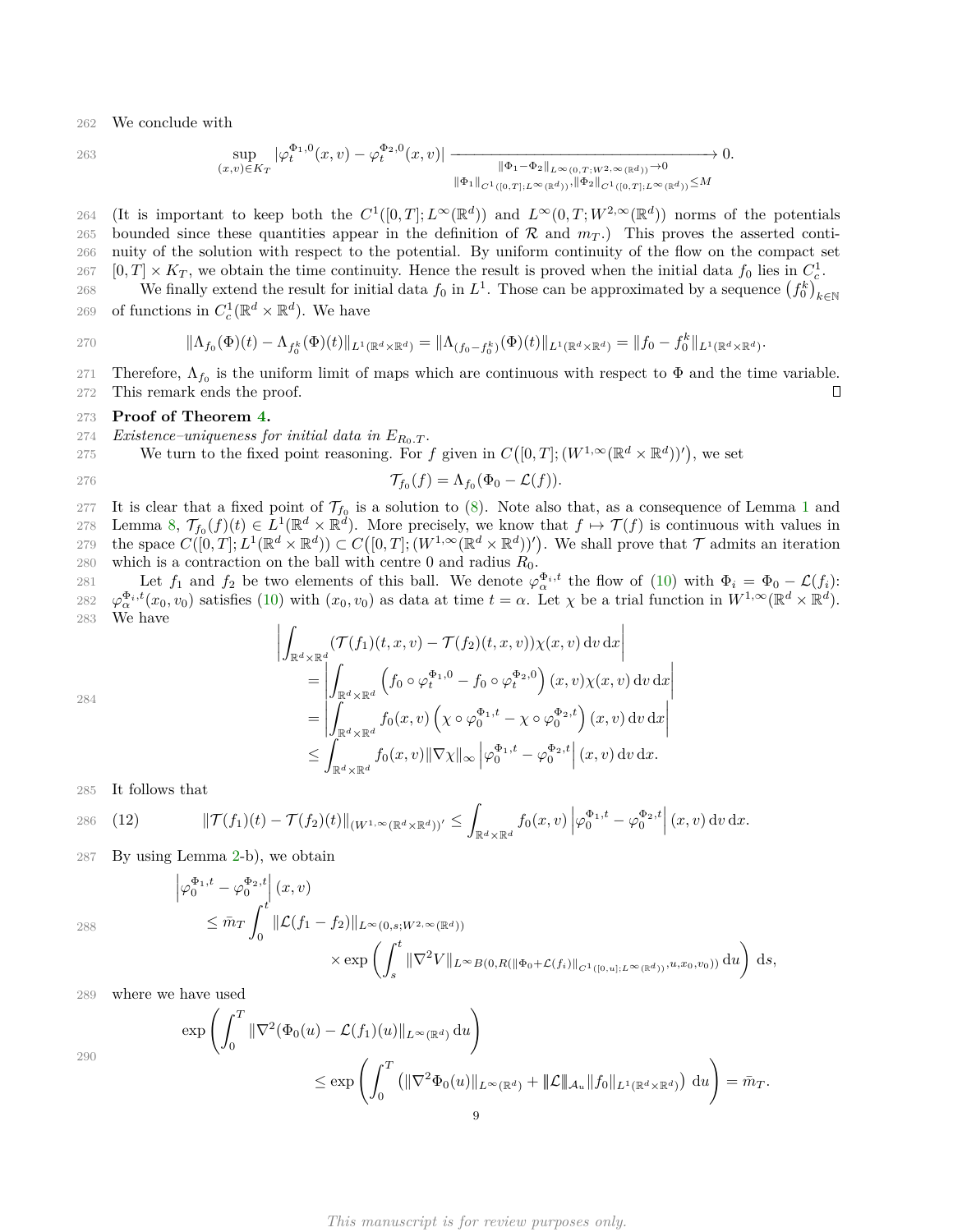291 Plugging this estimate into [\(12\)](#page-8-0) yields

292

$$
\begin{aligned} \|\mathcal{T}(f_1)(t)-\mathcal{T}(f_2)(t)\|_{(W^{1,\infty}(\mathbb{R}^d \times \mathbb{R}^d))'}\\ &\leq \bar{m}_T \int_{\mathbb{R}^d \times \mathbb{R}^d} f_0(x,v) \int_0^t \|\mathcal{L}(f_1-f_2)\|_{L^\infty(0,s;W^{2,\infty}(\mathbb{R}^d))}\\ &\times \exp\left(\int_s^t \|\nabla^2 V\|_{L^\infty(B(0,r(u,x,v)))} \,\mathrm{d} u\right) \,\mathrm{d} s \,\mathrm{d} v \,\mathrm{d} x. \end{aligned}
$$

293 It recasts as

294 
$$
\|\mathcal{T}(f_1)(t) - \mathcal{T}(f_2)(t)\|_{(W^{1,\infty})'} \leq \bar{m}_T' \mathscr{K}_{R_0,T} \int_0^t \|f_1 - f_2\|_{L^{\infty}(0,s;(W^{1,\infty}(\mathbb{R}^d \times \mathbb{R}^d))')}\ ds
$$

295 with

$$
\bar{m}'_T = \bar{m}_T \times \sup_{0 \le s \le T} |\!|\!| \mathcal{L} |\!|\!|_{\mathcal{A}_s}.
$$

297 By induction, we deduce that

298 
$$
\|\mathcal{T}^{\ell}(f_1)(t) - \mathcal{T}^{\ell}(f_2)(t)\|_{(W^{1,\infty}(\mathbb{R}^d \times \mathbb{R}^d))'} \leq \frac{(t\bar{m}_T'\mathcal{K}_{R_0,T})^{\ell}}{\ell!} \|f_1 - f_2\|_{L^{\infty}(0,T;(W^{1,\infty}(\mathbb{R}^d \times \mathbb{R}^d))')}
$$

299 holds for any  $\ell \in \mathbb{N}$  and  $0 \le t \le T$ . Finally, we are led to

300 
$$
\|\mathcal{T}^{\ell}(f_1)-\mathcal{T}^{\ell}(f_2)\|_{L^{\infty}(0,T;(W^{1,\infty}(\mathbb{R}^d \times \mathbb{R}^d))')}\leq \frac{(T\bar{m}_{T}'\mathscr{K}_{R_0,T})^{\ell}}{\ell!} \|f_1-f_2\|_{L^{\infty}(0,T;(W^{1,\infty}(\mathbb{R}^d \times \mathbb{R}^d))')}.
$$

301 This shows that an iteration of  $\mathcal T$  is a contraction. Therefore, there exists a unique fixed point  $f$  in  $C([0,T]; (W^{1,\infty}(\mathbb{R}^d \times \mathbb{R}^d))')$ . Furthermore,  $f = \mathcal{T}(f) \in C([0,T]; L^1(\mathbb{R}^d \times \mathbb{R}^d))$ , and the solution is continuous with respect to the parameters of the system. Note that the continuity estimate involves the quantity in Definition [3](#page-6-1) which restricts the growth assumption of the initial data.

### 305 *Step 2: Existence for an integrable data*

We proceed by approximation. Let  $f_0$  be in  $L^1(\mathbb{R}^d \times \mathbb{R}^d)$ , with  $||f_0||_{L^1} \leq R_0$ . Then,

$$
(x,v)\mapsto f_0^k(x,v)=f_0(x,v)\mathbf{1}_{\sqrt{x^2+v^2}\leq k}
$$

lies in  $E_{R_0,T}$  (with a constant  $\mathscr{K}_{R_0,T}$  which can blow up as  $k \to \infty$ ). The previous step defines  $f^k$ , solution 307 of [\(8\)](#page-3-0) with this initial data. Of course we wish to conclude by passing to the limit  $k \to \infty$ . However, the 308 necessary compactness arguments are not direct and the proof splits into several steps.

We start by showing that the sequence  $(f^k)_{k\in\mathbb{N}}$  is compact in  $C([0,T];\mathcal{M}^1(\mathbb{R}^d\times\mathbb{R}^d))$  weak  $-\star$ ). Pick 310  $\chi \in C_c^{\infty}(\mathbb{R}^d \times \mathbb{R}^d)$ . For any  $0 \le t \le T$ , we have, on the one hand,

$$
\left| \int_{\mathbb{R}^d \times \mathbb{R}^d} f^k(t, x, v) \chi(x, v) \, dv \, dx \right| \leq \| f^k(t, \cdot) \|_{L^1(\mathbb{R}^d \times \mathbb{R}^d)} \| \chi \|_{L^{\infty}(\mathbb{R}^d \times \mathbb{R}^d)}
$$
  

$$
\leq \| f_0^k \|_{L^1(\mathbb{R}^d \times \mathbb{R}^d)} \| \chi \|_{L^{\infty}(\mathbb{R}^d \times \mathbb{R}^d)}
$$
  

$$
\leq \| f_0^k \|_{L^1(\mathbb{R}^d \times \mathbb{R}^d)} \| \chi \|_{L^{\infty}(\mathbb{R}^d \times \mathbb{R}^d)},
$$

312 and, on the other hand,

<span id="page-9-0"></span>
$$
\begin{split}\n&\left|\frac{\mathrm{d}}{\mathrm{d}t}\int_{\mathbb{R}^d\times\mathbb{R}^d}f^k(t,x,v)\chi(x,v)\,\mathrm{d}v\,\mathrm{d}x\right| \\
&=\left|\int_{\mathbb{R}^d\times\mathbb{R}^d}f^k(t,x,v)\,\left(v\cdot\nabla_x\chi-\nabla_x(V+\Phi_0-\mathcal{L}(f)(t))\cdot\nabla_v\chi\right)(x,v)\,\mathrm{d}v\,\mathrm{d}x\right| \\
&\leq \|f_0\|_{L^1}\left(\|v\cdot\nabla_x\chi-\nabla V\cdot\nabla_v\chi\|_{L^\infty(\mathbb{R}^d\times\mathbb{R}^d)}\right) \\
&\quad+\left(\|\mathcal{L}\|_{\mathcal{A}_T}\|f_0\|_{L^1}+\|\Phi_0\|_{L^\infty([0,T];W^{1,\infty}(\mathbb{R}^d))}\right)\|\nabla_v\chi\|_{L^\infty}\right).\n\end{split}
$$

313

Lemma

$$
\left\{ t \mapsto \int_{\mathbb{R}^d \times \mathbb{R}^d} f^k(t, x, v) \chi(x, v) \, dv \, dx, \ k \in \mathbb{N} \right\}
$$

*This manuscript is for review purposes only.*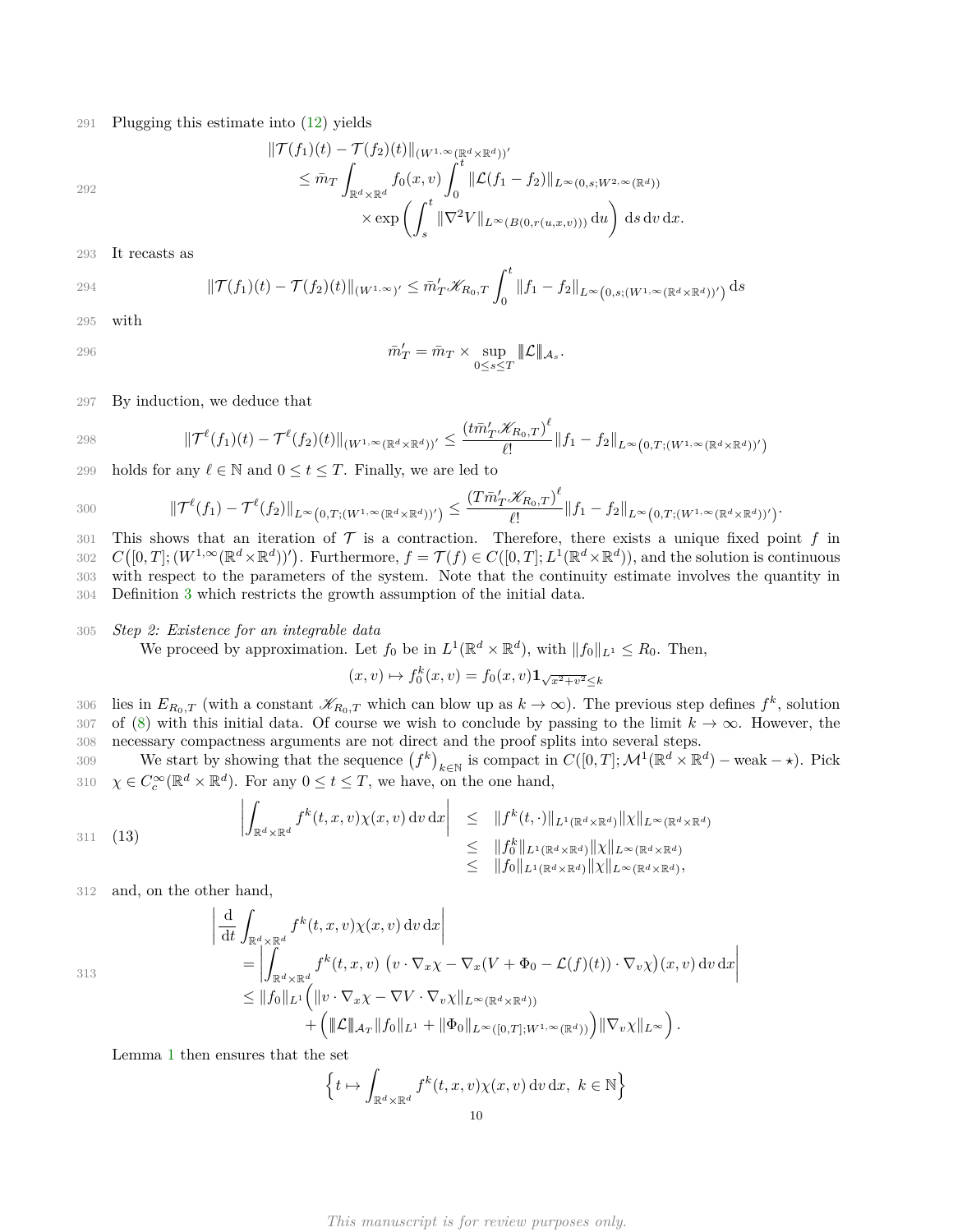314 is equibounded and equicontinuous; hence, by virtue of Arzela–Ascoli's theorem it is relatively compact in  $315 \, C([0,T])$ . Going back to [\(13\)](#page-9-0), a simple approximation argument allows us to extend the conclusion to any 316 trial function  $\chi$  in  $C_0(\mathbb{R}^d \times \mathbb{R}^d)$ , the space of continuous functions that vanish at infinity.

317 This space is separable; consequently, by a diagonal argument, we can extract a subsequence and find a 318 measure valued function  $t \mapsto df(t) \in \mathcal{M}^1(\mathbb{R}^d \times \mathbb{R}^d)$  such that

319 
$$
\lim_{k \to \infty} \int_{\mathbb{R}^d \times \mathbb{R}^d} f^k(t, x, v) \chi(x, v) dv dx = \int_{\mathbb{R}^d \times \mathbb{R}^d} \chi(x, v) df(t)
$$

320 holds uniformly on  $[0, T]$ , for any  $\chi \in C_0(\mathbb{R}^d \times \mathbb{R}^d)$ . As a matter of fact, we note that df is non negative 321 and for any  $0 \le t \le T$  it satisfies

322 
$$
\int_{\mathbb{R}^d \times \mathbb{R}^d} df(t) \leq ||f_0||_{L^1(\mathbb{R}^d \times \mathbb{R}^d)}.
$$

323 Next, we establish the tightness of the sequence of approximate solutions. Let  $\epsilon > 0$  be fixed once for 324 all. We can find  $M_{\epsilon} > 0$  such that

$$
\int_{x^2+v^2\geq M_{\epsilon}^2} f_0(x,v) \, \mathrm{d}v \, \mathrm{d}x \leq \epsilon.
$$

Let us set

$$
A_\epsilon=\sup\{r(T,x,v),\ (x,v)\in B(0,M_\epsilon)\}
$$

326 where we remind the reader that  $r(T, x, v)$  has been defined in [\(11\)](#page-6-2):  $0 < A_{\epsilon} < \infty$  is well defined by Lemma [1.](#page-4-0) Let  $\varphi_{\alpha}^{k,t}$  stand for the flow associated to the characteristics of the equation satisfied by  $f^k$ . For any  $0 \leq t \leq T$ , we have  $\varphi_0^{k,t}(B(0,M_\epsilon)) \subset B(0,A_\epsilon)$  so that  $\mathcal{C}\left(\varphi_t^{k,0}(B(0,A_\epsilon))\right) = \varphi_t^{k,0}(\mathcal{C}B(0,A_\epsilon)) \subset \mathcal{C}B(0,M_\epsilon)$ . It follows that

$$
\int_{\mathsf{G}B(0,A_{\epsilon})} f^k(t,x,v) \, \mathrm{d}v \, \mathrm{d}x = \int_{\mathsf{G}B(0,A_{\epsilon})} f_0^k(\varphi_t^{k,0}(x,v)) \, \mathrm{d}v \, \mathrm{d}x \n= \int_{\mathsf{G}\varphi_t^{k,0}(B(0,A_{\epsilon}))} f_0^k(x,v) \, \mathrm{d}v \, \mathrm{d}x \n\leq \int_{\mathsf{G}B(0,M_{\epsilon})} f_0(x,v) \, \mathrm{d}v \, \mathrm{d}x \leq \epsilon.
$$

331 By a standard approximation, we check that the same estimate is satisfied by the limit *f*:

$$
\int_{\mathsf{C}B(0,A_{\epsilon})} \mathrm{d}f(t) \leq \epsilon.
$$

Finally, we justify that  $f^k$  converges to  $f$  in  $C([0,T]; (W^{1,\infty}(\mathbb{R}^d \times \mathbb{R}^d))')$ . Pick  $\chi$  in  $W^{1,\infty}(\mathbb{R}^d \times \mathbb{R}^d)$ ,  $x_3$ <sup>24</sup> with  $\|\chi\|_{W^{1,\infty}(\mathbb{R}^d \times \mathbb{R}^d)} \leq 1$ . We introduce a cut-off function  $\theta_R$  as follows:

$$
\theta_R(x, v) = \theta(x/R, v/R), \qquad \theta \in C_c^{\infty}(\mathbb{R}^d \times \mathbb{R}^d),
$$
  
335 (14)  

$$
\theta(x, v) = 1 \text{ for } \sqrt{x^2 + v^2} \le 1, \quad \theta(x) = 0 \text{ for } x^2 + v^2 \ge 4,
$$
  

$$
0 \le \theta(x) \le 1 \text{ for any } x \in \mathbb{R}^d.
$$

336 Then, we split

337

330

$$
\int_{\mathbb{R}^d \times \mathbb{R}^d} f^k(t, x, v) \chi(x, v) dv dx - \int_{\mathbb{R}^d \times \mathbb{R}^d} \chi(x, v) df(t)
$$
\n
$$
= \int_{\mathbb{R}^d \times \mathbb{R}^d} f^k(t, x, v) \chi \theta_R(x, v) dv dx - \int_{\mathbb{R}^d \times \mathbb{R}^d} \chi \theta_R(x, v) df(t)
$$
\n
$$
+ \int_{\mathbb{R}^d \times \mathbb{R}^d} f^k(t, x, v) \chi(1 - \theta_R)(x, v) dv dx - \int_{\mathbb{R}^d \times \mathbb{R}^d} \chi(1 - \theta_R)(x, v) df(t).
$$

338 Choosing  $R \geq A_{\epsilon}$  yields

$$
\int_{\mathbb{R}^d \times \mathbb{R}^d} f^k(t, x, v) \chi(1 - \theta_R)(x, v) dv dx - \int_{\mathbb{R}^d \times \mathbb{R}^d} \chi(1 - \theta_R)(x, v) df(t) \Big| \leq 2\epsilon \| \chi \|_{L^\infty(\mathbb{R}^d \times \mathbb{R}^d)}.
$$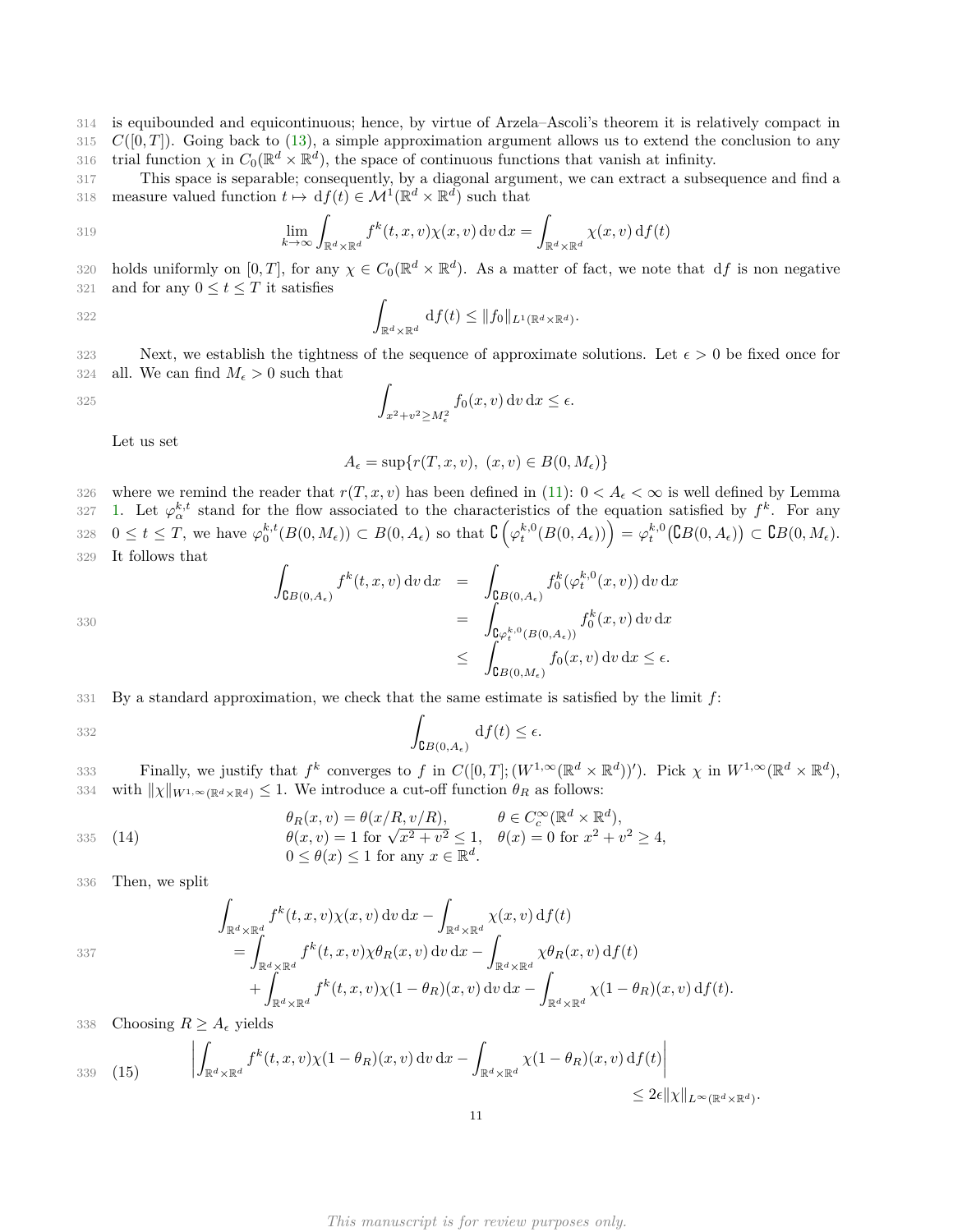340 By virtue of the Arzela-Ascoli theorem,  $W^{1,\infty}(B(0, 2R))$  embeds compactly in  $C(B(0, 2R))$ . Thus, we can find a family  $\{\chi_1, ..., \chi_{m_{\epsilon}}\}$  of functions in  $W^{1,\infty}(\mathbb{R}^d \times \mathbb{R}^d)$  such that, for any  $\chi \in W^{1,\infty}(\mathbb{R}^d \times \mathbb{R}^d)$ , 342  $||\chi||_{W^{1,\infty}(\mathbb{R}^d \times \mathbb{R}^d)} \leq 1$ , there exists an index  $i \in \{1, ..., m_{\epsilon}\}\$  with  $||\theta_R \chi - \chi_i||_{L^{\infty}(B(0,2R))} \leq \epsilon$  (since  $\chi \theta_R$  lies in 343 a bounded ball of  $W^{1,\infty}(B(0, 2R))$ . Therefore, let us write

$$
\int_{\mathbb{R}^d \times \mathbb{R}^d} f^k(t, x, v) \chi \theta_R(x, v) dv dx - \int_{\mathbb{R}^d \times \mathbb{R}^d} \chi \theta_R(x, v) df(t)
$$
\n
$$
= \int_{\mathbb{R}^d \times \mathbb{R}^d} f^k(t, x, v) \chi_i(x, v) dv dx - \int_{\mathbb{R}^d \times \mathbb{R}^d} \chi_i(x, v) df(t)x
$$
\n
$$
+ \int_{\mathbb{R}^d \times \mathbb{R}^d} f^k(t, x, v) (\chi \theta_R - \chi_i)(x, v) dv dx - \int_{\mathbb{R}^d \times \mathbb{R}^d} (\chi \theta_R - \chi_i)(x, v) df(t),
$$

345 where the last two terms can both be dominated by  $||f_0||_{L^1(\mathbb{R}^d \times \mathbb{R}^d)}\epsilon$ . We thus arrive at

$$
\left| \int_{\mathbb{R}^d \times \mathbb{R}^d} f^k(t, x, v) \chi(x, v) dv dx - \int_{\mathbb{R}^d \times \mathbb{R}^d} \chi(x, v) df(t) \right|
$$
  
\n
$$
\leq 2\epsilon (\|\chi\|_{L^{\infty}(\mathbb{R}^d \times \mathbb{R}^d)} + \|f_0\|_{L^1(\mathbb{R}^d \times \mathbb{R}^d)})
$$
  
\n
$$
+ \left| \int_{\mathbb{R}^d \times \mathbb{R}^d} f^k(t, x, v) \chi_i(x, v) dv dx - \int_{\mathbb{R}^d \times \mathbb{R}^d} \chi_i(x, v) df(t) \right|
$$
  
\n
$$
\leq 2\epsilon (\|\chi\|_{L^{\infty}(\mathbb{R}^d \times \mathbb{R}^d)} + \|f_0\|_{L^1(\mathbb{R}^d \times \mathbb{R}^d)})
$$
  
\n
$$
+ \sup_{j \in \{1, \dots, m_{\epsilon}\}} \left| \int_{\mathbb{R}^d \times \mathbb{R}^d} f^k(t, x, v) \chi_i(x, v) dv dx - \int_{\mathbb{R}^d \times \mathbb{R}^d} \chi_i(x, v) df(t) \right|,
$$

for any  $\chi \in W^{1,\infty}(\mathbb{R}^d \times \mathbb{R}^d)$ , with  $\|\chi\|_{W^{1,\infty}(\mathbb{R}^d \times \mathbb{R}^d)} \leq 1$ . The last term can be made smaller than  $\epsilon$  by 348 choosing  $k \geq N_{\epsilon}$  large enough. In other words, we can find  $N_{\epsilon} \in \mathbb{N}$  such that

$$
\sup_{\|x\|_{W^{1,\infty}}\leq 1} \left| \int_{\mathbb{R}^d \times \mathbb{R}^d} f^k(t,x,v)\chi(x,v) \,dv \,dx - \int_{\mathbb{R}^d \times \mathbb{R}^d} \chi(x,v) \,df(t) \right|
$$
  

$$
\leq 2\epsilon(2+\|f_0\|_{L^1(\mathbb{R}^d \times \mathbb{R}^d)})
$$

350 holds for any  $0 \le t \le T$ , and  $k \ge N_{\epsilon}$ :  $f^k$  converges to  $f$  in  $C([0,T]; (W^{1,\infty}(\mathbb{R}^d \times \mathbb{R}^d))')$ . According to Lemma [8,](#page-7-0) together with Lemma [1,](#page-4-0) it implies that  $\mathcal{T}_{f_0}(f^k)$  converges to  $\mathcal{T}_{f_0}(f)$  in  $C([0,T]; L^1(\mathbb{R}^d \times \mathbb{R}^d))$ .

352 By definition  $\mathcal{T}_{f_0^k}(f^k) = f^k$  so that

 $|| f^k - \mathcal{T}_{f_0}(f) ||_{C([0,T];L^1(\mathbb{R}^d \times \mathbb{R}^d))}$  $\leq \|\mathcal{T}_{f_0^k}(f^k) - \mathcal{T}_{f_0}(f^k)\|_{C([0,T];L^1(\mathbb{R}^d \times \mathbb{R}^d)))} + \|\mathcal{T}_{f_0}(f^k) - \mathcal{T}_{f_0}(f)\|_{C([0,T];L^1(\mathbb{R}^d \times \mathbb{R}^d)))}$  $\leq \|f_0^k - f_0\|_{L^1(\mathbb{R}^d \times \mathbb{R}^d)} + \|\mathcal{T}_{f_0}(f^k) - \mathcal{T}_{f_0}(f)\|_{C([0,T];L^1(\mathbb{R}^d \times \mathbb{R}^d)))}$ 

holds, where we have used Lemma [8](#page-7-0) again. Letting *k* go to  $\infty$ , we realize that  $f^k$  also converges to  $\mathcal{T}_{f_0}(f)$ 355 in  $C([0,T];L^1(\mathbb{R}^d\times\mathbb{R}^d))$ . It implies both  $f=\mathcal{T}_{f_0}(f)$  and  $f\in C([0,T];L^1(\mathbb{R}^d\times\mathbb{R}^d))$ . By definition of  $\mathcal{T}_{f_0}$ , f 356 satisfies [\(8\)](#page-3-0), and it also justifies that *f* is absolutely continuous with respect to the Lebesgue measure, which 357 ends the proof. П

**358 Proof of Lemma [2.](#page-5-2)** Let  $(X,\xi)$  be the solution of  $(10)$  with  $(X(0),\xi(0)) = (x_0, v_0)$ . We have

$$
\frac{\mathrm{d}}{\mathrm{d}t}\left[V(X(t))+\Phi(t,X(t))+\frac{|\xi(t)|^2}{2}\right]=(\partial_t\Phi)(t,X(t)).
$$

The right hand side is dominated by k*∂t*Φk*<sup>C</sup>*([0*,t*];*L*∞(R*d*)) <sup>360</sup> . With *t* ≥ 0, integrating this relation yields

$$
361 \qquad \qquad \frac{|\xi(t)|^2}{2} \leq \left(V(x_0) + \Phi(0, x_0) + \frac{|v_0|^2}{2}\right) - \left(V(X(t)) + \Phi(t, X(t))\right) + t\|\partial_t \Phi\|_{C([0,t];L^\infty(\mathbb{R}^d))}.
$$

362 Owing to (**[H2](#page-2-3)**) we deduce that

$$
|\xi(t)|^2 \le a(t) + 2C|X(t)|^2
$$
  
12

*This manuscript is for review purposes only.*

353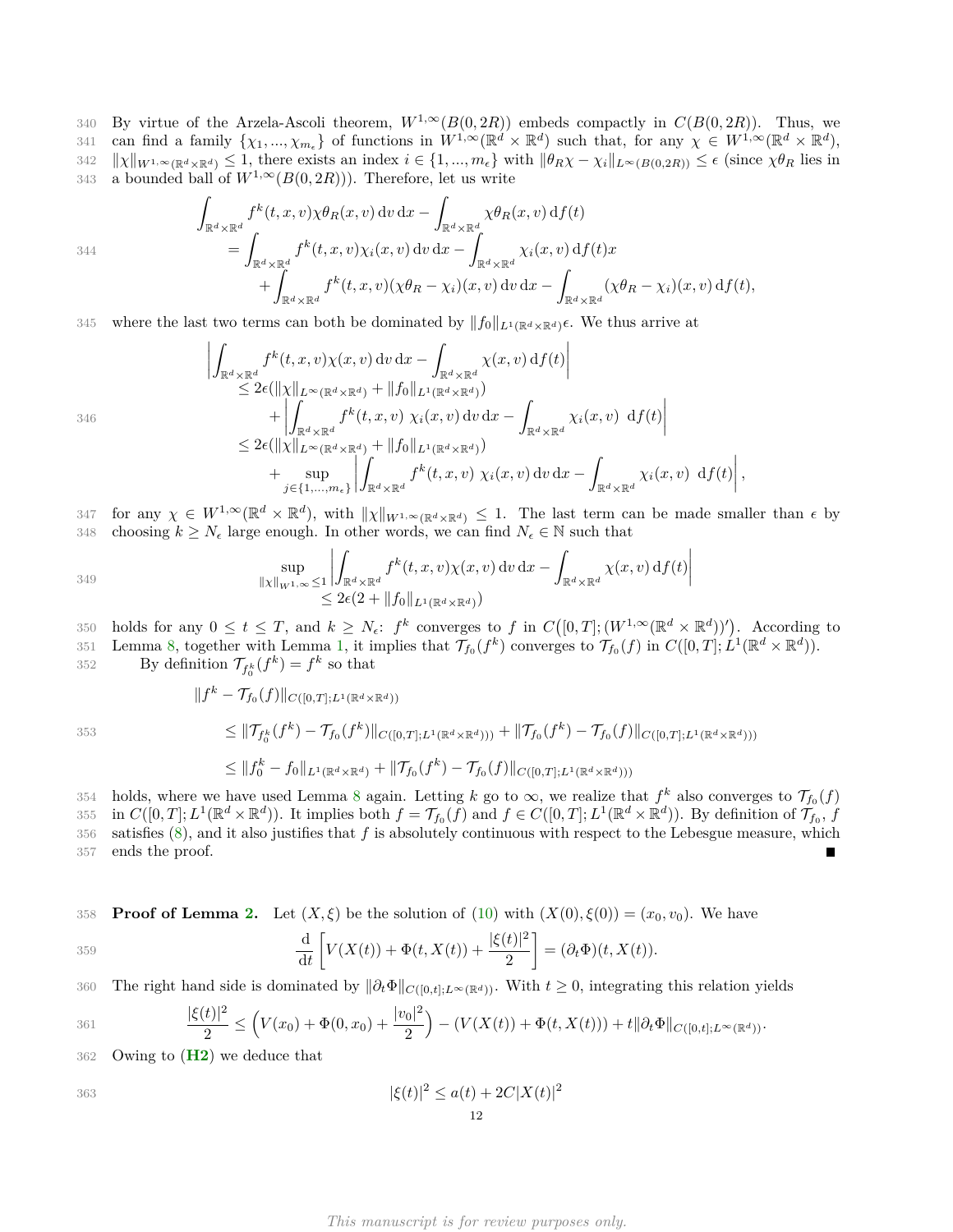364 holds with

$$
a(t) = 2\Big|V(x_0) + \Phi(0, x_0) + \frac{|v_0|^2}{2}\Big| + 2t\|\partial_t\Phi\|_{C([0,t];L^\infty(\mathbb{R}^d))} + 2\|\Phi(t,\cdot)\|_{L^\infty(\mathbb{R}^d)} + 2C.
$$

366 Next, we simply write

$$
\frac{d|X(t)|^2}{dt}(t) = 2X(t) \cdot \xi(t) \le X(t)^2 + \xi(t)^2
$$

368 so that the estimate just obtained on *ξ* yields

369 
$$
|X(t)|^2 \le |x_0| + (1+2C) \int_0^t |X(s)|^2 ds + \int_0^t a(s) ds.
$$

370 By using the Grönwall lemma we conclude that

371 
$$
|X(t)|^2 \le |x_0|^2 e^{(1+2C)t} + \int_0^t e^{(1+2C)(t-s)} a(s) ds
$$

372 holds. Going back to the velocity, we obtain

373 
$$
|\xi(t)|^2 \leq 2C\left(|x_0|e^{(1+2C)t} + \int_0^t e^{(1+2C)(t-s)}a(s)\,\mathrm{d} s\right) + a(t).
$$

374 It concludes the proof of Lemma [2-](#page-5-2)a).

375

367

376 Next, let  $(X_1, \xi_1)$  and  $(X_2, \xi_2)$  be two solutions of [\(10\)](#page-5-1) with the same initial data  $(x_0, v_0)$ , but different 377 potentials  $\Phi_1, \Phi_2$ . We already know that the two characteristic curves  $(X_i(s), \xi_i(s))$ , for  $i \in \{1, 2\}$ , belong 378 to  $B_s(x, v)$ . We have

$$
379\,
$$

$$
\begin{cases} \frac{\mathrm{d}}{\mathrm{d}s} |X_1(s) - X_2(s)| \le |\xi_1(s) - \xi_2(s)|, \\ \frac{\mathrm{d}}{\mathrm{d}s} |\xi_1(s) - \xi_2(s)| \le ||\nabla (\Phi_1(s, \cdot) - \Phi_2(s, \cdot))||_{L^{\infty}(\mathbb{R}^d)} \\ + |X_1(s) - X_2(s)||\nabla^2 (V + \Phi_1(s, \cdot))||_{L^{\infty}(B_s(x, v))} \end{cases}
$$

380 The Grönwall lemma yields the estimate

381

$$
\begin{aligned} &|(X_1(t),\xi_1(t)) - (X_2(t),\xi_2(t))| \\ &\leq \int_0^t \|(\Phi_1 - \Phi_2)(\tau,\cdot)\|_{W^{1,\infty}(\mathbb{R}^d)} \exp\left(\int_s^t \left(\|\nabla^2 (V + \Phi_1(u))\|_{L^\infty(B_u(x,v))}\right) \mathrm{d}u\right) \mathrm{d}s. \end{aligned}
$$

Finally, we wish to evaluate the backward characteristics, looking at the state at time 0, given the position/velocity pair at time *t*. Namely we consider  $\varphi_t^{\Phi,s}(x,v)$  for  $s \leq t$ , bearing in mind  $\varphi_t^{\Phi,t}(x,v) = (x,v)$ . We set

$$
\begin{pmatrix} Y \\ \zeta \end{pmatrix} (s) = \begin{pmatrix} 1 & 0 \\ 0 & -1 \end{pmatrix} \varphi_t^{\Phi, t-s}(x, v).
$$

382 We check that  $(Y, \zeta)$  satisfies

$$
383 \qquad \qquad \left\{ \begin{array}{l} \frac{\mathrm{d}}{\mathrm{d}s}Y(s) = \zeta(s), \quad \frac{\mathrm{d}}{\mathrm{d}s}\zeta(s) = -\nabla V(Y(s)) - \nabla\Phi(t-s,Y(s)),\\ Y(0) = x, \qquad \qquad \zeta(0) = v. \end{array} \right.
$$

384 Changing  $\Phi$  for  $\Phi(t-\cdot)$ , this allows us to obtain the same estimates on  $(Y,\zeta)$  for all  $s\geq 0$ . We conclude by 385 taking  $s = t$ .

**Proof of Corollary [5.](#page-6-3)** Theorem [4](#page-6-0) constructs solutions to [\(8\)](#page-3-0) in  $C^0([0,\infty); L^1(\mathbb{R}^d \times \mathbb{R}^d)$ ). We have now 387 the functional framework necessary to justify the manipulations made in Section [2.](#page-2-0) For  $\Psi_0, \Psi_1$  verifying 388 (**[H3](#page-2-4)**), formula [\(9\)](#page-3-3) defines a solution  $\Psi \in C([0,\infty); L^2(\mathbb{R}^n \times \mathbb{R}^d)$  of the wave equation, and finally  $(f,\Psi)$ ss9 satisfies [\(2\)](#page-1-0)–[\(5\)](#page-1-1). Conversely, if  $f \in C^0([0,\infty); L^1(\mathbb{R}^d \times \mathbb{R}^d)$  and  $\Psi \in C([0,\infty); L^2(\mathbb{R}^n \times \mathbb{R}^d)$  is a solution of 390 the system  $(2)$ –[\(5\)](#page-1-1), then we can rewrite  $\Phi = \Phi_0 - \mathcal{L}(f)$  and f verifies [\(8\)](#page-3-0). This equivalence justifies the first 391 part of the statement in Corollary [5.](#page-6-3)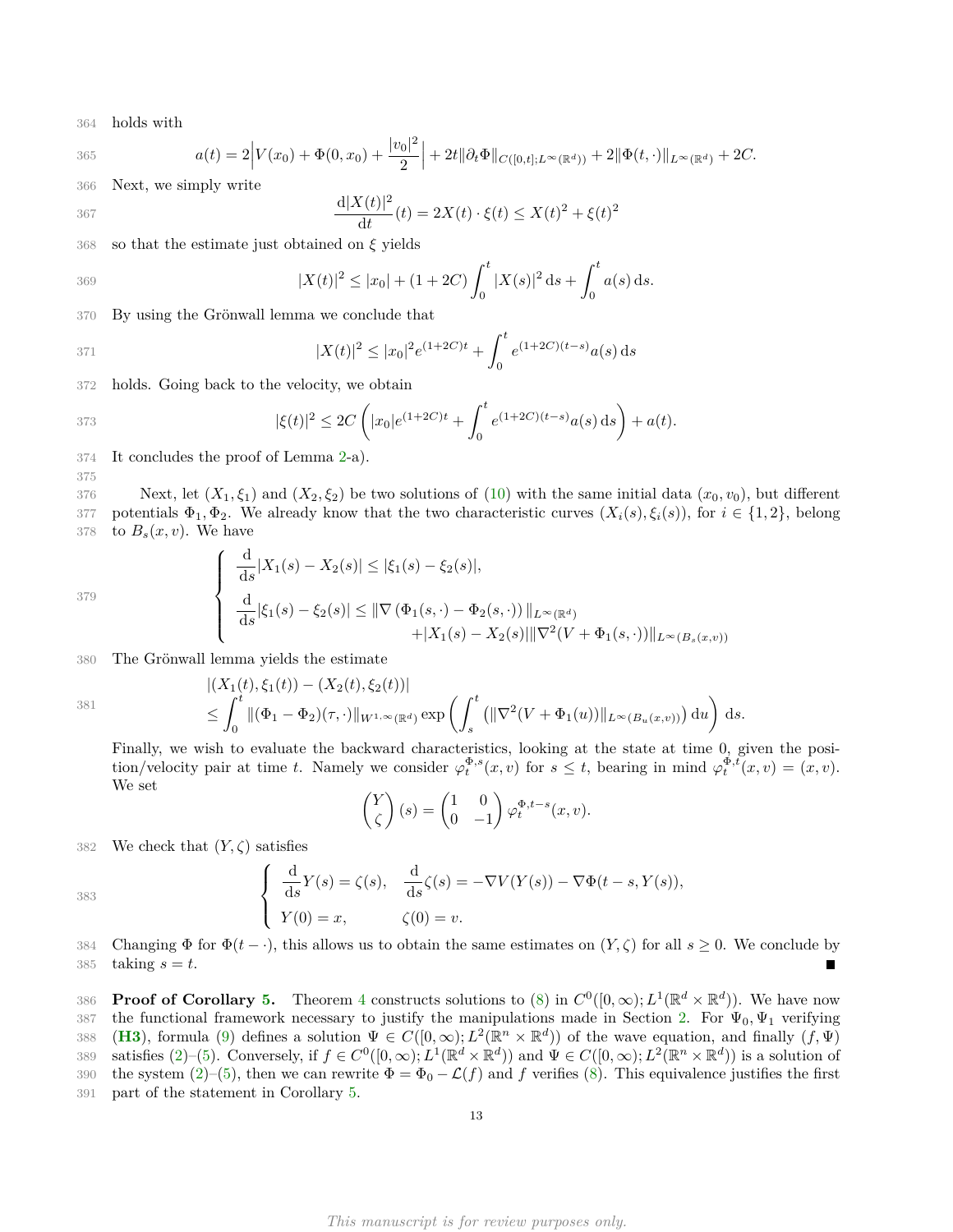392 It only remains to justify the energy conservation. We consider an initial data with finite energy:

$$
\mathcal{E}_0 = \underbrace{\frac{c^2}{2} \int_{\mathbb{R}^d \times \mathbb{R}^n} |\nabla_y \Psi_0(x, y)|^2 dy dx}_{+ \underbrace{\frac{1}{2} \int_{\mathbb{R}^d \times \mathbb{R}^n} |\Psi_1(x, y)|^2 dy dx}_{\mathcal{E}_0^{\text{vib}}} + \underbrace{\int_{\mathbb{R}^d \times \mathbb{R}^d} f_0(x, v) \left(\frac{|v|^2}{2} + V(x) + \Phi(0, x)\right) dv dx}_{\mathcal{E}_0^{\text{part}}} \in (-\infty, +\infty).
$$

393

394 For the solutions constructed in Theorem [4,](#page-6-0) we have seen that the self–consistent potential remains smooth 395 enough so that the characteristic curves  $t \mapsto (X(t), \xi(t))$  are well–defined. Therefore, we can write

$$
\int_{\mathbb{R}^d \times \mathbb{R}^d} f(t, x, v) \left( \frac{|v|^2}{2} + V(x) + \Phi(t, x) \right) dv dx
$$
  
= 
$$
\int_{\mathbb{R}^d \times \mathbb{R}^d} f_0(x, v) \left( \frac{|\xi(t)|^2}{2} + V(X(t)) + \Phi(t, X(t)) \right) dv dx.
$$

397 For any  $(t, x, v)$  we have the following equality

$$
\frac{\mathrm{d}}{\mathrm{d}t}\left[V(X(t))+\Phi(t,X(t))+\frac{|\xi(t)|^2}{2}\right]=(\partial_t\Phi)(t,X(t)).
$$

399 Therefore, we get

$$
\int_{\mathbb{R}^d \times \mathbb{R}^d} f(t, x, v) \left( \frac{|v|^2}{2} + V(x) + \Phi(t, x) \right) dv dx
$$
  
\n
$$
= \mathcal{E}_0^{\text{part}} + \int_{\mathbb{R}^d \times \mathbb{R}^d} f_0(x, v) \int_0^t (\partial_t \Phi)(s, X(s)) ds dv dx
$$
  
\n
$$
= \mathcal{E}_0^{\text{part}} + \int_0^t \int_{\mathbb{R}^d \times \mathbb{R}^d} f(s, x, v) (\partial_t \Phi)(s, x) dv dx ds
$$
  
\n
$$
= \mathcal{E}_0^{\text{part}} + \int_0^t \int_{\mathbb{R}^d} \rho(s, x) (\partial_t \Phi)(s, x) dx ds.
$$

400

401 Next, let  $\Psi$  be the unique solution of [\(4\)](#page-1-2) associated to f. We first assume that the initial data  $\Psi_0$ 402 et  $\Psi_1$  are smooth, say in  $L^2(\mathbb{R}^d, H^2(\mathbb{R}^n))$ . Therefore, going back to [\(9\)](#page-3-3), we can check that  $\Psi$  lies in 403  $C([0,\infty); L^2(\mathbb{R}^d, H^2(\mathbb{R}^n))$ ). Integrations by parts lead to

$$
\frac{\mathrm{d}}{\mathrm{d}t} \left[ \frac{1}{2} \int_{\mathbb{R}^d \times \mathbb{R}^n} \left| \partial_t \Psi(t, x, y) \right|^2 \, \mathrm{d}y \, \mathrm{d}x + \frac{c^2}{2} \int_{\mathbb{R}^d \times \mathbb{R}^n} \left| \nabla_y \Psi(t, x, y) \right|^2 \, \mathrm{d}x \, \mathrm{d}y \right]
$$
\n
$$
= \int_{\mathbb{R}^d \times \mathbb{R}^n} \partial_t \Psi \left( \partial_t^2 \Psi - c^2 \Delta_y \Psi \right) t, x, y) \, \mathrm{d}y \, \mathrm{d}x
$$
\n
$$
= - \int_{\mathbb{R}^d \times \mathbb{R}^n} \partial_t \Psi(t, x, y) \, \rho(t, \cdot) \, \frac{1}{x} \sigma_1(x) \, \sigma_2(y) \, \mathrm{d}y \, \mathrm{d}x
$$
\n
$$
= - \int_{\mathbb{R}^d} \rho \partial_t \Phi(t, x) \, \mathrm{d}x.
$$

405 Hence, we obtain

$$
\frac{1}{2} \int_{\mathbb{R}^d \times \mathbb{R}^n} \left| \partial_t \Psi(t, x, y) \right|^2 dx dy + \frac{c^2}{2} \int_{\mathbb{R}^d \times \mathbb{R}^n} \left| \nabla_y \Psi(t, x, y) \right|^2 dx dy
$$

$$
= \mathcal{E}_0^{\text{vib}} - \int_0^t \int_{\mathbb{R}^d} \rho(s, x) (\partial_t \Phi)(s, x) dx ds.
$$

406

404

407 It proves the energy conservation for such smooth data.

We go back to general data with finite energy:  $\Psi_0 \in L^2(\mathbb{R}^d, H^1(\mathbb{R}^n))$  and  $\Psi_1 \in L^2(\mathbb{R}^d \times \mathbb{R}^n)$ . We approximate the data by  $\Psi_0^k$  and  $\Psi_1^k$  lying in  $L^2(\mathbb{R}^d, H^2(\mathbb{R}^n))$ . Using  $(9)$ , one sees the associated sequence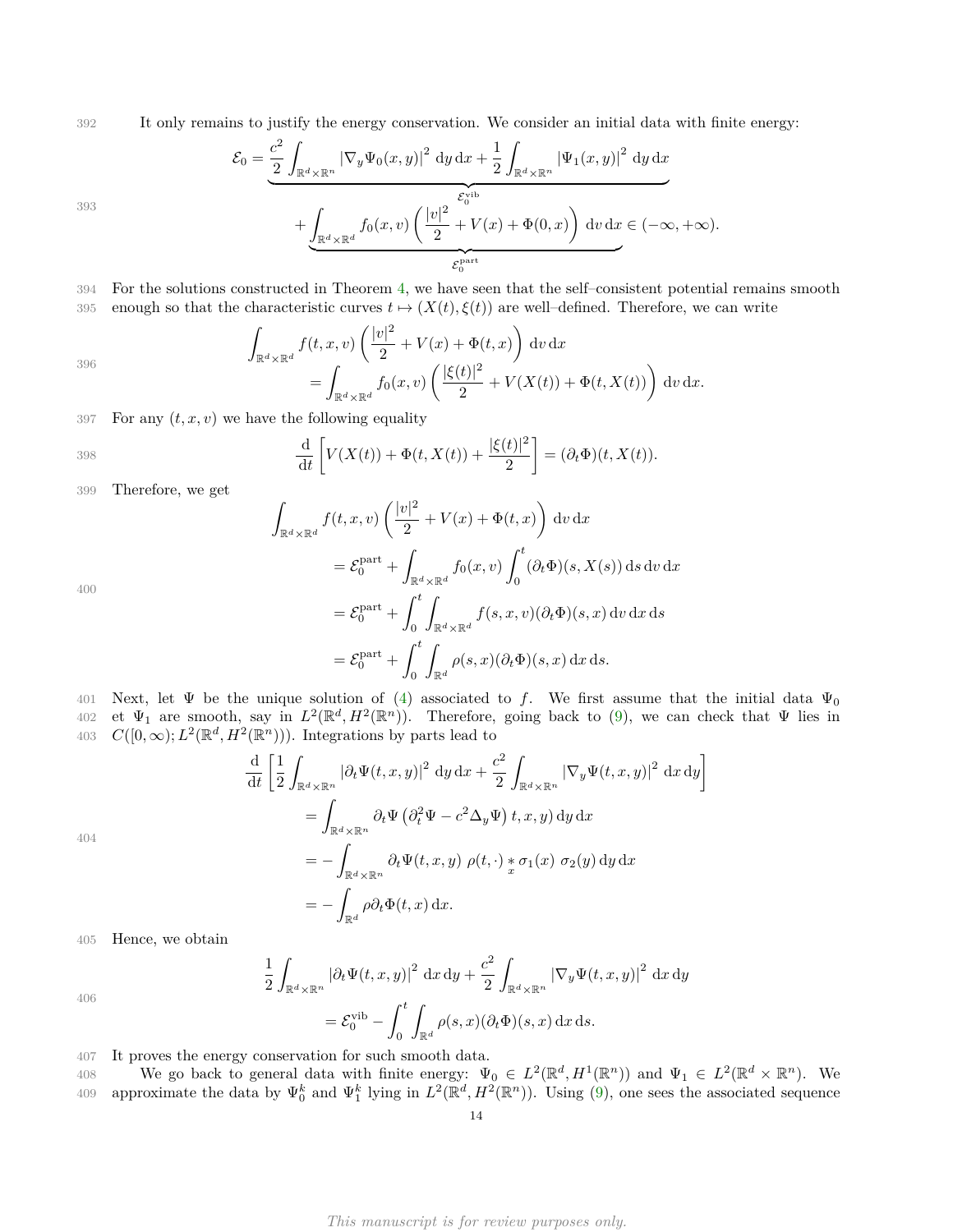410  $(\Psi^k)_{k \in \mathbb{N}}$  of solutions to [\(4\)](#page-1-2) converges to  $\Psi$  in  $C([0,\infty); L^2(\mathbb{R}^d, H^1(\mathbb{R}^n)))$  and  $C^1([0,\infty); L^2(\mathbb{R}^d \times \mathbb{R}^n))$ . This 411 implies one can pass to the limit in the energy conservation.

 *Remark* 9. We point out that, whereas energy conservation is an important physical property, it was not used here in the existence proof. In particular, one should notice that it does not provide directly useful a priori estimates on the kinetic energy, since the potential energy associated to the external potential *V* can be negative and unbounded under our assumptions. In order to deduce a useful estimate the assumptions on the initial data need to be strengthened: in addition to (**[H5](#page-2-2)**) we suppose

417 
$$
M_2 := \int_{\mathbb{R}^d \times \mathbb{R}^d} f_0(x,v) |x|^2 dv dx < \infty.
$$

418 We set  $V_-(x) = \max(-V(x), 0) \ge 0$ . Then (**[H2](#page-2-3)**) implies

419  
\n
$$
\int_{\mathbb{R}^d \times \mathbb{R}^d} f(t, x, v) V_-(x) dv dx \leq \int_{\mathbb{R}^d \times \mathbb{R}^d} f(t, x, v) C(1+|x|^2) dv dx
$$
\n
$$
\leq C ||f_0||_{L^1(\mathbb{R}^d \times \mathbb{R}^d)} + C \int_{\mathbb{R}^d \times \mathbb{R}^d} f_0(x, v) |X(t)|^2 dv dx,
$$

420 where  $X(t)$  stand for the first (space) component of  $\varphi_0^t(x, v)$ . Reproducing the estimates of the proof of 421 Lemma [2,](#page-5-2) we get

422 
$$
|X(t)| \le |x|e^{\sqrt{2C}t} + \frac{1}{\sqrt{C}} \left(V(x) + \frac{|v|^2}{2} + \Phi(0, x)\right)^{1/2} (e^{\sqrt{2C}t} - 1) + b(t)
$$

423 where

424 
$$
b(t) = \sqrt{2} \int_0^t (C + ||\Phi(s, \cdot)||_{L^{\infty}(\mathbb{R}^d)} + s||\partial_t \Phi||_{C([0, s]; L^{\infty}(\mathbb{R}^d))})^{1/2} e^{\sqrt{2C}(t-s)} ds.
$$

425 It follows that

426 
$$
|X(t)| \leq 9|x|^2 e^{2\sqrt{2C}t} + \frac{9}{C} \left(V(x) + \frac{|v|^2}{2} + \Phi(0, x)\right) (e^{\sqrt{2C}t} - 1)^2 + 9b(t)^2.
$$

427 Eventually, we find

428 
$$
\int_{\mathbb{R}^d \times \mathbb{R}^d} f(t, x, v) V_-(x) dv dx \leq C e^{2\sqrt{2C}t} M_2 + 9(e^{\sqrt{2C}t} - 1)^2 \mathcal{E}_0 + C(9b(t)^2 + 1) \|f_0\|_{L^1(\mathbb{R}^d \times \mathbb{R}^d)}.
$$

429 Therefore the potential energy associated to the external potential cannot be too negative and all terms in 430 the energy balance remain bounded on any finite time interval.

<span id="page-14-0"></span>431 **4. Large wave speed asymptotics.** This section is devoted to the asymptotics of large wave speeds. 432 Namely, we consider the following rescaled version of the system:

<span id="page-14-1"></span>(16) 
$$
\begin{cases} \n\partial_t f_{\epsilon} + v \cdot \nabla_x f_{\epsilon} - \nabla_x (V + \Phi_{\epsilon}) \cdot \nabla_v f_{\epsilon} = 0, \\
\Phi_{\epsilon}(t, x, y) = \int_{\mathbb{R}^n \times \mathbb{R}^d} \Psi_{\epsilon}(t, z, y) \sigma_2(y) \sigma_1(x - z) \,dz \,dy, \\
(\partial_{tt}^2 - \frac{1}{\epsilon} \Delta_y) \Psi_{\epsilon}(t, x, y) = -\frac{1}{\epsilon} \sigma_2(y) \int_{\mathbb{R}^d \times \mathbb{R}^d} \sigma_1(x - z) f(t, z, v) \,dv \,dz,\n\end{cases}
$$

434 completed with suitable initial conditions. We are interested in the behavior of the solutions as  $\epsilon \to 0$ . We 435 shall discuss below the physical meaning of this regime. But, let us first explain on formal grounds what can 436 be expected. As  $\epsilon \to 0$  the wave equation degenerates to

437 
$$
-\Delta_y \Psi(t, x, y) = -\sigma_2(y) \sigma_1 * \rho(t, x), \qquad \rho(t, x) = \int_{\mathbb{R}^d} f(t, x, v) dv.
$$
15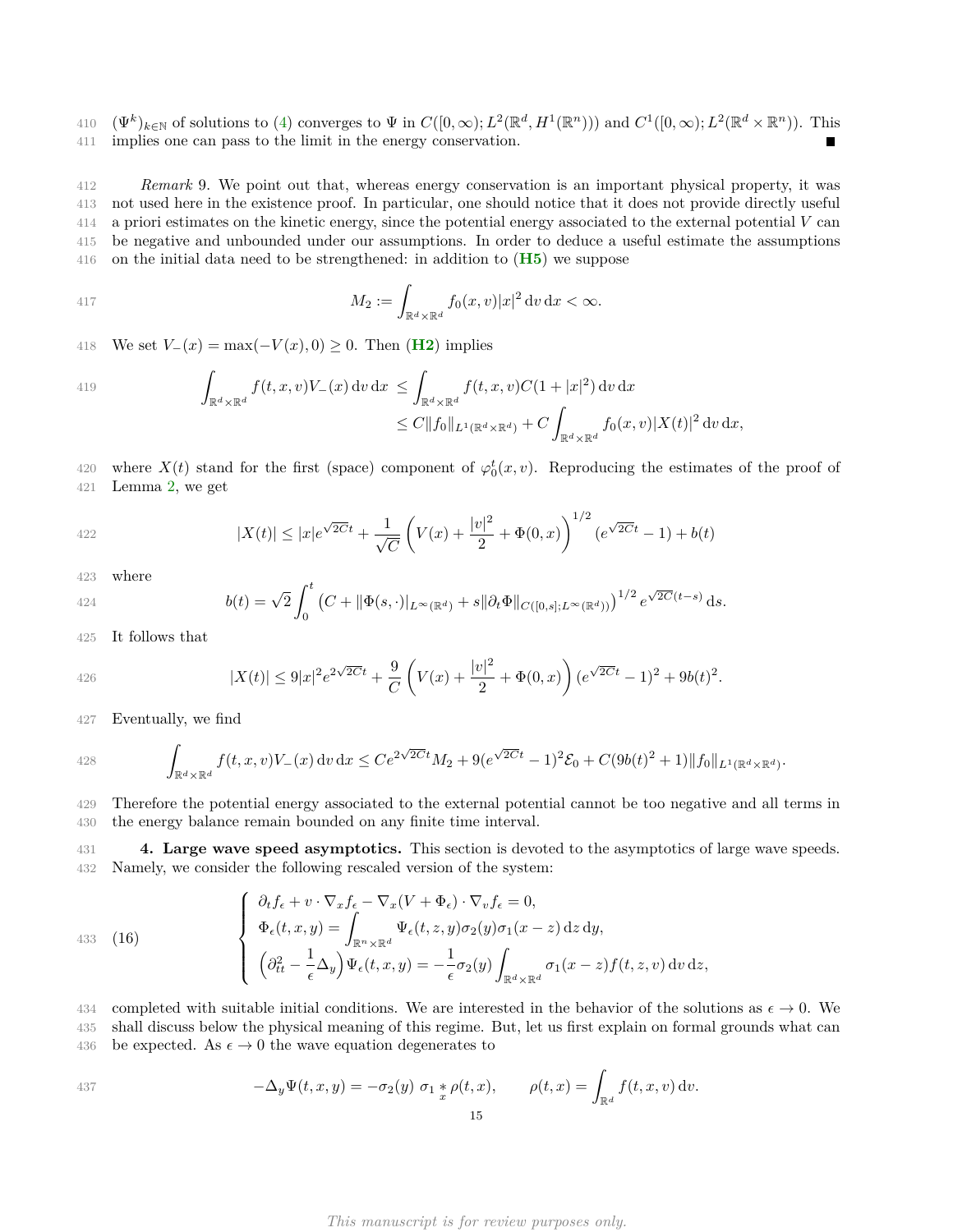We obtain readily the solution by uncoupling the variables:

$$
\Psi(t, x, y) = \gamma(y) \sigma_1 * \rho(t, x)
$$

438 where  $\gamma$  satisfies the mere Poisson equation  $\Delta_y \gamma = \sigma_2$ . At leading order the potential then becomes

439 
$$
\Phi(t,x) = -\kappa \sum_{x} \phi(t,x), \qquad \Sigma = \sigma_1 * \sigma_1, \qquad \kappa = -\int_{\mathbb{R}^n} \sigma_2 \gamma \, dy.
$$

440 Therefore, we guess that the limiting behavior is described by the following Vlasov equation

441 
$$
\partial_t f + v \cdot \nabla_x f - \nabla_x (V + \Phi) \cdot \nabla_v f = 0.
$$

442 As long as the integration by parts makes sense (we shall see that difficulties in the analysis precisely arise 443 when  $n \leq 2$ ), we observe that

444 
$$
\kappa = \int_{\mathbb{R}^n} |\nabla_y \gamma|^2 dy > 0.
$$

445 It is then tempting to make the form function  $\sigma_1$  depend on  $\epsilon$  too, so that Σ resembles the kernel of  $(-\Delta_x)$ . 446 We would arrive at the Vlasov–Poisson system, in the case of attractive forces. We which to justify such

447 asymptotic behavior.

**4.1. Dimensional analysis.** We now explain in which parameter regime the rescaled version [\(16\)](#page-14-1) of the equations [\(2\)](#page-1-0)–[\(5\)](#page-1-1) comes about. For that purpose, we first introduce explicitly the size of the support of  $\sigma_1$  and  $\sigma_2$ , respectively as *L* and  $\ell$ . We remind the reader that *f* in [\(2\)](#page-1-0) is the density of particles in phase space: it gives a number of particles per unit volume of phase space. We will suppose that the initial particle distribution lives in the space variable on the same scale *L* and in the velocity variable on a scale V. In other words, the "typical" speed of the particles, as well as their average speed is initially of order  $V$ . Defining the dimensionless quantities  $x' = x/L$ ,  $v' = v/\mathcal{V}$ , we therefore set

$$
f'_0(x', v') dx' dv' = f_0(x, v) dx dv
$$
, or  $f'_0(x', v') = f_0(x, v)L^d \mathcal{V}^d$ .

448 It might help the intuition to think  $z$  as a length variable, and thus  $\ell$  as a length unit and  $c$  has a velocity, 449 but there is not reason to assume such privileged units and we can keep a general approach. Nevertheless,

450 within this context, the model therefore has two typical time scales, given by

$$
T = \frac{L}{\mathcal{V}}, \qquad \tau = \ell/c.
$$

One should think of *T* as the time a typical particle needs to cross the support of  $\sigma_1$  and of  $\tau$  as the time needed by the waves to cross the support of  $\sigma_2$ . We can therefore introduce the dimensionless parameter

<span id="page-15-0"></span>
$$
\epsilon=\frac{\tau}{T},
$$

452 that we shall take vanishingly small in the analysis of this section. Let us point out that this is a natural 453 regime. Indeed, the time-asymptotic results in [\[8\]](#page-30-0) are obtained under the assumption that  $\epsilon$  is sufficiently 454 (but not vanishingly) small. In what follows, we will measure time in units of *T* and therefore set  $t' = \frac{t}{T}$ . 455 Then, we set

456 
$$
f'(t', x', v') L^{-d} \mathcal{V}^{-d} = f(t, x, v)
$$

457 (or maybe more conveniently  $f'(t', x', v') dv' dx' = f(t, x, v) dv dx$ ). The external and interaction potential, 458 *V* and Φ, have both the dimension of a velocity squared. We set

459 
$$
V(x) = \mathcal{V}_{\text{ext}}^2 V'(x'), \qquad \Phi(t, x) = \mathcal{W}^2 \Phi'(t', x'),
$$

460 where  $V_{ext}$  and W thus have the dimension of a velocity. We switch to the dimensionless equation

$$
461 \t\partial_{t'} f' + \frac{\mathcal{V}T}{L} v' \cdot \nabla_{x'} f' - \frac{T}{L\mathcal{V}} \mathcal{V}_{\text{ext}}^2 \nabla_{x'} \left( V' + \left( \frac{\mathcal{W}}{\mathcal{V}_{\text{ext}}} \right)^2 \Phi' \right) \cdot \nabla_{v'} f' = 0.
$$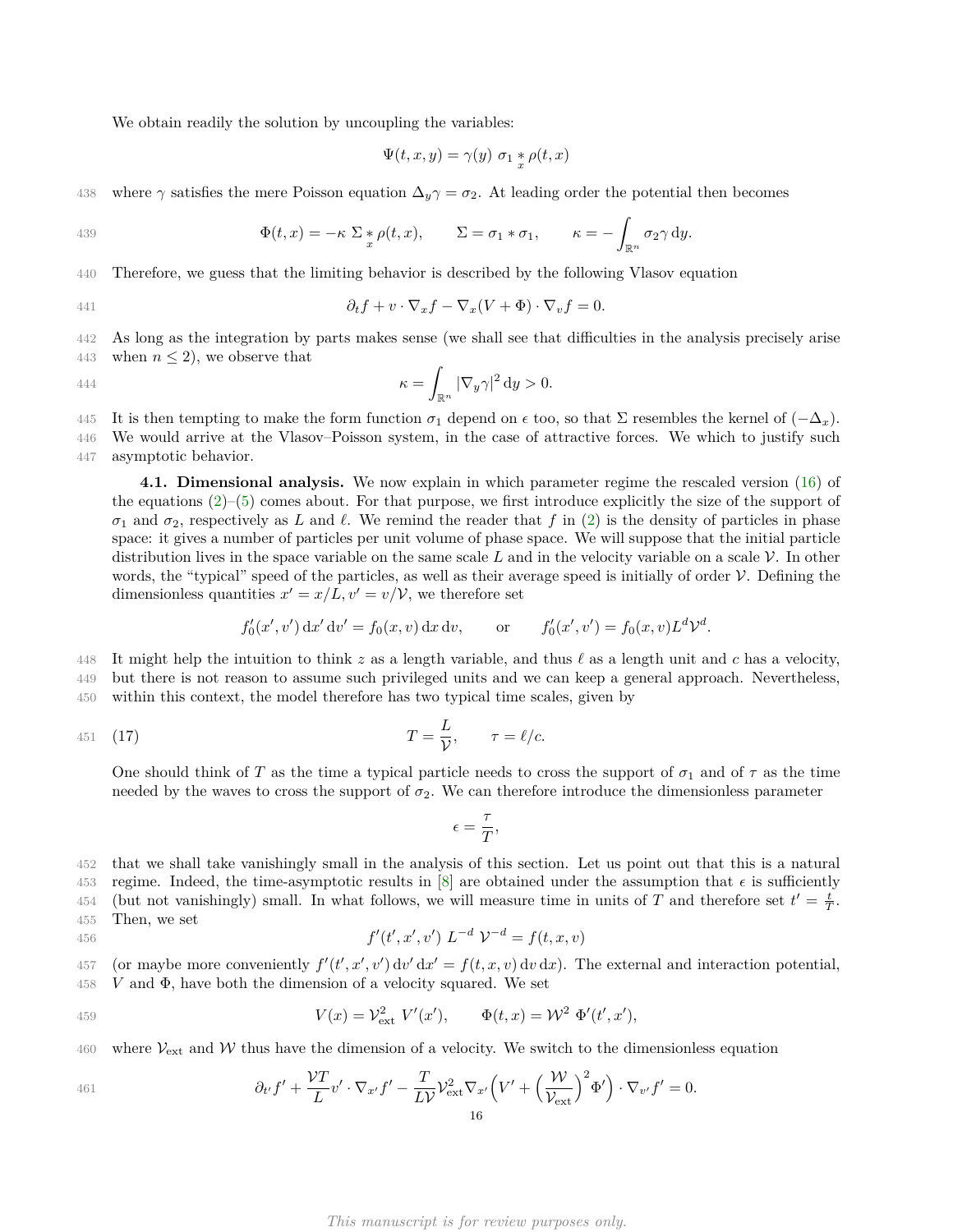462 The definition of the interaction potential  $\Phi$  is driven by the product  $\sigma_2(z)\sigma_1(x) dx$ . We scale it as follows

463 
$$
\sigma_2(z)\sigma_1(x) dx = \Sigma_{\star} L^d \sigma'_2(z') \sigma'_1(x') dx'.
$$

464 with  $\Sigma_{\star}$  playing the role of a coupling constant. For the vibrating field, we set

465 
$$
\psi(t,x,z) = \Psi_{\star} \ \psi'(t',x',z'), \qquad z' = z/\ell,
$$

466 still with the convention that primed quantities are dimensionless. Accordingly, we obtain

$$
467 \qquad \qquad \mathcal{W}^2 = \Sigma_{\star} L^d \Psi_{\star} \ell^n
$$

468 and the consistent expression of the dimensionless potential

469 
$$
\Phi'(t',x') = \int \sigma'_1(x'-y')\sigma'_2(z')\psi(t',y',z') dz' dy'.
$$

470 With *T* defined in [\(17\)](#page-15-0), the wave equation becomes

<span id="page-16-0"></span>471 (18) 
$$
\partial_{t't'}^2 \psi' - \frac{T^2 c^2}{\ell^2} \Delta_{z'} \psi' = -\frac{T^2 \Sigma_{\star} L^d}{\Psi_{\star}} L^{-d} \sigma'_2(z') \int \sigma'_1(x'-y') f'(t',y',v') dv' dy'.
$$

472 Note that

$$
\frac{T^2 \Sigma_{\star}}{\Psi_{\star}} = \Sigma_{\star} L^d \ell^n \Psi_{\star} \frac{T^2}{\Psi_{\star}^2 L^d \ell^n} = \mathcal{W}^2 \frac{T^2}{\Psi_{\star}^2 L^d \ell^n}.
$$

- 474 Let us consider the energy balance where the following quantities, all having the homogeneity of a 475 velocity squared, appear:
- 476 the kinetic energy of the particles  $\int v^2 f dv dx$ ; it scales like  $V^2$ ,
- <sup>477</sup> the external potential energy  $\int V f dv dx$ ; it scales like  $V_{ext}^2$ ,
- 478 the coupling energy  $\int \Phi f \, dv \, dx$ ; it scales like  $\mathcal{W}^2$ ,
- 479 the wave energy which splits into:
- 

486

480 a) 
$$
\int |\partial_t \psi|^2 dz dx
$$
, which scales like  $\Psi_*^2 \frac{L^d \ell^n}{T^2}$ ,  
481 b)  $c^2 \int |\nabla_z \psi|^2 dz dx$ , which scales like  $c^2 \Psi_*^2 \frac{L^d \ell^n}{\ell^2}$ 

481 b)  $c^2 \int |\nabla_z \psi|^2 dz dx$ , which scales like  $c^2 \Psi^2_{\star} \frac{L^{\omega} \ell^{\omega}}{\ell^2}$ . Note that the kinetic energy in a) is  $\left(\frac{\ell^2}{c^2T}\right)$ As 2 Note that the kinetic energy in a) is  $\left(\frac{\ell^2}{c^2T^2} = \tau^2/T^2 = \epsilon^2\right)$  times the elastic energy in b).

483 To recap, we have at hand five parameters imposed by the model  $(L, \ell, c, \mathcal{V}_{ext}, \mathcal{W})$  and two parameters gov-484 erned by the initial conditions  $V$  and  $\Psi_{\star}$  (note that the coupling constant  $\Sigma_{\star}$  can be computed from these 485 quantities). They allow to define the five energies described above.

487 Next we suppose that the kinetic energy of the particle, the energy of the particle associated to the 488 external potential, the elastic energy of the wave as well as the interaction energy, all have the same strength, 489 which can expressed by setting

490 
$$
\frac{L}{T} = \mathcal{V} = \mathcal{V}_{\text{ext}} = \mathcal{W} = \sqrt{c^2 \Psi_{\star}^2 L^d \ell^{n-2}}.
$$

491 As a consequence, it imposes the following scaling of the coupling constant

$$
\frac{\Psi_{\star}}{T^2 \Sigma_{\star}} = \epsilon.
$$

493 It also means that the kinetic energy of the wave is small with respect to its elastic energy. Inserting this 494 in [\(18\)](#page-16-0) yields [\(16\)](#page-14-1). Note that the vanishing of the kinetic energy of the wave as  $\epsilon \to 0$  explains why the wave 495 equation governing *ψ* degenerates into a stationary Poisson equation : all vibrations in the field generated by 496 the passage of the particles is "immediately" evacuated to infinity in the *y* variable because  $\epsilon \to 0$  corresponds 497 to  $c \to +\infty$ .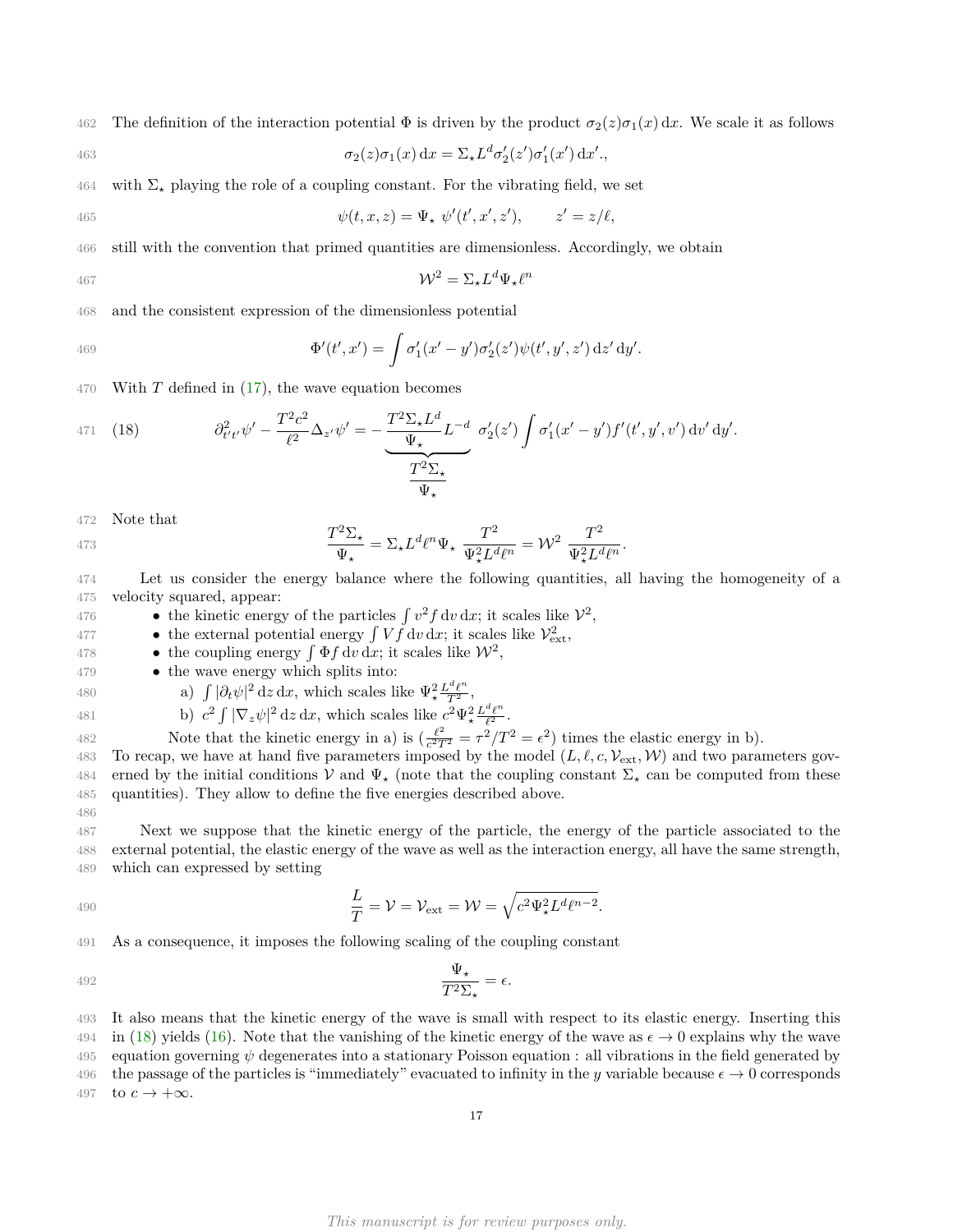498 **4.2. Statements of the results.** Throughout this Section, we assume (**[H1](#page-2-1)**), and we shall strengthen 499 the assumptions  $(\mathbf{H2})-(\mathbf{H5})$  $(\mathbf{H2})-(\mathbf{H5})$  $(\mathbf{H2})-(\mathbf{H5})$  $(\mathbf{H2})-(\mathbf{H5})$  $(\mathbf{H2})-(\mathbf{H5})$  as follows (note that since we are dealing with sequences of initial data, it is 500 important to make the estimates uniform with respect to the scaling parameter):

<span id="page-17-0"></span>
$$
501 \quad (\text{H7}) \qquad \qquad \text{the external potential } V \in W^{2,\infty}_{\text{loc}}(\mathbb{R}^d) \text{ is non negative,}
$$

 $f_{0,\epsilon} \in L^1(\mathbb{R}^d \times \mathbb{R}^d)$ , with a uniformly bounded norm, and  $\Psi_{0,\epsilon}, \Psi_{1,\epsilon} \in L^2(\mathbb{R}^d \times \mathbb{R}^n)$  are such that the rescaled initial energy

 $\mathcal{L}$ 

 $\overline{\mathcal{L}}$ 

 $\int$ 

<span id="page-17-5"></span>(**H8**) 503

$$
\mathcal{E}_{0,\epsilon} = \int_{\mathbb{R}^d \times \mathbb{R}^d} \left( \frac{v^2}{2} + V + |\Phi_{\epsilon}| \right) f_{0,\epsilon} \, dv \, dx \n+ \frac{\epsilon}{2} \int_{\mathbb{R}^n \times \mathbb{R}^d} |\Psi_{1,\epsilon}|^2 \, dy \, dx + \frac{1}{2} \int_{\mathbb{R}^n \times \mathbb{R}^d} |\nabla_y \Psi_{0,\epsilon}|^2 \, dy \, dx \n\text{is uniformly bounded: } 0 \le \sup_{\epsilon > 0} \mathcal{E}_{0,\epsilon} = \overline{\mathcal{E}_0} < \infty.
$$

504

<span id="page-17-1"></span>505 (**H9**)  $f_{0,\epsilon}$  is bounded in  $L^{\infty}(\mathbb{R}^d \times \mathbb{R}^d)$ , uniformly with respect to  $\epsilon$ .

<span id="page-17-2"></span>506 THEOREM 10. Suppose  $n \geq 3$ . Let  $(\textbf{H1})$  $(\textbf{H1})$  $(\textbf{H1})$  and  $(\textbf{H7})$  $(\textbf{H7})$  $(\textbf{H7})$ – $(\textbf{H9})$  $(\textbf{H9})$  $(\textbf{H9})$  be satisfied. Let  $(f_{\epsilon}, \Psi_{\epsilon})$  be the associated *solution to* [\(16\)](#page-14-1). Then, there exists a subsequence such that  $f_{\epsilon}$  converges in  $C([0,T]; L^p((\mathbb{R}^d \times \mathbb{R}^d) - weak))$ 508 *for any*  $1 \leq p < \infty$  *to f solution of the following Vlasov equation* 

$$
\begin{aligned}\n\text{509} \quad (19) \quad \text{(19)} \\
\left\{\n\begin{array}{l}\n\partial_t f + v \cdot \nabla_x f - \nabla_x (V + \bar{\Phi}) \cdot \nabla_v f = 0, \\
f(0, x, v) = f_0(x, v),\n\end{array}\n\right.\n\end{aligned}
$$

510 *where*

$$
\bar{\Phi} = -\kappa \Sigma * \rho, \qquad \Sigma = \sigma_1 * \sigma_1, \qquad \kappa = \int_{\mathbb{R}^n} \frac{|\widehat{\sigma_2}(\xi)|^2}{(2\pi)^n |\xi|^2} d\xi,
$$

512 and  $f_0$  *is the weak limit in*  $L^p(\mathbb{R}^d \times \mathbb{R}^d)$  *of*  $f_{0,\epsilon}$ *.* 

513 The statement involves a restriction on the dimension for the wave equation:  $n \geq 3$  is required to make 514 the coefficient  $\kappa$  finite, as explained in Lemma [14.](#page-18-0)

515 In order to derive the Vlasov–Poisson system from  $(16)$ , the form function  $\sigma_1$  need to be appropriately 616 defined and scaled with respect to  $\epsilon$ . Let *θ* and *δ* be two radially symmetric functions in  $C_c^{\infty}(\mathbb{R}^d)$  verifying:

517 
$$
0 \le \theta, \delta \le 1 \qquad \theta(x) = 1 \text{ for } |x| \le 1, \qquad \theta(x) = 0 \text{ for } |x| \ge 2, \qquad \int_{\mathbb{R}^d} \delta(x) dx = 1.
$$

518 We set 
$$
\theta_{\epsilon}(x) = \theta(\sqrt{\epsilon}x)
$$
 et  $\delta_{\epsilon}(x) = \frac{1}{\epsilon^{d/2}}\delta(x/\sqrt{\epsilon})$  and

519 
$$
\sigma_{1,\epsilon} = C_d \delta_{\epsilon} * \frac{\theta_{\epsilon}}{|\cdot|^{d-1}}, \quad \text{with } C_d = \left( |\mathbb{S}^{d-1}| \int_{\mathbb{R}^d} \frac{\mathrm{d}x}{|x|^{d-1} |e_1 - x|^{d-1}} \right)^{-1/2}.
$$

 $520$  The auxiliary functions  $θ_ε$  and  $δ_ε$  have different roles:  $θ_ε$  cuts off the support of  $x \mapsto \frac{1}{|x|^{d-1}}$ , and  $δ_ε$  has a 521 regularizing role (it is nothing but a mollifier of the Dirac measure). What is important to note is that as  $t_{0.522}$   $\epsilon$  tends to 0, the support of the form function  $\sigma_{1,\epsilon}$  spreads (it behaves in  $\mathcal{O}(1/\sqrt{\epsilon})$ ) and its  $L^{\infty}$  norm blows 523 up (it behaves like  $1/\epsilon^{d/2}$ ). The construction is made so that  $\sigma_{1,\epsilon} * \sigma_{1,\epsilon}$  approaches the elementary solution 524 of  $(-\Delta)$ , as Lemma [18](#page-24-0) will make clear.

<span id="page-17-3"></span>525 THEOREM 11. Let  $d = 3$  and  $n \geq 3$ . Assume ([H1](#page-2-1)) and ([H7](#page-17-0))–([H9](#page-17-1)). Let  $(f_{\epsilon}, \Psi_{\epsilon})$  be the associated *s solution to* [\(16\)](#page-14-1). Then, there exists a subsequence such that  $f_{\epsilon}$  converges in  $C([0,T]; L^p(\mathbb{R}^3 \times \mathbb{R}^3)$  – weak) 527 *for any*  $1 < p < \infty$  *to f solution of the attractive Vlasov–Poisson equation* 

<span id="page-17-4"></span>528 (20)  
\n
$$
\begin{cases}\n\partial_t f + v \cdot \nabla_x f - \nabla_x (V + \bar{\Phi}) \cdot \nabla_v f = 0, \\
\Delta \bar{\Phi} = \kappa \rho, \\
f(0, x, v) = f_0(x, v)\n\end{cases}
$$

529 where  $f_0$  *is the weak limit in*  $L^p(\mathbb{R}^3 \times \mathbb{R}^3)$  *of*  $f_{0,\epsilon}$ *.*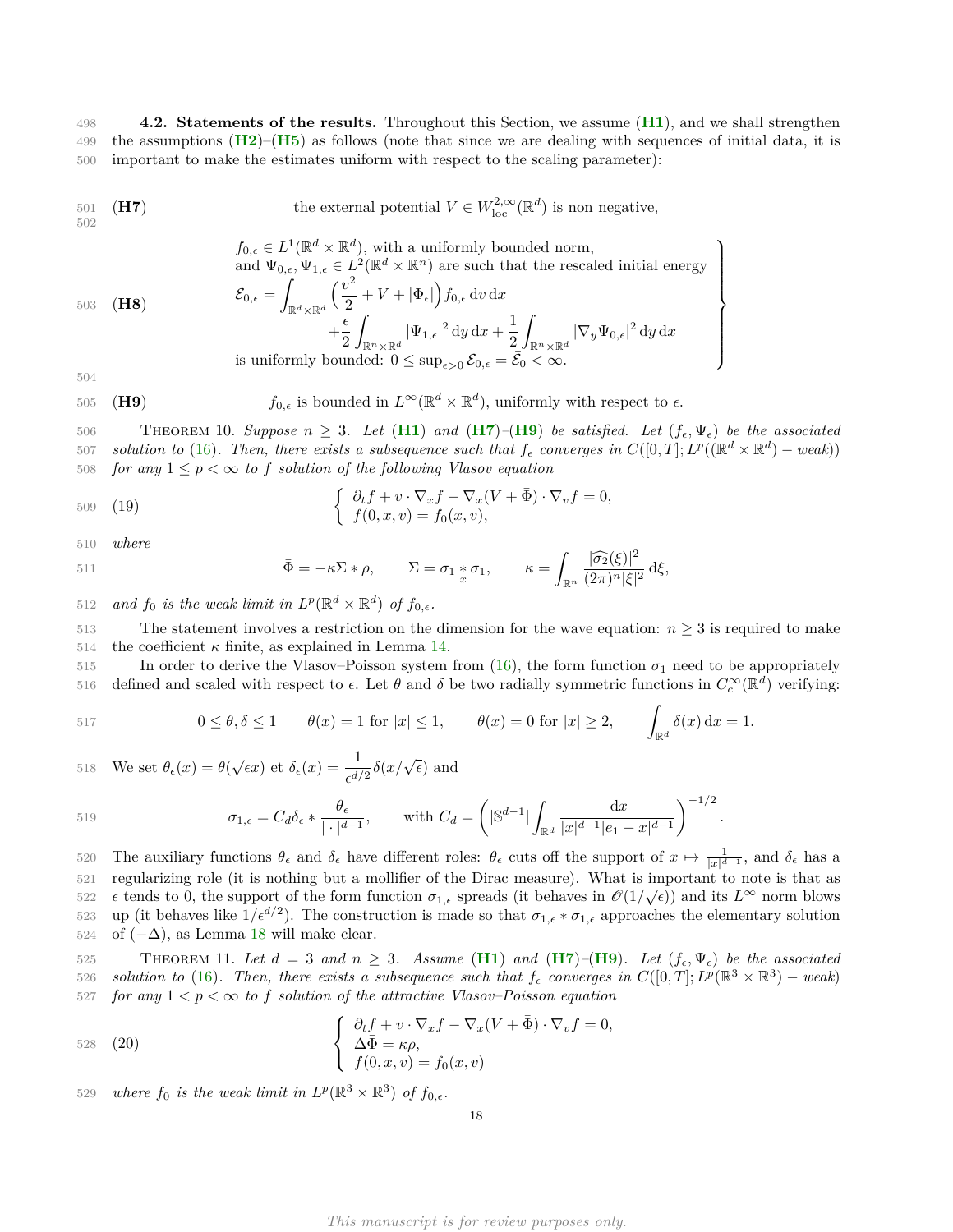*Remark* 12. In Theorem [10,](#page-17-2) if, furthermore, we assume that  $(f_{0,\epsilon})_{\epsilon>0}$  converge (in the appropriate weak sense) to  $f_0$ , by uniqueness of the solution of the limit equation, the entire sequence  $(f_\epsilon)_{\epsilon>0}$  converges to  $f$ . For Theorem [10](#page-17-2) and Theorem [11,](#page-17-3) if the initial data converges strongly to  $f_0$  in  $L^p(\mathbb{R}^d \times \mathbb{R}^d)$ ,  $1 \leq p < \infty$ , then  $f_{\epsilon}$  converges to  $f$  in  $C([0,T]; L^p(\mathbb{R}^d \times \mathbb{R}^d))$ .

 *Remark* 13. The restriction on the space dimension (*d* = 3) in Theorem [11](#page-17-3) can be explained as follows. In higher dimension, weak solutions of the attractive Vlasov–Poisson system [\(20\)](#page-17-4) are not globally defined in the sense that the solutions can concentrate into Dirac masses in finite time. This phenomenom can be seen by manipulating energy estimates and space–moments estimates, see for instance [\[18,](#page-30-18) Section 4.6] and the 538 references therein. Our proof, that uses energy estimates, can be adapted to treat  $d \geq 4$ , as far as we consider small enough time intervals, but we prefer not to detail this issue. The case of the smaller dimensions  $d = 1$  and *d* = 2 relies on an obstruction of different nature. Roughly speaking, the form function is constructed 541 so that  $\sigma_{1,\epsilon} * \sigma_{1,\epsilon} \geq 0$  approaches the elementary solution of  $(-\Delta)$  as  $\epsilon \to 0$ . The latter is non negative when  $d \geq 3$ , but is has no sign for  $d = 2$  and it is non positive for  $d = 1$ .

543 **4.3. Convergence to the Vlasov equation with a smooth convolution kernel.** Taking into 544 account the rescaling, the analog of [\(8\)](#page-3-0) for [\(16\)](#page-14-1) reads

545 (21) 
$$
\partial_t f_{\epsilon} + v \cdot \nabla_x f_{\epsilon} - \nabla_x \left( V + \Phi_{0,\epsilon} - \frac{1}{\epsilon} \mathcal{L}_{\epsilon}(f_{\epsilon}) \right) \cdot \nabla_v f_{\epsilon} = 0,
$$

546 with

$$
\Phi_{0,\epsilon}(t,x)=\int_{\mathbb{R}^d\times\mathbb{R}^n}\widetilde{\Psi}_\epsilon(t,z,y)\sigma_1(x-z)\sigma_2(y)\,\mathrm{d} y\,\mathrm{d} z.
$$

where  $\widetilde{\Psi}_{\epsilon}$  stands for the unique solution of the free linear wave equation (in  $\mathbb{R}^{n}$ ) with wave speed  $1/\epsilon$  and 549 initial data  $\Psi_{0,\epsilon}$  and  $\Psi_{1,\epsilon}$ , and

<span id="page-18-1"></span>
$$
\frac{1}{\epsilon} \mathcal{L}_{\epsilon}(f_{\epsilon})(t,x) = \frac{1}{\epsilon} \int_{\mathbb{R}^d} \Sigma(x-z) \left( \int_0^t \rho_{\epsilon}(t-s,z) \times \left( \int_{\mathbb{R}^n} \frac{\sin(|\xi|s/\sqrt{\epsilon})}{|\xi|/\sqrt{\epsilon}} |\widehat{\sigma}_2(\xi)|^2 \frac{d\xi}{(2\pi)^n} \right) ds \right) dz
$$
\n
$$
= \left( \Sigma_{\frac{x}{d}} \int_0^{t/\sqrt{\epsilon}} \rho_{\epsilon}(t-s\sqrt{\epsilon}, \cdot) q(s) ds \right) (x)
$$

551 where we have set

552 
$$
q(t) = \frac{1}{(2\pi)^n} \int_{\mathbb{R}^n} \frac{\sin(t|\xi|)}{|\xi|} |\widehat{\sigma_2}(\xi)|^2 d\xi.
$$

553 (it is nothing but  $p(t)$  as introduced in Section [2](#page-2-0) evaluated with  $c = 1$ ; of course when  $c = 1$  and  $\epsilon = 1$ , the 554 operators  $\frac{1}{\epsilon} \mathcal{L}_{\epsilon}$  in [\(22\)](#page-18-1) and  $\mathcal{L}$  in [\(7\)](#page-3-1) coincide.)

<span id="page-18-0"></span>555 LEMMA 14. Let  $n \geq 3$ . Then q is integrable over  $[0, +\infty)$  with

556 
$$
\int_0^\infty q(t) dt = \frac{1}{(2\pi)^n} \int_{\mathbb{R}^n} \frac{|\widehat{\sigma_2}(\xi)|^2}{|\xi|^2} d\xi := \kappa > 0.
$$

557 *Proof.* By virtue of the dominated convergence theorem,  $t \mapsto q(t)$  is continuous on  $[0,\infty)$ . Bearing in  $558$  mind that  $\sigma_2$  is radially symmetric, integrations by parts yield

$$
q(t) = \frac{|\mathbb{S}^{n-1}|}{(2\pi)^n} \int_0^\infty \sin(tr) r^{n-2} |\widehat{\sigma_2}(re_1)|^2 dr
$$
  
\n
$$
= \frac{|\mathbb{S}^{n-1}|}{(2\pi)^n} \int_0^\infty \frac{\cos(tr)}{t} \frac{d}{dr} [r^{n-2} |\widehat{\sigma_2}(re_1)|^2] dr
$$
  
\n
$$
= -\frac{|\mathbb{S}^{n-1}|}{(2\pi)^n} \int_0^\infty \frac{\sin(tr)}{t^2} \frac{d^2}{dr^2} [r^{n-2} |\widehat{\sigma_2}(re_1)|^2] dr
$$
  
\n19

559

*This manuscript is for review purposes only.*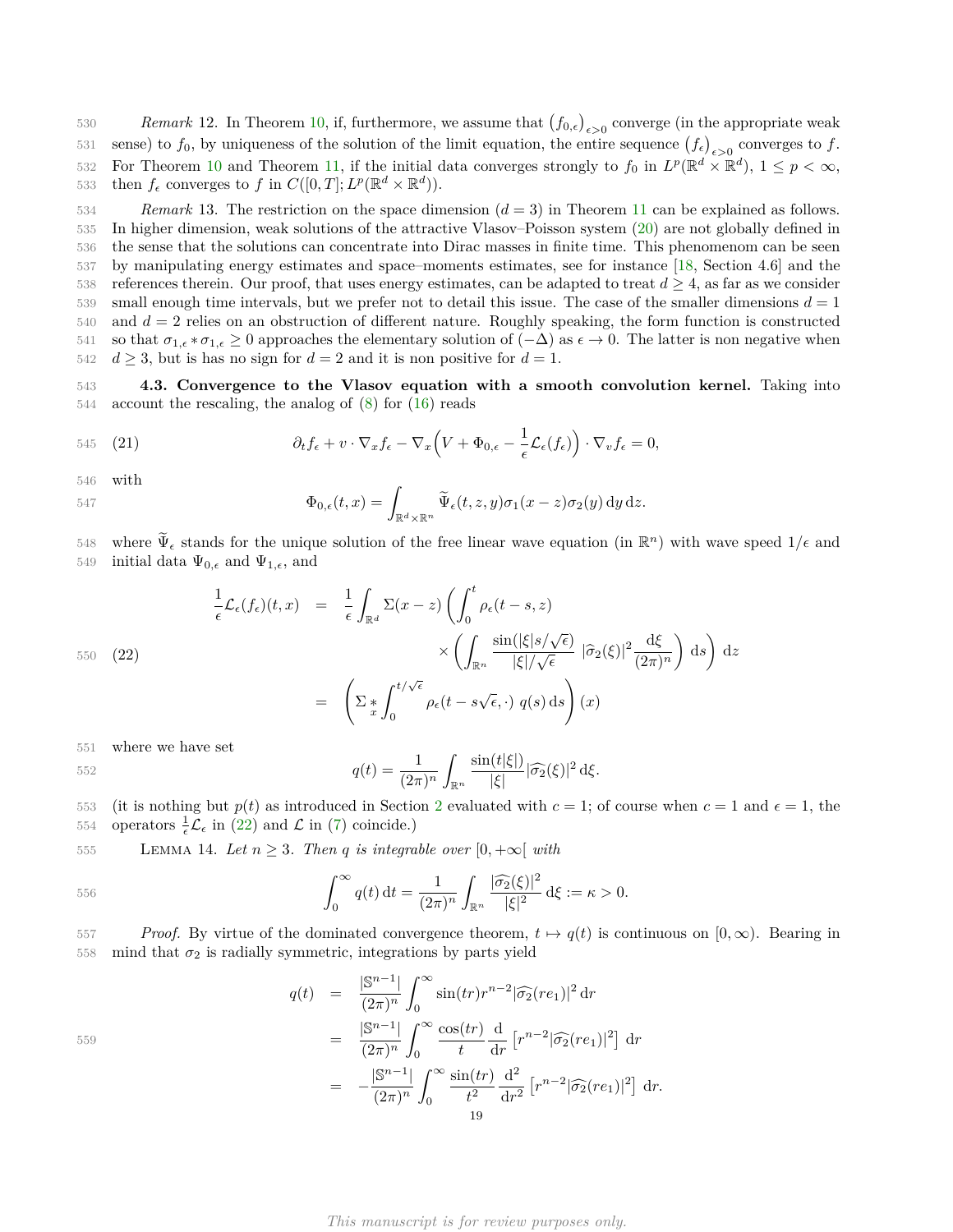560 Hence, we can estimate as follows

561 
$$
|q(t)| \leq \frac{K}{t^2} \quad \text{with} \quad K = \frac{|\mathbb{S}^{n-1}|}{(2\pi)^n} \int_0^\infty \left| \frac{d^2}{du^2} \left[ r^{n-2} |\widehat{\sigma_2}(re_1)|^2 \right] \right| dr < \infty
$$

562 which proves  $q \in L^1([0,\infty))$ .

563 Next, we compute the integral of  $q$ . For  $M > 0$  we get:

0

$$
\int_0^M q(t) dt = \frac{1}{(2\pi)^n} \int_{\mathbb{R}^n} \left( \int_0^M \frac{\sin(t|\xi|)}{|\xi|} dt \right) |\widehat{\sigma_2}(\xi)|^2 d\xi
$$
  
\n
$$
= \frac{1}{(2\pi)^n} \int_{\mathbb{R}^n} \frac{1 - \cos(M|\xi|)}{|\xi|^2} |\widehat{\sigma_2}(\xi)|^2 d\xi
$$
  
\n
$$
= \kappa - \frac{|\mathbb{S}^{n-1}|}{(2\pi)^n} \int_0^\infty \cos(Mr) r^{n-3} |\widehat{\sigma_2}(r e_1)|^2 dr
$$
  
\n
$$
= \kappa - \frac{|\mathbb{S}^{n-1}|}{M(2\pi)^n} \int_0^\infty \sin(Mr) \frac{d}{dr} [r^{n-3} |\widehat{\sigma_2}(r e_1)|^2] dr.
$$

564

565 We conclude by letting 
$$
M
$$
 tend to  $\infty$ .

Note that  $\kappa$  is infinite for  $n=2$  since  $\frac{|\sigma_2(\xi)|^2}{|\xi|^2}$ <sup>566</sup> Note that  $\kappa$  is infinite for  $n = 2$  since  $\frac{|\sigma_2(\xi)|^2}{|\xi|^2} \sim_{\xi \to 0} ||\sigma_2||^2_{L^1(\mathbb{R}^2)} \frac{1}{|\xi|^2}$  does not belong to  $L^1(B(0, a))$  for any 567  $a > 0$ .  $\Box$ 

568 We turn to the proof of Theorem [10.](#page-17-2) Of course we have

$$
\sup_{\epsilon>0} \|f_{\epsilon}(t,\cdot)\|_{L^{1}(\mathbb{R}^{d}\times\mathbb{R}^{d})} = \sup_{\epsilon>0} \|f_{0,\epsilon}\|_{L^{1}(\mathbb{R}^{d}\times\mathbb{R}^{d})} := M_{0} < \infty,
$$

570 and the  $L^p$  norms

$$
||f_{\epsilon}(t,\cdot)||_{L^{p}(\mathbb{R}^{d}\times\mathbb{R}^{d})}=||f_{0,\epsilon}||_{L^{p}(\mathbb{R}^{d}\times\mathbb{R}^{d})}
$$

572 are also bounded, for any  $1 \leq p \leq \infty$  by virtue of ([H9](#page-17-1)). Furthermore, the energy conservation yields

$$
\mathcal{E}_{\epsilon}(t) = \int_{\mathbb{R}^{d} \times \mathbb{R}^{d}} \left( \frac{v^{2}}{2} + V + \Phi_{\epsilon} \right) f_{\epsilon} dv dx \n+ \frac{\epsilon}{2} \int_{\mathbb{R}^{n} \times \mathbb{R}^{d}} |\partial_{t} \Psi_{\epsilon}|^{2} dy dx + \frac{1}{2} \int_{\mathbb{R}^{n} \times \mathbb{R}^{d}} |\nabla_{y} \Psi_{\epsilon}|^{2} dy dx \le \bar{\mathcal{E}}_{0}.
$$

574 Let us set

573

$$
\mathcal{E}_{0,\epsilon}^{\text{vib}} = \frac{\epsilon}{2} \int_{\mathbb{R}^n \times \mathbb{R}^d} |\Psi_{1,\epsilon}|^2 \, \mathrm{d}y \, \mathrm{d}x + \frac{1}{2} \int_{\mathbb{R}^n \times \mathbb{R}^d} |\nabla_y \Psi_{0,\epsilon}|^2 \, \mathrm{d}y \, \mathrm{d}x.
$$

576 As a consequence of  $(H1)$  $(H1)$  $(H1)$  and  $(H8)$  $(H8)$  $(H8)$ ,  $\mathcal{E}_{0,\epsilon}^{\text{vib}}$  is bounded uniformly with respect to  $\epsilon$ . Owing to the standard energy conservation for the free linear wave equation, we observe that  $\|\nabla_y \tilde{\Psi}_\epsilon\|_{L^\infty(0,\infty;L^2(\mathbb{R}^d \times \mathbb{R}^n))} \leq (2\mathcal{E}_{0,\epsilon}^{\text{vib}})^{1/2}$ . Then Sobolev's embedding (mind the condition  $n \geq 3$ ) allows us to deduce the following key estimate on  $\tilde{\Psi}_{\epsilon}$ :

<span id="page-19-1"></span>579 (23) 
$$
\|\widetilde{\Psi}_{\epsilon}\|_{L^{\infty}(\mathbb{R}_{+};L^{2}(\mathbb{R}^{d};L^{2n/(n-2)}(\mathbb{R}^{n})))} \leq C(\mathcal{E}_{0,\epsilon}^{\text{vib}})^{1/2} \leq C(\bar{\mathcal{E}}_{0})^{1/2}
$$

580 Applying Hölder inequalities, we are thus led to:

$$
| \Phi_{0,\epsilon}(t,x) | \leq C \| \sigma_2 \|_{L^{2n/(n+2)}(\mathbb{R}^n)} \| \sigma_1 \|_{L^2(\mathbb{R}^d)} (\bar{\mathcal{E}}_0)^{1/2},
$$

582 and similarly

583 (25) 
$$
|\nabla_x \Phi_{0,\epsilon}(t,x)| \leq C \|\sigma_2\|_{L^{2n/(n+2)}(\mathbb{R}^n)} \|\nabla_x \sigma_1\|_{L^2(\mathbb{R}^d)} (\bar{\mathcal{E}}_0)^{1/2}.
$$

584 Concerning the asymptotic behavior, we shall use the following claim. It is not a direct consequence of these

<span id="page-19-0"></span>585 estimates and it will be justified later on.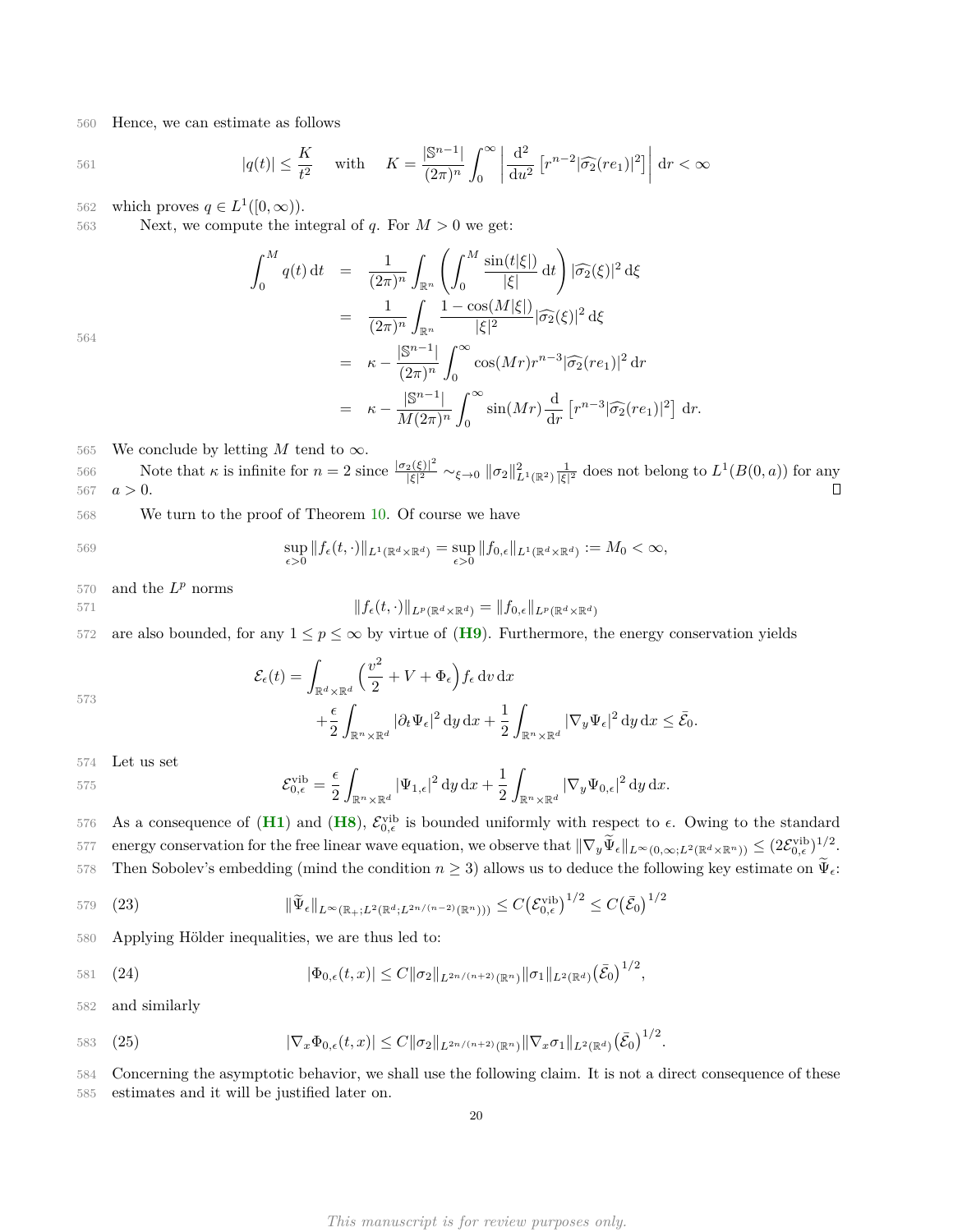586 **LEMMA 15.** *Let*  $\chi$  ∈  $C_c^∞([0, ∞) × ℝ<sup>d</sup> × ℝ<sup>d</sup>)$ *. Then, we have* 

$$
\lim_{\epsilon \to 0} \int_0^\infty \int_{\mathbb{R}^d \times \mathbb{R}^d} f_\epsilon \nabla_x \Phi_{0,\epsilon} \chi(t,x,v) \, dv \, dx \, dt = 0.
$$

588 The cornerstone of the proof of Theorem [10](#page-17-2) is the estimate of the self–consistent potential. By virtue 589 of  $(22)$ , for any  $1 \leq p \leq \infty$  we get

$$
\left\|\frac{1}{\epsilon}\mathcal{L}_{\epsilon}(f_{\epsilon})(t,\cdot)\right\|_{L^{p}(\mathbb{R}^{d})} \leq \|\Sigma\|_{L^{p}(\mathbb{R}^{d})}\|\rho_{\epsilon}\|_{L^{\infty}([0,\infty),L^{1}(\mathbb{R}^{d}))}\int_{0}^{\infty}|q(s)|ds
$$
  

$$
\leq \|\Sigma\|_{L^{p}(\mathbb{R}^{d})}M_{0}\|q\|_{L^{1}([0,+\infty))},
$$

591 as well as

592 
$$
\left\|\frac{1}{\epsilon}\nabla_x\mathcal{L}_{\epsilon}(f_{\epsilon})(t,\cdot)\right\|_{L^p(\mathbb{R}^d)} \leq \|\nabla_x\Sigma\|_{L^p(\mathbb{R}^d)}M_0\|q\|_{L^1([0,+\infty))}.
$$

593 Let  $\chi \in C_c^{\infty}(\mathbb{R}^d \times \mathbb{R}^d)$ . We have

594 
$$
\left| \int_{\mathbb{R}^d \times \mathbb{R}^d} f_{\epsilon}(t, x, v) \chi(x, v) \, dv \, dx \right| \leq M_0 \| \chi \|_{L^{\infty}(\mathbb{R}^d \times \mathbb{R}^d)}
$$

595 and

596

$$
\left| \frac{d}{dt} \int_{\mathbb{R}^d \times \mathbb{R}^d} f_{\epsilon}(t, x, v) \chi(x, v) dv dx \right| \leq M_0 \|v \cdot \nabla \chi - \nabla V \cdot \nabla_v \chi\|_{L^{\infty}(\mathbb{R}^d \times \mathbb{R}^d)} \n+ \left( \|q\|_{L^1([0, +\infty))} \|\nabla_x \Sigma\|_{L^{\infty}(\mathbb{R}^d)} M_0^2 + CM_0 \|\sigma_2\|_{L^{2n/(n+2)}(\mathbb{R}^n)} \|\nabla_x \sigma_1\|_{L^2(\mathbb{R}^d)} (\bar{\mathcal{E}}_0)^{1/2} \right) \n\times \|\nabla_v \chi\|_{L^{\infty}(\mathbb{R}^d \times \mathbb{R}^d)}.
$$

597 Reproducing arguments detailed in the previous Section, we deduce that we can assume, possibly at the 598 price of extracting a subsequence, that

599 
$$
\lim_{\epsilon \to 0} \int_{\mathbb{R}^d \times \mathbb{R}^d} f_{\epsilon}(t, x, v) \chi(x, v) dv dx = \int_{\mathbb{R}^d \times \mathbb{R}^d} f(t, x, v) \chi(x, v) dv dx
$$

600 holds for any  $\chi \in L^{p'}(\mathbb{R}^d \times \mathbb{R}^d)$  uniformly on  $[0,T]$ ,  $0 < T < \infty$ , with  $f \in C([0,T]; L^p(\mathbb{R}^d \times \mathbb{R}^d)$  – weak), 601  $1 < p < \infty$ ,  $1/p + 1/p' = 1$ .

Next, we establish the tightness of  $(f_{\epsilon})_{\epsilon>0}$  with respect to the velocity variable, which will be necessary  $603$  to show that the macroscopic density  $ρ_ε$  passes to the limit. Since  $Φ_{0,ε}$  and  $\frac{1}{ε} L_ε(f_ε)$  are uniformly bounded 604 and  $V \geq 0$ , we infer from the energy conservation the estimate

$$
605\,
$$

<span id="page-20-0"></span>
$$
\int_{\mathbb{R}^d \times \mathbb{R}^d} \frac{|v|^2}{2} f_{\epsilon}(t, x, v) dv dx
$$
  
\n
$$
\leq \bar{\mathcal{E}}_0 + ||q||_{L^1([0, +\infty))} ||\Sigma||_{L^{\infty}(\mathbb{R}^d)} M_0^2 + CM_0 ||\sigma_2||_{L^{2n/(n+2)}(\mathbb{R}^n)} ||\sigma_1||_{L^2(\mathbb{R}^d)} (\bar{\mathcal{E}}_0)^{1/2}.
$$

606 Hence, we can check that  $\rho_{\epsilon}(t,x) = \int_{\mathbb{R}^d} f_{\epsilon}(t,x,v) dv dx$  satisfies

607 (26) 
$$
\lim_{\epsilon \to 0} \int_{\mathbb{R}^d} \rho_{\epsilon}(t,x) \chi(x) dx = \int_{\mathbb{R}^d} \rho(t,x) \chi(x) dx
$$

608 for any  $\chi \in C_0(\mathbb{R}^d)$ , with  $\rho(t, x) = \int_{\mathbb{R}^d} f(t, x, v) dv$ . As a matter of fact, we note that (**[H1](#page-2-1)**) and [\(26\)](#page-20-0) imply

<span id="page-20-1"></span>(909) (27) 
$$
\lim_{\epsilon \to 0} \nabla_x \Sigma * \rho_{\epsilon}(t, x) = \nabla_x \Sigma * \rho(t, x) \quad \text{for any } (t, x) \in [0, T] \times \mathbb{R}^d.
$$

610 Furthermore, we have

611 
$$
|D_x^2(\Sigma * \rho_\epsilon)(t,x)| \leq M_0 \|\Sigma\|_{W^{2,\infty}(\mathbb{R}^d)},
$$
21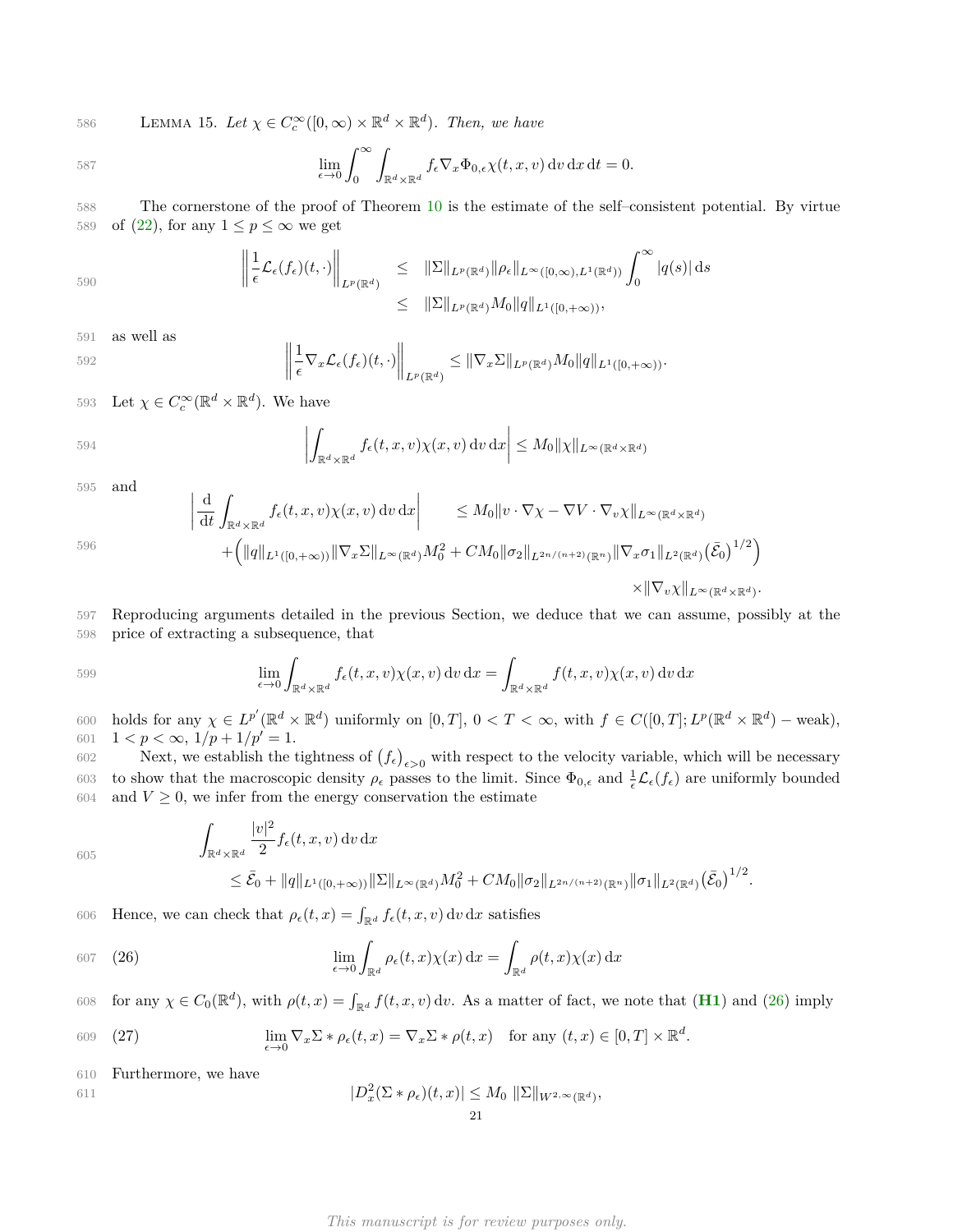612 and, by using mass conservation and the Cauchy-Schwarz inquality,

$$
|\partial_t (\nabla_x \Sigma * \rho_{\epsilon})(t, x)| = \left| \int_{\mathbb{R}^d} D_x^2 \Sigma(x - y) \left( \int_{\mathbb{R}^d} v f_{\epsilon}(t, y, v) dv \right) dy \right|
$$
  
\n
$$
\leq \|\Sigma\|_{W^{2, \infty}(\mathbb{R}^d)} \left( \int_{\mathbb{R}^d \times \mathbb{R}^d} f_{\epsilon} dv dx \right)^{1/2} \left( \int_{\mathbb{R}^d \times \mathbb{R}^d} v^2 f_{\epsilon} dv dx \right)^{1/2}
$$
  
\n
$$
\leq \|\Sigma\|_{W^{2, \infty}(\mathbb{R}^d)} \sqrt{2M_0} \left( \bar{\mathcal{E}}_0 + \|q\|_{L^1([0, +\infty))} \|\Sigma\|_{L^\infty(\mathbb{R}^d)} M_0^2 + CM_0 \|\sigma_2\|_{L^{2n/(n+2)}(\mathbb{R}^n)} \|\sigma_1\|_{L^2(\mathbb{R}^d)} (\bar{\mathcal{E}}_0)^{1/2} \right)^{1/2}.
$$

614 Therefore convergence [\(27\)](#page-20-1) holds uniformly on any compact set of  $[0, \infty) \times \mathbb{R}^d$ . We turn to examine the convergence of  $\frac{1}{\epsilon} \nabla_x \mathcal{L}_{\epsilon}(f_{\epsilon})$  to  $\kappa \nabla_x \Sigma * \rho$ . We have 615

$$
\begin{split}\n&\left|\frac{1}{\epsilon}\nabla_{x}\mathcal{L}_{\epsilon}(f_{\epsilon})(t,x)-\kappa\nabla_{x}\Sigma*\rho(t,x)\right| \\
&=\left|\int_{0}^{t/\sqrt{\epsilon}}\nabla_{x}\Sigma*\rho_{\epsilon}(t-s\sqrt{\epsilon},x)q(s)\,\mathrm{d}s-\kappa\nabla_{x}\Sigma*\rho(t,x)\right| \\
&\leq\left|\int_{0}^{t/\sqrt{\epsilon}}\left(\nabla_{x}\Sigma*\rho_{\epsilon}(t-s\sqrt{\epsilon},x)-\nabla_{x}\Sigma*\rho(t,x)\right)q(s)\,\mathrm{d}s\right| \\
&+\left|\int_{t/\sqrt{\epsilon}}^{\infty}q(s)\,\mathrm{d}s\right|\left\|\nabla_{x}\Sigma*\rho\right\|_{L^{\infty}((0,\infty)\times\mathbb{R}^{d})} \\
&\leq\int_{0}^{t/\sqrt{\epsilon}}\left|\left(\nabla_{x}\Sigma*\rho_{\epsilon}-\nabla_{x}\Sigma*\rho\right)(t-s\sqrt{\epsilon},x)\right|\left|q(s)\right|\mathrm{d}s \\
&+\int_{0}^{t/\sqrt{\epsilon}}\left|\nabla_{x}\Sigma*\rho(t-s\sqrt{\epsilon},x)-\nabla_{x}\Sigma*\rho(t,x)\right|\left|q(s)\right|\mathrm{d}s \\
&+\int_{t/\sqrt{\epsilon}}^{\infty}|q(s)|\,\mathrm{d}s\,\left\|\nabla_{x}\Sigma*\rho\right\|_{L^{\infty}((0,\infty)\times\mathbb{R}^{d})}.\n\end{split}
$$

616

Let us denote by  $I_{\epsilon}(t, x)$ ,  $II_{\epsilon}(t, x)$ ,  $III_{\epsilon}(t)$ , the three terms of the right hand side. Firstly, for any  $t > 0$ ,  $III_{\epsilon}(t)$  tends to 0 as  $\epsilon \to 0$ , and it is dominated by  $\kappa \|\Sigma\|_{W^{1,\infty}(\mathbb{R}^d)} M_0$ . Secondly, for any  $0 < T < \infty$  and any compact set  $K \subset \mathbb{R}^d$ , when  $(t, x)$  lies in  $[0, T] \times K$ , we can estimate

$$
|I_{\epsilon}(t,x)| \leq \|\nabla_x \Sigma * \rho_{\epsilon} - \nabla_x \Sigma * \rho\|_{L^{\infty}([0,T] \times K)} \|q\|_{L^1([0,\infty))}
$$

617 which also goes to 0 as  $\epsilon \to 0$ . Eventually, still considering  $(t, x) \in [0, T] \times K$ , we write

618 
$$
|\mathrm{II}_{\epsilon}(t,x)| \leq \int_0^{t/\sqrt{\epsilon}} \sup_{z \in K} |\nabla_x \Sigma * \rho(t-s\sqrt{\epsilon},z) - \nabla_x \Sigma * \rho(t,z)| |q(s)| ds.
$$

By using the Lebesgue theorem, we justify that it tends to 0 as  $\epsilon \to 0$  since  $(t, x) \mapsto \nabla_x \Sigma^* \rho(t, x)$  is uniformly continuous over any compact set, the integrand is dominated by  $2\|\Sigma\|_{W^{1,\infty}(\mathbb{R}^d)}M_0|q(s)|$ , and  $q \in L^1([0,\infty))$ . Therefore, for any  $0 < t < T < \infty$  and any compact set  $K \subset \mathbb{R}^d$ ,

$$
\sup_{x \in K} \left| \frac{1}{\epsilon} \nabla_x \mathcal{L}_{\epsilon}(f_{\epsilon}) - \kappa \nabla_x \Sigma * \rho \right| (t, x) \xrightarrow[\epsilon \to 0]{} 0,
$$

619 and this quantity is bounded uniformly with respect to  $0 \le t \le T < \infty$  and  $\epsilon > 0$ .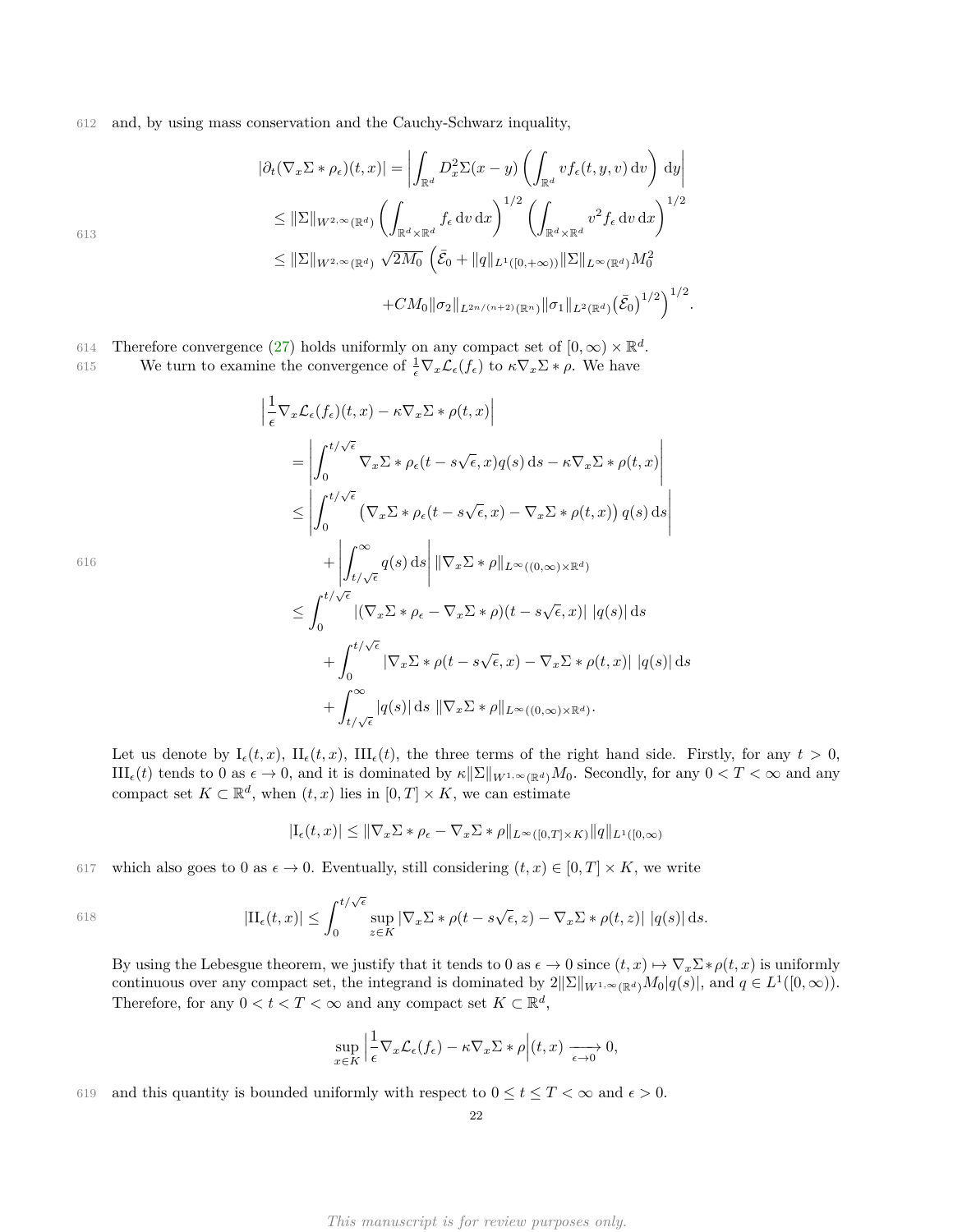We go back to the weak formulation of [\(16\)](#page-14-1). Let  $\chi \in C_c^{\infty}([0,\infty) \times \mathbb{R}^d \times \mathbb{R}^d)$ . We suppose that  $\sup p(\chi) \subset [0, T] \times \overline{B}(0, M) \times \overline{B}(0, M)$ . We have

$$
-\int_{\mathbb{R}^d \times \mathbb{R}^d} f_{0,\epsilon} \chi(0, x, v) dv dx - \int_0^\infty \int_{\mathbb{R}^d \times \mathbb{R}^d} f_{\epsilon} \partial_t \chi dv dx dt
$$
  

$$
-\int_0^\infty \int_{\mathbb{R}^d \times \mathbb{R}^d} f_{\epsilon} v \cdot \nabla_x \chi dv dx dt + \int_0^\infty \int_{\mathbb{R}^d \times \mathbb{R}^d} \int f_{\epsilon} \nabla_v \chi \cdot \nabla_x (V + \Phi_{0,\epsilon}) dv dx dt
$$
  

$$
= \int_0^\infty \int_{\mathbb{R}^d \times \mathbb{R}^d} f_{\epsilon} \nabla_x \frac{1}{\epsilon} \mathcal{L}_{\epsilon} (f_{\epsilon}) \cdot \nabla_v \chi dv dx dt.
$$

623 Obviously, there is no difficulty with the linear terms of the left hand side. For the non linear term we 624 proceed as follows:

$$
\int_0^\infty \int_{\mathbb{R}^d \times \mathbb{R}^d} f_{\epsilon} \nabla_x \frac{1}{\epsilon} \mathcal{L}_{\epsilon}(f_{\epsilon}) \cdot \nabla_v \chi \, dv \, dx \, dt - \int_0^\infty \int_{\mathbb{R}^d \times \mathbb{R}^d} f \, \kappa \nabla_x \Sigma * \rho \cdot \nabla_v \chi \, dv \, dx \, dt
$$

$$
= \int_0^\infty \int_{\mathbb{R}^d \times \mathbb{R}^d} f_{\epsilon} \left( \nabla_x \frac{1}{\epsilon} \mathcal{L}_{\epsilon}(f_{\epsilon}) - \kappa \nabla_x \Sigma * \rho \right) \cdot \nabla_v \chi \, dv \, dx \, dt
$$

$$
+ \int_0^\infty \int_{\mathbb{R}^d \times \mathbb{R}^d} (f_{\epsilon} - f) \, \kappa \nabla_x \Sigma * \rho \cdot \nabla_v \chi \, dv \, dx \, dt.
$$

626 The last term directly passes to the limit. The first integral in the right hand side is dominated by

627 
$$
M_0 \|\nabla_v \chi\|_{L^\infty([0,\infty)\times\mathbb{R}^d\times\mathbb{R}^d)} \int_0^T \sup_{y\in\bar{B}(0,M)} \left|\nabla_x \frac{1}{\epsilon} \mathcal{L}_{\epsilon}(f_{\epsilon}) - \kappa \nabla_x \Sigma * \rho \right| (t,y) dt.
$$

628 We conclude by a mere application of the Lebesgue Theorem.

If the initial data  $f_{0,\epsilon}$  converge strongly to  $f_0$  in  $L^p(\mathbb{R}^d \times \mathbb{R}^d)$ , the nature of the convergence of  $f_{\epsilon}$  to  $f$ 630 can be improved by applying general stability results for transport equations, see [\[13,](#page-30-19) Th. II.4 & Th. II.5], 631 or [\[7,](#page-30-20) Th. VI.1.9].

633 **Proof of Lemma [15](#page-19-0)** As a matter of fact, the variable  $x \in \mathbb{R}^d$  just appears as a parameter for the wave 634 equation, and  $\Upsilon_{\epsilon}(t, x, y) = (\sigma_1 * \widetilde{\Psi}_{\epsilon}(t, \cdot, y))(x)$  solves the linear wave equation

$$
\epsilon \partial_{tt}^2 \Upsilon_{\epsilon} - \Delta_y \Upsilon_{\epsilon} = 0,
$$

636 with the data

622

625

632

637 
$$
\Upsilon_{\epsilon}(0,x,y) = \sigma_1 * \Psi_{0,\epsilon}(x,y), \qquad \partial_t \Upsilon_{\epsilon}(0,x,y) = \sigma_1 * \Psi_{1,\epsilon}(x,y).
$$

638 The parameter *x* being fixed, we appeal to the Strichartz estimate, see [\[24,](#page-30-21) Corollary 1.3] or [\[30,](#page-31-5) Theorem 639 4.2, for the case  $n = 3$ ,

640 
$$
\frac{1}{\epsilon^{1/(2p)}} \left( \int_0^\infty \left( \int_{\mathbb{R}^n} |\Upsilon_{\epsilon}(t,x,y)|^q dy \right)^{p/q} dt \right)^{1/p} \leq C \sqrt{\mathscr{E}_{1,\epsilon}^{\text{vib}}(x)}
$$

641 where we set

642 
$$
\mathscr{E}_{1,\epsilon}^{\text{vib}}(x) = \epsilon \int_{\mathbb{R}^n} |\sigma_1 * \Psi_{1,\epsilon}(x,y)|^2 dy + \int_{\mathbb{R}^n} |\sigma_1 * \nabla_y \Psi_{0,\epsilon}(x,y)|^2 dy.
$$

<sup>643</sup> (That  $\frac{1}{\epsilon^{1/(2p)}}$  appears in the inequality can be checked by changing variables and observing that  $\Upsilon_{\epsilon}(t\sqrt{\epsilon},x,y)$ satisfies the wave equation with speed equals to 1 and data  $(\sigma_1 * \Psi_{0,\epsilon}, \sqrt{\epsilon}\sigma_1 * \Psi_{1,\epsilon})$ .) This inequality holds 645 for admissible exponents:

646 
$$
2 \le p \le q \le \infty
$$
,  $\frac{1}{p} + \frac{n}{q} = \frac{n}{2} - 1$ ,  $\frac{2}{p} + \frac{n-1}{q} \le \frac{n-1}{2}$ ,  $(p, q, n) \ne (2, \infty, 3)$ .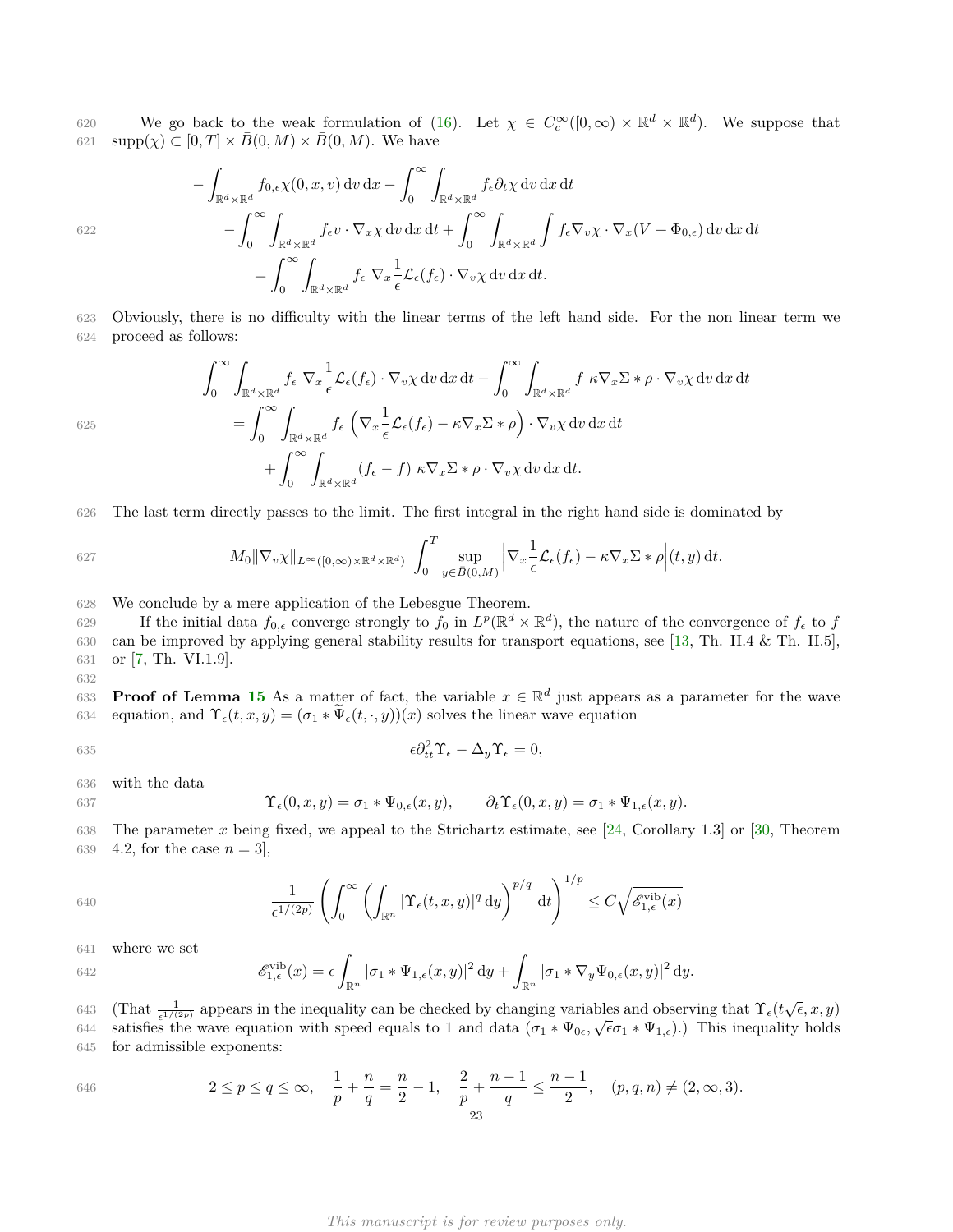647 Observe that

648 
$$
\int_{\mathbb{R}^d} \mathscr{E}_{1,\epsilon}^{\text{vib}}(x) dx \leq ||\sigma_1||_{L^1(\mathbb{R}^d)} \mathscr{E}_{0,\epsilon}^{\text{vib}} \leq ||\sigma_1||_{L^1(\mathbb{R}^d)} \mathscr{E}_0.
$$

649 It follows that

650 
$$
\int_{\mathbb{R}^d} \left( \int_0^\infty \left( \int_{\mathbb{R}^n} |\Upsilon_{\epsilon}(t,x,y)|^q dy \right)^{p/q} dt \right)^{2/p} dx \leq C^2 \|\sigma_1\|_{L^1(\mathbb{R}^d)} \bar{\mathscr{E}}_0 \epsilon^{1/p} \longrightarrow 0.
$$

651 A similar reasoning applies to  $\nabla_x \Upsilon_\epsilon$  with  $\nabla_x \sigma_1$  replacing  $\sigma_1$ . Let  $\chi \in C_c^\infty([0,\infty) \times \mathbb{R}^d \times \mathbb{R}^d)$ . We suppose 652 that  $\text{supp}(\chi) \subset \{0 \le t \le M, |x| \le M, |v| \le M\}$  for some  $0 < M < \infty$ . We are left with the task of 653 estimating

654 
$$
\int_0^\infty \int_{\mathbb{R}^d \times \mathbb{R}^d} f_{\epsilon} \nabla_x \Phi_{0,\epsilon} \chi(t,x,v) dv dx dt = \int_0^\infty \int_{\mathbb{R}^d} R_{\epsilon}(t,x) \nabla_x \Phi_{0,\epsilon}(t,x) dx dt
$$

655 where we have set

656 
$$
R_{\epsilon}(t,x) = \int_{\mathbb{R}^d} f_{\epsilon} \chi(t,x,v) \, \mathrm{d}v.
$$

657 With the standard notation  $1/p + 1/p' = 1$ , using Hölder's inequality twice, we get

658

$$
\left| \int_0^\infty \int_{\mathbb{R}^d \times \mathbb{R}^d} f_{\epsilon} \nabla_x \Phi_{0,\epsilon} \chi(t,x,v) \, dv \, dx \, dt \right|
$$
  
\$\leq \left( \int\_{\mathbb{R}^d} \left( \int\_0^\infty |R\_{\epsilon}(t,x)|^{p'} \, dt \right)^{2/p'} \, dx \right)^{1/2} \left( \int\_{\mathbb{R}^d} \left( \int\_0^\infty |\nabla\_x \Phi\_{0,\epsilon}(t,x)|^p \, dt \right)^{2/p} \, dx \right)^{1/2}\$

*.*

П

659 We readily obtain

$$
\begin{aligned}\n\left(\int_{\mathbb{R}^d} \left(\int_0^\infty |R_{\epsilon}(t,x)|^{p'}\,\mathrm{d}t\right)^{2/p'}\,\mathrm{d}x\right)^{1/2} &\leq M^{d+d/2+1/p'}\|f_{\epsilon}\chi\|_{L^\infty((0,\infty)\times\mathbb{R}^d\times\mathbb{R}^d)} \\
&\leq M^{d+d/2+1/p'}\|f_{0,\epsilon}\|_{L^\infty(\mathbb{R}^d\times\mathbb{R}^d)}\|\chi\|_{L^\infty((0,\infty)\times\mathbb{R}^d\times\mathbb{R}^d)}\n\end{aligned}
$$

661 which is thus bounded uniformly with respect to  $\epsilon > 0$ . Furthermore, with  $1/q + 1/q' = 1$ , we have

662

$$
\int_{\mathbb{R}^d} \left( \int_0^\infty |\nabla_x \Phi_{0,\epsilon}(t,x)|^p \, \mathrm{d}t \right)^{2/p} \, \mathrm{d}x = \int_{\mathbb{R}^d} \left( \int_0^\infty \Big| \int_{\mathbb{R}^n} \sigma_2(y) \nabla_x \Upsilon_\epsilon(t,x,y) \, \mathrm{d}y \Big|^p \, \mathrm{d}t \right)^{2/p} \, \mathrm{d}x
$$
\n
$$
\leq ||\sigma_2||_{L^{q'}(\mathbb{R}^d)} \int_{\mathbb{R}^d} \left( \int_0^\infty \Big| \int_{\mathbb{R}^n} |\nabla_x \Upsilon_\epsilon(t,x,y)|^q \, \mathrm{d}y \Big|^{p/q} \, \mathrm{d}t \right)^{2/p} \, \mathrm{d}x
$$

663 which tends to 0 like  $\epsilon^{1/p}$ .

 **4.4. Convergence to the Vlasov–Poisson system.** The existence theory for the Vlasov–Poisson system dates back to [\[3\]](#page-30-22); an overview of the features of both the repulsive or attractive cases can be found in the lecture notes [\[5\]](#page-30-23). The following statements are classical tools of this analysis, that will be useful for our purposes as well.

<span id="page-23-1"></span>668 LEMMA 16 (Interpolation estimates). Let  $f \in L^1 \cap L^\infty(\mathbb{R}^d \times \mathbb{R}^d)$  be such that  $|v|^m f \in L^1(\mathbb{R}^d \times \mathbb{R}^d)$ . *G69 Then*  $\rho = \int_{\mathbb{R}^d} f \, dv$  *lies in*  $L^{(m+d)/d}(\mathbb{R}^d)$  *with* 

670 
$$
\|\rho\|_{L^{(d+m)/d}(\mathbb{R}^d)} \leq C(m,d) \|f\|_{L^{\infty}}^{m/(d+m)(\mathbb{R}^d)} \left(\int |v|^m f \,dv \,dx\right)^{d/(d+m)}.
$$

<span id="page-23-0"></span> $W^{671}$  *where*  $C(m, d) = 2|B(0, 1)|^{m/(m+d)}$ .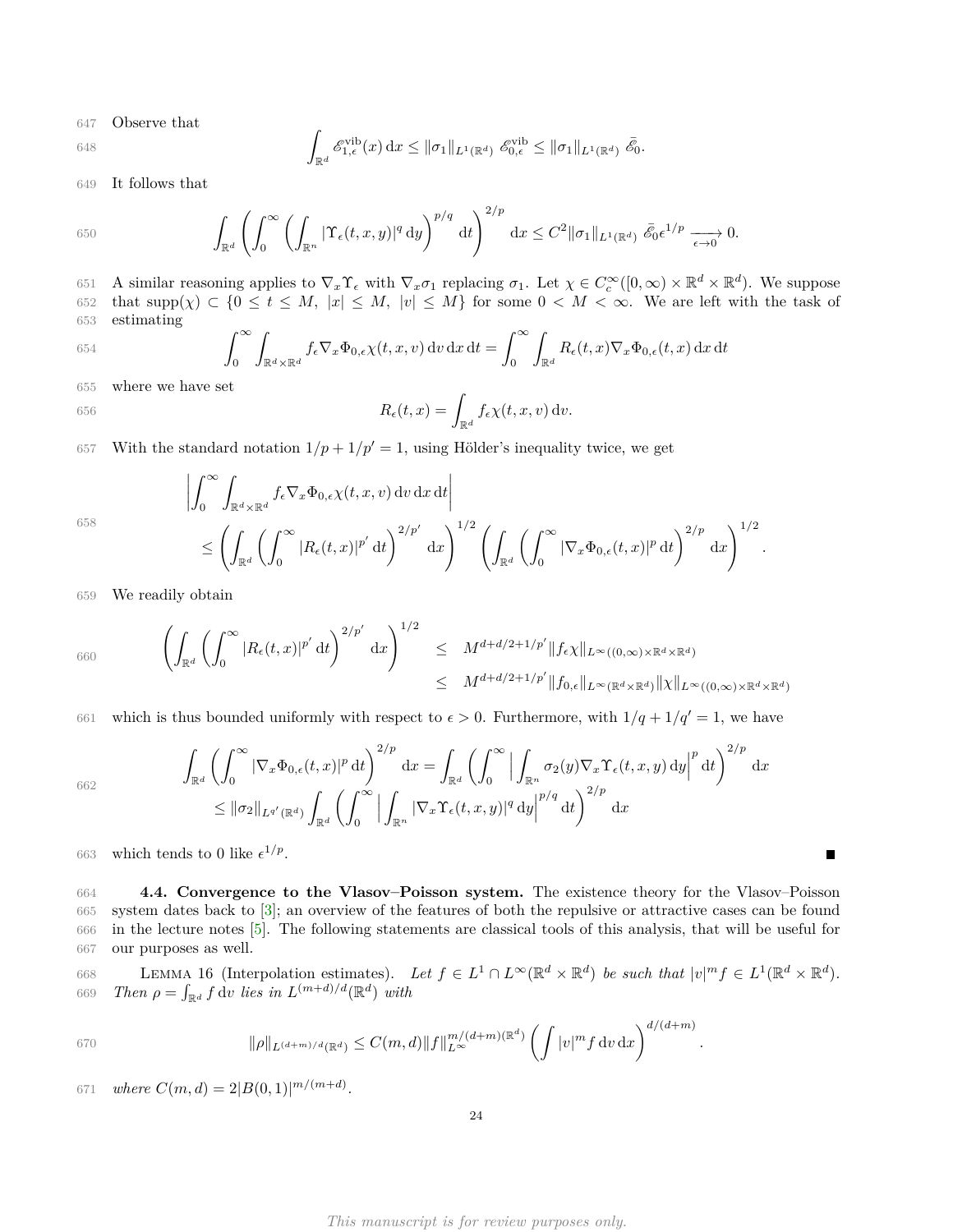672 LEMMA 17 (Hardy-Littlewood-Sobolev inequality). Let  $1 < p, r < \infty$  and  $0 < \lambda < d$ . Assume  $1/p +$  $1/r = 2 - \lambda/d$ . There exists a constant  $C > 0$  such that for any  $f \in L^p(\mathbb{R}^d)$  and  $g \in L^r(\mathbb{R}^d)$  we have

674 
$$
\left|\int_{\mathbb{R}^d\times\mathbb{R}^d} \frac{f(x)g(y)}{|x-y|^{\lambda}} dy dx\right| \leq C \|f\|_{L^p(\mathbb{R}^d)} \|g\|_{L^r(\mathbb{R}^d)}.
$$

675 We refer the reader to [\[5,](#page-30-23) Lemma 3.4] and [\[27,](#page-30-24) Th. 4.3], respectively, for further details. Next, we check 676 the convergence of the approximate kernel defined by  $\sigma_{1,\epsilon}$ .

<span id="page-24-0"></span>677 LEMMA 18. Let  $d \geq 3$ . For any  $d/(d-1) < q < \infty$ , we have:

678 
$$
\left\| \nabla \left( \frac{C_d \theta_{\epsilon}}{|\cdot|^{d-1}} * \frac{C_d \theta_{\epsilon}}{|\cdot|^{d-1}} \right) (x) + (d-2) \frac{x}{|\mathbb{S}^{d-1}||x|^d} \right\|_{L^q(\mathbb{R}^d)} \xrightarrow[\epsilon \to 0]{} 0.
$$

*Proof.* We remind the reader that the convolution by  $|x|^{1-d}$  is associated to the Fourier transform of the 680 operator with symbol 1*/*|*ξ*|, see [\[27,](#page-30-24) Th. 5.9]. The convolution of radially symmetric functions is radially 681 symmetric too. For  $d \geq 3$ , we compute as follows

$$
\left(\frac{1}{|\cdot|^{d-1}} * \frac{1}{|\cdot|^{d-1}}\right)(x) = \int_{\mathbb{R}^d} \frac{dy}{|y|^{d-1}|x-y|^{d-1}} = \int_{\mathbb{R}^d} \frac{|x|^d dy}{|x|^{d-1}|e_1 - y|^{d-1}|x|^{d-1}|y|^{d-1}} = \frac{1}{|\mathbb{S}^{d-1}| C_d^2 |x|^{d-2}}.
$$

683 Differentiating yields

684 
$$
\nabla \left( \frac{C_d}{|\cdot|^{d-1}} * \frac{C_d}{|\cdot|^{d-1}} \right)(x) = -\frac{d-2}{|\mathbb{S}|^{d-1}} \frac{x}{|x|^d}.
$$

685 Hence, we can write

$$
\begin{array}{rcl}\n\mathscr{O}_{\epsilon}(x) & := & \nabla \left( \frac{C_{d} \theta_{\epsilon}}{|\cdot|^{d-1}} \ast \frac{C_{d} \theta_{\epsilon}}{|\cdot|^{d-1}} \right)(x) + \frac{(d-2)x}{|\mathbb{S}^{d-1}||x|^{d}} \\
& = & C_{d}^{2} \nabla \left( \frac{\theta_{\epsilon} + 1}{|\cdot|^{d-1}} \ast \frac{\theta_{\epsilon} - 1}{|\cdot|^{d-1}} \right)(x) \\
& = & C_{d}^{2} \frac{\theta_{\epsilon} + 1}{|\cdot|^{d-1}} \ast \left( \frac{\nabla \theta_{\epsilon}}{|\cdot|^{d-1}} + (1 - d) \frac{(\theta_{\epsilon} - 1)}{|\cdot|^{d+1}} \right)(x).\n\end{array}
$$

686

687 Let 
$$
p > 1
$$
. On the one hand, we have

$$
\left\| \frac{\nabla \theta_{\epsilon}}{|\cdot|^{d-1}} \right\|_{L^{p}(\mathbb{R}^{d})}^{p} = \int_{\mathbb{R}^{d}} \frac{|\nabla \theta_{\epsilon}(x)|^{p}}{|x|^{p(d-1)}} dx
$$
  
\n
$$
\leq (\sqrt{\epsilon})^{p} \|\nabla \theta\|_{L^{\infty}(\mathbb{R}^{d})}^{p} \int_{1 \leq \sqrt{\epsilon}|x| \leq 2} \frac{dx}{|x|^{p(d-1)}}
$$
  
\n
$$
\leq (\sqrt{\epsilon})^{d(p-1)} \|\nabla \theta\|_{L^{\infty}(\mathbb{R}^{d})}^{p} \int_{1 \leq |x| \leq 2} \frac{dx}{|x|^{p(d-1)}}.
$$

688

689 On the other hand, we get

690 
$$
\int_{\mathbb{R}^d} \left| \frac{(\theta_\epsilon(x) - 1)x}{|x|^{d+1}} \right|^p dx \le \int_{\sqrt{\epsilon}|x| \ge 1} \frac{dx}{|x|^{pd}} = (\sqrt{\epsilon})^{d(p-1)} \left( \int_{|x| \ge 1} \frac{dx}{|x|^{pd}} \right).
$$

691 Accordingly, the following estimate holds:

<span id="page-24-1"></span>692 (28) 
$$
\left\| \frac{\nabla \theta_{\epsilon}}{|\cdot|^{d-1}} + (1-d) \frac{(\theta_{\epsilon} - 1)}{|\cdot|^{d+1}} \right\|_{L^p} \leq C \epsilon^{d(p-1)/(2p)},
$$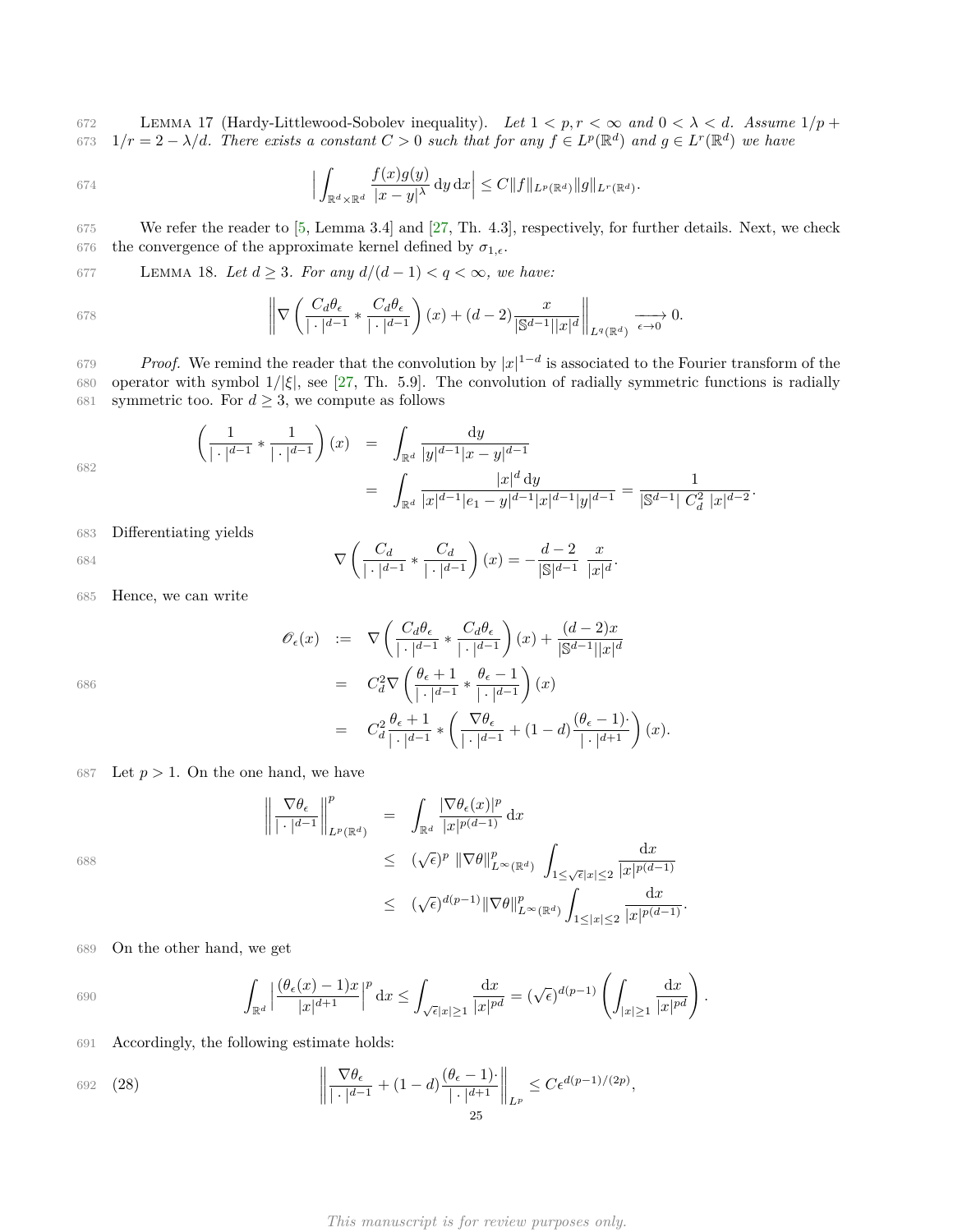693 where  $C > 0$  depends on *p* and *d* only. Finally we remark that  $0 \leq \frac{\theta_{\epsilon}(x)+1}{|x|^{d-1}} \leq \frac{2}{|x|^{d-1}}$ . By coming back to 694 Lemma [17,](#page-23-0) we deduce that there exists a constant  $\tilde{C} > 0$  such that

$$
\left| \int_{\mathbb{R}^d} \mathscr{O}_{\epsilon}(x) g(x) \, \mathrm{d}x \right| \leq \tilde{C} \|g\|_{L^r(\mathbb{R}^d)} \left( \sqrt{\epsilon} \right)^{d(p-1)/p} \qquad \qquad \Box
$$

696 holds for any  $g \in L^r(\mathbb{R}^d)$ , with  $1/r = (d+1)/d - 1/p > 1/d$ ,  $r > 1$ . Therefore, by duality, it means that  $\mathcal{O}_{\epsilon}$ 697 converges to 0 in  $L^q(\mathbb{R}^d)$  for any  $d/(d-1) < q < \infty$ .

698 **Proof of Theorem [11.](#page-17-3)** From now on, we restrict to the case of space dimension  $d = 3$ . Compared to the 699 previous Section, additional difficulties come from the dependence of the form function  $\sigma_1$  with respect to  $\epsilon$ 700 so that deducing uniform estimates from the energy conservation is not direct.

701 *Step 1. Establishing uniform estimates.*

702 We start by observing that  $f_{\epsilon}$  is bounded in  $L^{\infty}(0,\infty; L^{p}(\mathbb{R}^{3} \times \mathbb{R}^{3}))$  for any  $1 \leq p \leq \infty$ , since

$$
||f_{\epsilon}(t,\cdot)||_{L^{p}(\mathbb{R}^{3}\times\mathbb{R}^{3})} = ||f_{0,\epsilon}||_{L^{p}(\mathbb{R}^{3}\times\mathbb{R}^{3})}.
$$

704 Next, the energy conservation becomes

$$
\mathcal{E}_{\epsilon}(t) = \frac{\epsilon}{2} \int_{\mathbb{R}^{3} \times \mathbb{R}^{n}} |\partial_{t} \Psi_{\epsilon}(t, x, y)|^{2} dy dx + \frac{1}{2} \int_{\mathbb{R}^{3} \times \mathbb{R}^{n}} |\nabla_{y} \Psi_{\epsilon}(t, x, y)|^{2} dy dx \n+ \int_{\mathbb{R}^{3} \times \mathbb{R}^{3}} f_{\epsilon}(t, x, v) \left( \frac{|v|^{2}}{2} + V(x) + \Phi_{\epsilon}(t, x) \right) dv dx \n= \mathcal{E}_{\epsilon}(0) \leq \bar{\mathcal{E}}_{0}.
$$

706 Let us study the coupling term:

707 
$$
\int_{\mathbb{R}^3 \times \mathbb{R}^3} f_{\epsilon}(t, x, v) \Phi_{\epsilon}(t, x) dv dx = \int_{\mathbb{R}^3} \rho_{\epsilon}(t, x) \Phi_{\epsilon}(t, x) dx = S_{\epsilon}(t) + T_{\epsilon}(t)
$$

708 where we have set

$$
S_{\epsilon}(t) = -\frac{1}{\epsilon} \int_{\mathbb{R}^3} \rho_{\epsilon} \mathcal{L}_{\epsilon}(f_{\epsilon})(t, x) dx
$$
  
\n
$$
= -\int_{\mathbb{R}^3} \left( \sigma_{1, \epsilon} * \sigma_{1, \epsilon} * \int_0^{t/\sqrt{\epsilon}} q(s) \rho_{\epsilon}(t - s\sqrt{\epsilon}, \cdot) ds \right) (x) \rho_{\epsilon}(t, x) dx
$$
  
\n
$$
= -\int_{\mathbb{R}^3} \left( \sigma_{1, \epsilon} * \int_0^{t/\sqrt{\epsilon}} q(s) \rho_{\epsilon}(t - s\sqrt{\epsilon}, \cdot) ds \right) (x) \sigma_{1, \epsilon} * \rho_{\epsilon}(t, x) dx
$$

710 and

709

695

705

711 
$$
\mathcal{T}_{\epsilon}(t) = \int_{\mathbb{R}^{3}} \rho_{\epsilon} \Phi_{0,\epsilon}(t,x) dx, \qquad \Phi_{0,\epsilon}(t,x) = \left(\sigma_{1,\epsilon} * \int_{\mathbb{R}^{n}} \widetilde{\Psi}_{\epsilon}(t,\cdot,y) \sigma_{2}(y) dy\right)(x).
$$

The 712 Like in the previous Section,  $\tilde{\Psi}_{\epsilon}$  stands for the solution of the free linear wave equation with wave speed  $1/\epsilon$ <br>713 and initial data  $\Psi_{0,\epsilon}$  and  $\Psi_{1,\epsilon}$ . Firstly, we establish a bound for and initial data  $\Psi_{0,\epsilon}$  and  $\Psi_{1,\epsilon}$ . Firstly, we establish a bound for

714 
$$
|S_{\epsilon}(t)| \leq ||q||_{L^{1}([0,\infty))} ||\sigma_{1,\epsilon} * \rho_{\epsilon}||_{L^{\infty}(0,t;L^{2}(\mathbb{R}^{3}))}^{2}.
$$

715 However, Lemma [17](#page-23-0) yields

716 
$$
\|\sigma_{1,\epsilon} * \rho_{\epsilon}\|_{L^2(\mathbb{R}^3)} = C_d^2 \left\| \frac{\theta_{\epsilon}}{|\cdot|^2} * \delta_{\epsilon} * \rho_{\epsilon} \right\|_{L^2(\mathbb{R}^3)} \leq C \|\rho_{\epsilon}\|_{L^{6/5}(\mathbb{R}^3)}.
$$

717 Let us set

718 
$$
\mathcal{E}_{\epsilon}^{\text{kin}}(t) = \int_{\mathbb{R}^3 \times \mathbb{R}^3} |v|^2 f_{\epsilon}(t, x, v) dv dx
$$

### 719 for the particle kinetic energy. Lemma [16](#page-23-1) leads to

720 (29) 
$$
\|\rho_{\epsilon}\|_{L^{5/3}(\mathbb{R}^3)} \leq C(2,3) \|f_{\epsilon}\|_{L^{\infty}(\mathbb{R}^3 \times \mathbb{R}^3)}^{2/5} (\mathcal{E}_{\epsilon}^{\text{kin}})^{3/5}
$$

*This manuscript is for review purposes only.*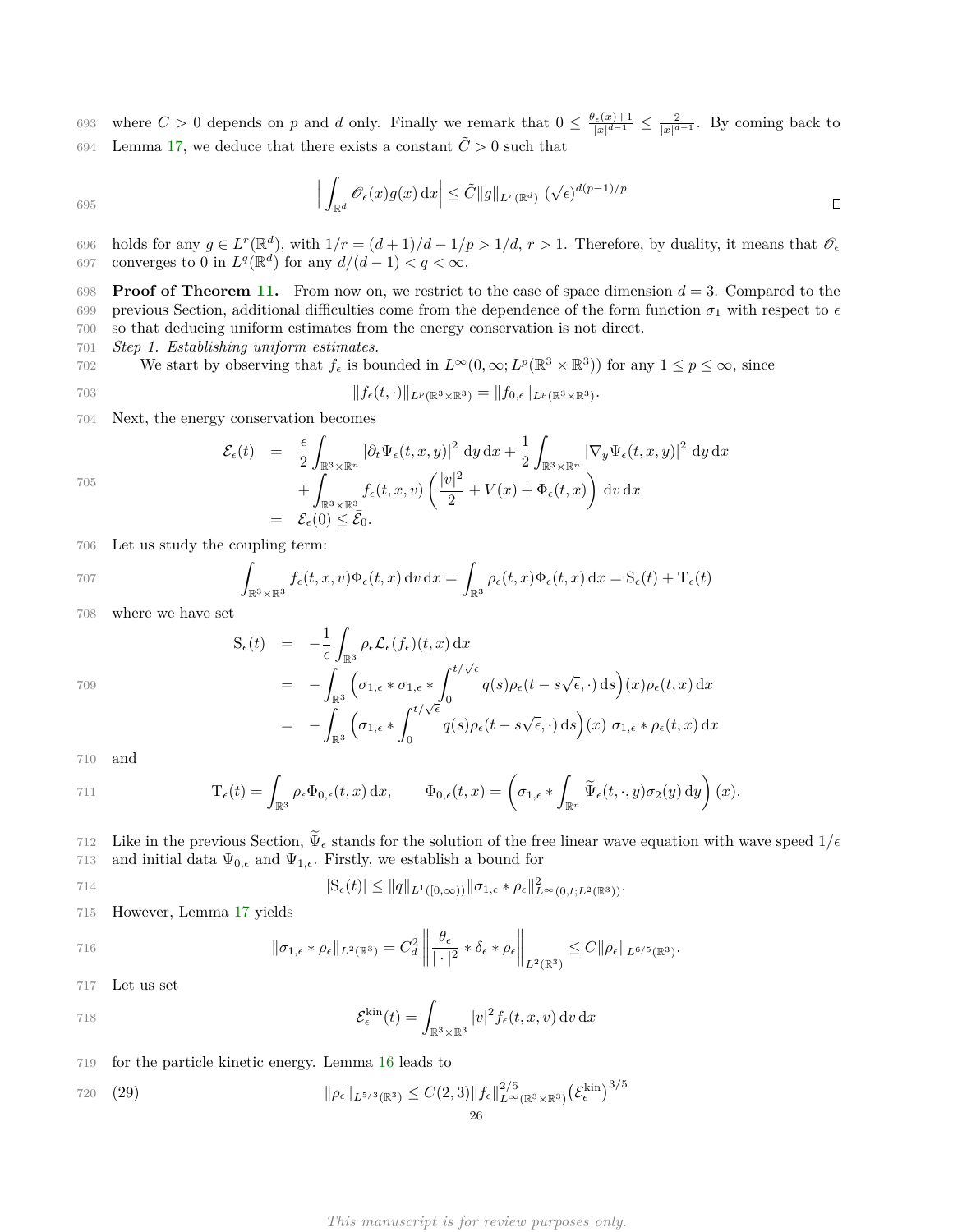The Hölder inequality allows us to estimate  $\|\rho_{\epsilon}\|_{L^{6/5}(\mathbb{R}^3)} \le \|\rho_{\epsilon}\|_{L^{1}(\mathbb{R}^3)}^{7/12} \|\rho_{\epsilon}\|_{L^{5/3}(\mathbb{R}^3)}^{5/12}$ . Combining these inequal-722 ities, we arrive at

<span id="page-26-0"></span>(30)  $\|\sigma_{1,\epsilon} * \rho_{\epsilon}\|_{L^2(\mathbb{R}^3)} \leq C (\mathcal{E}_{\epsilon}^{\text{kin}})^{1/4},$ 

724 for a certain constant  $C > 0$ , which does not depend on  $\epsilon$ . Therefore, we obtain

725 
$$
|S_{\epsilon}(t)| \leq C^2 \|q\|_{L^1([0,\infty))} \|\mathcal{E}_{\epsilon}^{\text{kin}}\|_{L^{\infty}([0,t])}^{1/2}.
$$

726 Secondly, we estimate the term involving  $\Phi_{0,\epsilon}$ :

727 
$$
\mathrm{T}_{\epsilon}(t) = \int_{\mathbb{R}^d \times \mathbb{R}^N} (\rho_{\epsilon} * \sigma_{1,\epsilon})(t,x) \widetilde{\Psi}_{\epsilon}(t,x,y) \sigma_2(y) \, \mathrm{d}y
$$

728 is dominated by

729 
$$
\|\sigma_{1,\epsilon} * \rho_{\epsilon}\|_{L^{\infty}(0,t;L^{2}(\mathbb{R}^{3}))} \|\Psi_{\epsilon}\|_{L^{\infty}(\mathbb{R}_{+};L^{2}(\mathbb{R}^{d};L^{2n/(n-2)}(\mathbb{R}^{n})))} \|\sigma_{2}\|_{L^{2n/(n+2)}(\mathbb{R}^{n})}.
$$

730 Using [\(23\)](#page-19-1) and [\(30\)](#page-26-0), we get

$$
|T_{\epsilon}(t)| \le C' \big(\mathcal{E}_{\epsilon}^{\rm kin}(t)\big)^{1/4} \big(\mathcal{E}_{0,\epsilon}^{\rm vib}\big)^{1/2}
$$

where the constant  $C' > 0$  does not depend on  $\epsilon$ . It remains to discuss how  $(H7)$  $(H7)$  $(H7)$ – $(H8)$  $(H8)$  $(H8)$  implies a uniform 733 estimate on the initial state. Note that  $S_6(0) = 0$ . Hence, by using (**[H8](#page-17-5)**), we are led to

734 
$$
\mathcal{E}_{0,\epsilon}^{\text{vib}} + \frac{1}{2} \mathcal{E}_{\epsilon}^{\text{kin}}(0) \leq \mathcal{E}_{\epsilon}(0) + |\mathcal{T}_{\epsilon}(0)| \leq \bar{\mathcal{E}}_{0} + C' \big(\mathcal{E}_{\epsilon}^{\text{kin}}(0)\big)^{1/4} \big(\mathcal{E}_{0,\epsilon}^{\text{vib}}\big)^{1/2}.
$$

735 It allows us to infer

736 
$$
\sup_{0 < \epsilon < 1} \mathcal{E}_{\epsilon}^{\text{kin}}(0) = \bar{\mathcal{E}}_0^{\text{kin}} < \infty, \qquad \sup_{0 < \epsilon < 1} \mathcal{E}_{0,\epsilon}^{\text{vib}} = \bar{\mathcal{E}}_0^{\text{vib}} < \infty.
$$

737 Coming back to the energy conservation, with  $(H7)$  $(H7)$  $(H7)$ – $(H8)$  $(H8)$  $(H8)$  together with the estimates on  $T_{\epsilon}$  and  $S_{\epsilon}$ , we 738 deduce that

739 
$$
\frac{1}{2}\mathcal{E}_{\epsilon}^{\text{kin}}(t) \leq \bar{\mathcal{E}}_{0} + C^{2} \|q\|_{L^{1}([0,\infty))} \|\mathcal{E}_{\epsilon}^{\text{kin}}\|_{L^{\infty}([0,t])}^{1/2} + C' \big(\mathcal{E}_{\epsilon}^{\text{kin}}(t)\big)^{1/4} \big(\bar{\mathcal{E}}_{0,\epsilon}^{\text{vib}}\big)^{1/2},
$$

740 holds, which, in turn, establishes the bound

741 
$$
\sup_{0<\epsilon<1, t\geq 0} \mathcal{E}_{\epsilon}^{\text{kin}}(t) = \bar{\mathcal{E}}^{\text{kin}} < \infty.
$$

Going back to the interpolation inequalities, it follows that  $\rho_{\epsilon}$  is bounded in  $L^{\infty}(0,\infty; L^{1} \cap L^{5/3}(\mathbb{R}^{3}))$ .

743 744 *Step 2. Passing to the limit.*

745 The kinetic equation can be rewritten

746 
$$
\partial_t f_{\epsilon} + v \cdot \nabla_x f_{\epsilon} - \nabla_x \Big( V + \Phi_{0,\epsilon} - \frac{1}{\epsilon} \mathcal{L}_{\epsilon}(f_{\epsilon}) \Big) \cdot \nabla_v f_{\epsilon} = 0.
$$

747 We start by establishing that  $\nabla_v f_{\epsilon} \cdot \nabla_x \Phi_{0,\epsilon} = \nabla_v \cdot (f_{\epsilon} \nabla_x \Phi_{0,\epsilon})$  converges to 0 at least in the sense of 748 distributions.

$$
749 \qquad \text{LEMMA 19. Let } \chi \in C_c^{\infty}([0,\infty) \times \mathbb{R}^d \times \mathbb{R}^d). \text{ Then, we have}
$$

750 
$$
\lim_{\epsilon \to 0} \int_0^\infty \int_{\mathbb{R}^d \times \mathbb{R}^d} f_\epsilon \nabla_x \Phi_{0,\epsilon} \chi(t,x,v) dv dx dt = 0.
$$

751 *Proof.* It is convenient to split

$$
\Phi_{0,\epsilon}(t,x) = \int_{\mathbb{R}^n} \sigma_2(y) C_3 \frac{\theta_{\epsilon}}{|\cdot|^2} * \delta_{\epsilon} * \widetilde{\Psi}_{\epsilon}(t,x,y) dy
$$

$$
= \Phi_{0,\epsilon}^{\text{main}}(t,x) + \Phi_{0,\epsilon}^{\text{rem}}(t,x)
$$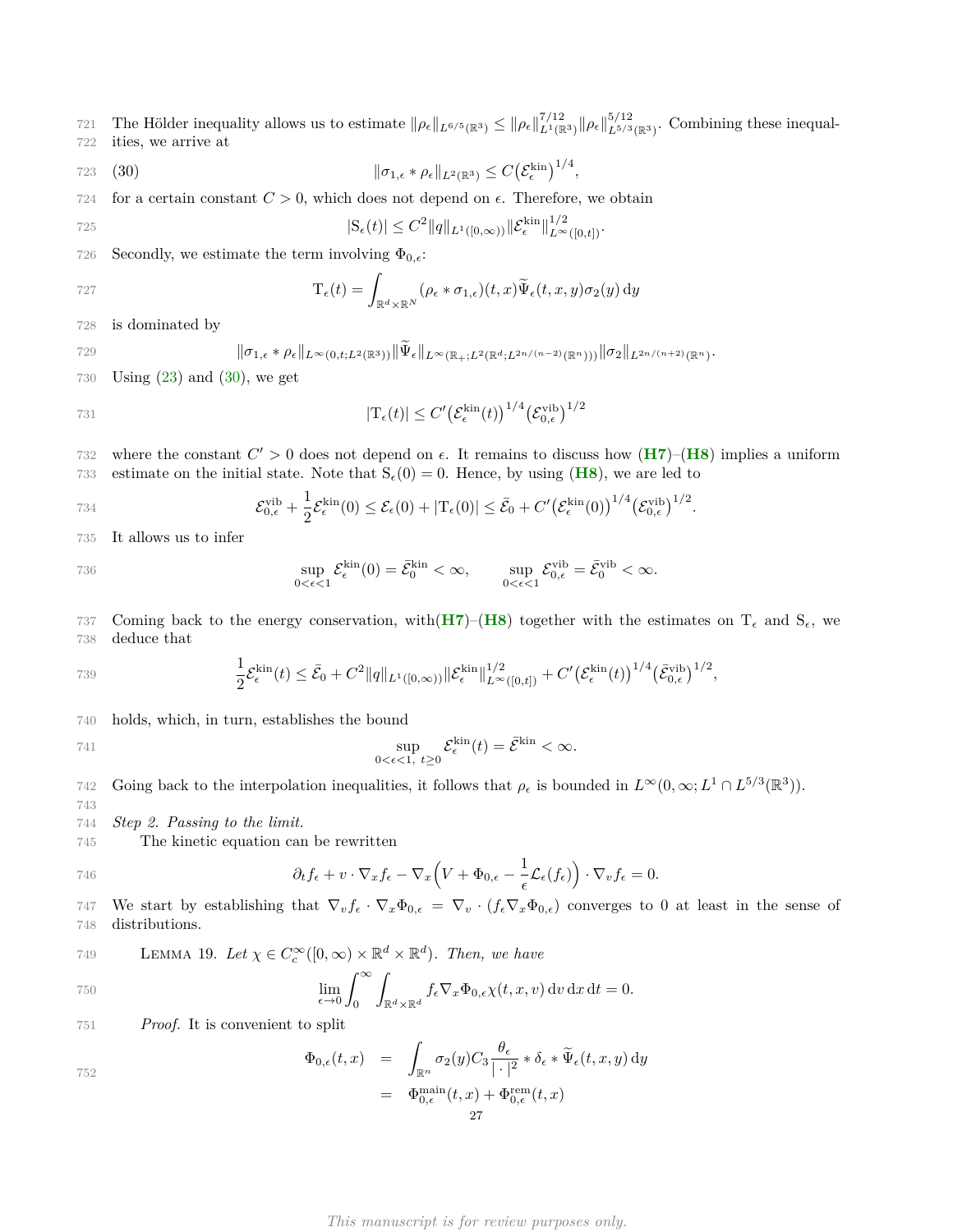753 with

754

$$
\Phi_{0,\epsilon}^{\min}(t,x) = \int_{\mathbb{R}^n} \sigma_2(y) C_3 \frac{1}{|\cdot|^2} * \delta_{\epsilon} * \widetilde{\Psi}_{\epsilon}(t,x,y) \, dy,
$$
\n
$$
\lim_{\epsilon \to 0} \delta_{\epsilon} \frac{1}{|\cdot|^2} * \delta_{\epsilon} = \mathbb{E} \left[ \delta_{\epsilon} \frac{1}{|\cdot|^2} \right]
$$

$$
\Phi_{0,\epsilon}^{\text{rem}}(t,x) = \int_{\mathbb{R}^n} \sigma_2(y) C_3 \frac{\theta_{\epsilon} - 1}{|\cdot|^2} * \delta_{\epsilon} * \widetilde{\Psi}_{\epsilon}(t,x,y) \, dy,
$$

and we remind the reader that  $\tilde{\Psi}_{\epsilon}(t, x, y)$  is the solution of the free wave equation  $(\epsilon \partial_{tt}^2 - \Delta_y) \tilde{\Psi}_{\epsilon} = 0$  with 756 initial data  $(\Psi_{0,\epsilon}, \Psi_{1,\epsilon})$ . Accordingly, we are going to study the integral

757  

$$
\int_0^\infty \int_{\mathbb{R}^d \times \mathbb{R}^d} f_{\epsilon} \nabla_x \Phi_{0,\epsilon} \chi(t, x, v) dv dx dt
$$

$$
= \int_0^\infty \int_{\mathbb{R}^d} R_{\epsilon}(t, x) (\nabla_x \Phi_{0,\epsilon}^{\text{main}} + \nabla_x \Phi_{0,\epsilon}^{\text{rem}})(t, x) dx dt
$$

with

$$
R_{\epsilon}(t,x) = \int_{\mathbb{R}^d} f_{\epsilon} \chi(t,x,v) \, \mathrm{d}v
$$

758 where  $\chi$  is a given trial function, supported in  $\{0 \le t \le M, |x| \le M, |v| \le M\}$  for some  $0 < M < \infty$ . 759 We observe that

760 
$$
\nabla_x \left( C_3 \frac{\theta_\epsilon - 1}{|\cdot|^2} * g \right) = \left( \frac{\nabla_x \theta_\epsilon}{|\cdot|^2} - 2(\theta_\epsilon - 1) \frac{\cdot}{|\cdot|^4} \right) * g.
$$

761 Thus, by using  $(28)$  with  $d = 3$  and  $p = 2$ , we are led to

762 
$$
|\nabla_x \Phi_{0,\epsilon}^{\text{rem}}(t,x)| \leq C\epsilon^{3/4} \left( \int_{\mathbb{R}^d} \left| \left( \delta_{\epsilon} * \int_{\mathbb{R}^n} \sigma_2(y) \widetilde{\Psi}_{\epsilon}(t,\cdot,y) dy \right) (x') \right|^2 dx' \right)^{1/2}.
$$

763 However, by [\(23\)](#page-19-1) we have

 $\sim$ 

 $\overline{a}$ 

$$
\left\|\delta_{\epsilon} * \int_{\mathbb{R}^n} \widetilde{\Psi}_{\epsilon} \sigma_2(y) dy \right\|_{L^{\infty}([0,\infty);L^2(\mathbb{R}^3))}
$$
  
\n
$$
\leq \|\delta_{\epsilon}\|_{L^1(\mathbb{R}^3)} \|\sigma_2\|_{L^{2n/(n+2)}(\mathbb{R}^n)} \sup_{t \geq 0} \left( \int_{\mathbb{R}^d} \|\widetilde{\Psi}_{\epsilon}(t,x,\cdot)\|_{L^{2n/(n-2)}(\mathbb{R}^n)}^2 dx \right)^{1/2}
$$
  
\n
$$
\leq C \|\sigma_2\|_{L^{(n+2)/2n}(\mathbb{R}^n)} (\bar{\mathcal{E}}_0^{\text{vib}})^{1/2}.
$$

It implies that  $\nabla_x \Phi_{0,\epsilon}^{\text{rem}}(t,x)$  converges uniformly on  $(0,\infty) \times \mathbb{R}^d$  to 0. Since  $R_{\epsilon}$  is clearly bounded in  $L^1((0,\infty) \times \mathbb{R}^d \times \mathbb{R}^d)$ , we conclude that

$$
\int_0^\infty \int_{\mathbb{R}^d} R_\epsilon \nabla_x \Phi_{0,\epsilon}^{\text{rem}} \, \mathrm{d}x \, \mathrm{d}t \xrightarrow[\epsilon \to 0]{} 0.
$$

766

764

We need a more refined estimate to deal with the leading term  $\Phi_{0,\epsilon}^{\text{main}}$ . We begin with

$$
\left| \int_0^\infty \int_{\mathbb{R}^d} R_{\epsilon} \nabla_x \Phi_{0,\epsilon}^{\text{main}} \, \mathrm{d}x \, \mathrm{d}t \right|
$$
\n
$$
\leq \left( \int_{\mathbb{R}^d} \left( \int_0^\infty |R_{\epsilon}|^{p'} \, \mathrm{d}t \right)^{2/p'} \, \mathrm{d}x \right)^{1/2} \left( \int_{\mathbb{R}^d} \left( \int_0^\infty |\nabla_x \Phi_{0,\epsilon}^{\text{main}}|^p \, \mathrm{d}t \right)^{2/p} \, \mathrm{d}x \right)^{1/2}
$$

*.*

We realize that the components of  $\nabla_x \Phi_{0,\epsilon}^{\text{main}}$  are given by the solutions  $\Upsilon_{j,\epsilon}$  of the wave equation

$$
(\epsilon \partial_t^2 - \Delta_y) \Upsilon_{j,\epsilon} = 0
$$

with data

$$
\Upsilon_{j,\epsilon}(0,x,y) = \partial_{x_j} \frac{C_3}{|\cdot|^2} * \delta_{\epsilon} * \Psi_{0,\epsilon}(x,y), \qquad \partial_t \Upsilon_{j,\epsilon}(0,x,y) = \partial_{x_j} \frac{C_3}{|\cdot|^2} * \delta_{\epsilon} * \Psi_{1,\epsilon}(x,y),
$$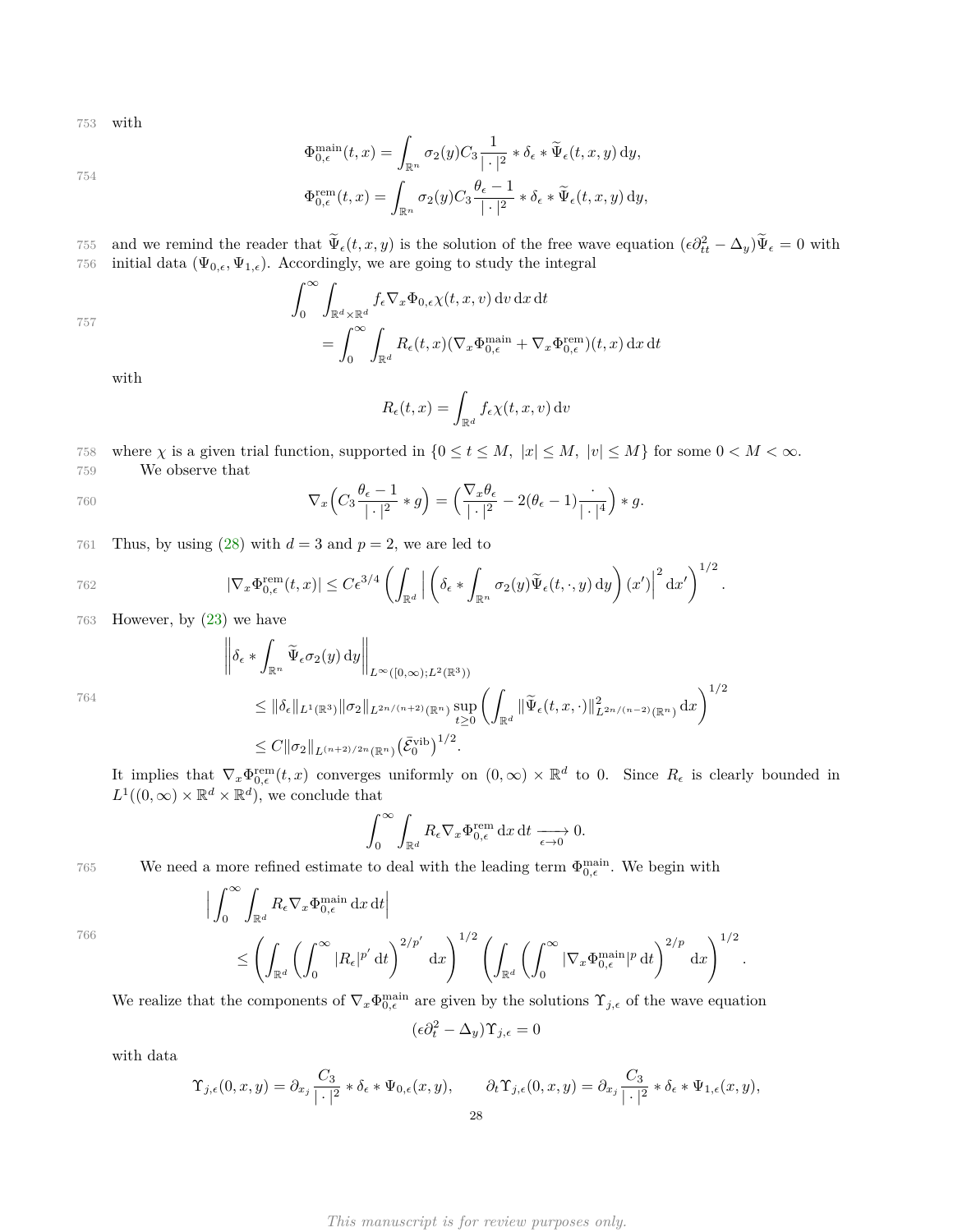767 and the space variable  $x \in \mathbb{R}^3$  has only the role of a parameter. It satisfies the following Strichartz estimate

768 
$$
\frac{1}{\epsilon^{1/(2p)}} \left( \int_0^\infty \left( \int_{\mathbb{R}^n} |\Upsilon_{\epsilon}(t,x,y)|^q dy \right)^{p/q} dt \right)^{1/p} \leq C \sqrt{\mathscr{E}_{1,\epsilon}^{\text{vib}}(x)}
$$

769 where

$$
\mathscr{E}_{1,\epsilon}^{\text{vib}}(x) = \epsilon \int_{\mathbb{R}^n} |\partial_t \Upsilon_{\epsilon}(0, x, y)|^2 \, dy + \int_{\mathbb{R}^n} |\nabla_y \Upsilon_{\epsilon}(0, x, y)|^2 \, dy
$$

(for admissible exponents as detailed above). The Fourier transform of  $x \mapsto \nabla_x \frac{C_3}{|x|^2}$  is  $\frac{\xi}{|\xi|}$ , see [\[27,](#page-30-24) Th. 5.9], which implies that the convolution operator  $g \mapsto \nabla_x \frac{C_3}{|x|^2} * g$ , is an isometry from  $L^2(\mathbb{R}^3)$  to  $(L^2(\mathbb{R}^3))^3$ . Furthermore, we have  $\|\delta_{\epsilon} * g\|_{L^2(\mathbb{R}^3)} \leq \|\delta_{\epsilon}\|_{L^1(\mathbb{R}^3)} \|g\|_{L^2(\mathbb{R}^3)} = \|g\|_{L^2(\mathbb{R}^3)}$ . It follows that

 $\|\nabla_y \Upsilon_{\epsilon}(0)\|_{L^2(\mathbb{R}^3_x \times \mathbb{R}^n_y)} \leq \|\nabla_y \Psi_{0,\epsilon}\|_{L^2(\mathbb{R}^3_x \times \mathbb{R}^n_y)}, \qquad \|\partial_t \Upsilon_{\epsilon}(0)\|_{L^2(\mathbb{R}^3_x \times \mathbb{R}^n_y)} \leq \|\Psi_{1,\epsilon}\|_{L^2(\mathbb{R}^3_x \times \mathbb{R}^n_y)}.$ 

Strichartz' estimate then leads to

$$
\left(\int_{\mathbb{R}^d} \left(\int_0^\infty |\nabla_x \Phi_{0,\epsilon}^{\text{main}}|^p \, \mathrm{d}t\right)^{2/p} \, \mathrm{d}x\right)^{1/2} \leq C \epsilon^{1/(2p)} \sqrt{\mathscr{E}_{0,\epsilon}^{\text{vib}}} \leq C \epsilon^{1/(2p)} \sqrt{\mathscr{E}_0^{\text{vib}}}.
$$

Since  $f_{\epsilon}$  is bounded in  $L^{\infty}(0,\infty; L^p(\mathbb{R}^d \times \mathbb{R}^d))$  for all  $1 \leq p \leq \infty$ , and  $\chi$  is bounded and compactly supported we conclude that

$$
\int_0^\infty \int_{\mathbb{R}^d} R_{\epsilon} \nabla_x \Phi_{0,\epsilon}^{\text{main}} \, \mathrm{d}x \, \mathrm{d}t \xrightarrow[\epsilon \to 0]{} 0.
$$

771 (Note that the same argument can be applied to show that  $\nabla_x \Phi_{0,\epsilon}^{\text{rem}}$  vanishes faster than what has been 772 obtained with the mere energy estimate.) П

Next, we study the non linear acceleration term. Let us set

<span id="page-28-0"></span>
$$
\widetilde{\rho}_{\epsilon}(t,x) = \delta_{\epsilon} * \delta_{\epsilon} * \int_0^{t/\sqrt{\epsilon}} \rho_{\epsilon}(t - s\sqrt{\epsilon}, x) \ q(s) \,ds.
$$

It is clear, with Lemma [14,](#page-18-0) that  $\tilde{\rho}_\epsilon$  inherits from  $\rho_\epsilon$  the uniform estimate  $L^\infty(0, \infty; L^1 \cap L^{5/3}(\mathbb{R}^3))$ . We also<br>774 denote  $F(x) = \frac{1}{x}$  the elementary solution of the eperator  $-\Lambda$  in  $\mathbb{R}^3$ . Note  $774$  denote  $E(x) = \frac{1}{4\pi} \frac{1}{|x|}$ , the elementary solution of the operator  $-\Delta_x$  in  $\mathbb{R}^3$ . Note that  $\nabla_x E(x) = -\frac{x}{4\pi |x|^3}$ . 775 Bearing in mind Lemma [18,](#page-24-0) the self–consistent field can be split as follows

$$
\frac{1}{\epsilon} \nabla_x \mathcal{L}_{\epsilon}(f_{\epsilon})(t,x) = \left[ \nabla_x \left( \frac{C_3 \theta_{\epsilon}}{|\cdot|^2} * \frac{C_3 \theta_{\epsilon}}{|\cdot|^2} \right) - \nabla_x E \right] * \widetilde{\rho}_{\epsilon}(t,x) + \nabla_x E * \widetilde{\rho}_{\epsilon}(t,x).
$$

*In the right hand side, the <i>L*<sup>r</sup> norm of the first term is dominated by  $\|\tilde{\rho}_{\epsilon}\|_{L^{\infty}([0,\infty;L^{1}(\mathbb{R}^{3}))}\|\ldots\|_{L^{r}(\mathbb{R}^{3})}$ , hence, 778 owing to Lemma [18](#page-24-0) it tends to 0 as  $\epsilon \to 0$  in  $L^{\infty}(0,\infty;L^{r}(\mathbb{R}^{3}))$  for any  $3/2 < r < \infty$ . Next, Lemma [17](#page-23-0) tells 779 us that

780 
$$
\nabla_x E * \widetilde{\rho}_{\epsilon} \text{ is bounded in } L^{\infty}(0,\infty; L^{15/4}(\mathbb{R}^3)).
$$

781 Therefore, adapting the reasoning made in the previous sections, we deduce that we can extract a subse-782 quence, such that, for any trial function  $\chi \in L^{p'}(\mathbb{R}^3 \times \mathbb{R}^3), 1/p' + 1/p = 1, 1 < p < \infty$ ,

783 
$$
\lim_{\epsilon \to 0} \int_{\mathbb{R}^3 \times \mathbb{R}^3} f_{\epsilon}(t, x, v) \chi(x, v) dv dx = \int_{\mathbb{R}^3 \times \mathbb{R}^3} f(t, x, v) \chi(x, v) dv dx
$$

784 holds uniformly on  $[0, T]$ , for any  $0 \leq T < \infty$ . Since the uniform estimate on the kinetic energy imply the 785 tightness of  $f_{\epsilon}$  with respect to the velocity variable, we also have

786 
$$
\lim_{\epsilon \to 0} \int_{\mathbb{R}^3} \rho_{\epsilon}(t, x, v) \zeta(x) dx = \int_{\mathbb{R}^3} \rho(t, x) \zeta(x) dx, \qquad \rho(t, x) = \int_{\mathbb{R}^3} f(t, x, v) dv,
$$

787 uniformly on  $[0, T]$ , for any  $0 \leq T < \infty$  and any  $\zeta \in L^q(\mathbb{R}^3)$ ,  $q \geq 5/2$  or  $\zeta \in C_0(\mathbb{R}^3)$ . Clearly, for any 788  $\zeta \in C_c^{\infty}(\mathbb{R}^3)$ ,  $\delta_{\epsilon} * \delta_{\epsilon} * \zeta$  converges to  $\zeta$  in  $L^q(\mathbb{R}^3)$ ,  $5/2 \leq q < \infty$ , and in  $C_0(\mathbb{R}^3)$ . Therefore

789 
$$
\int_{\mathbb{R}^3} (\delta_{\epsilon} * \delta_{\epsilon} * \rho_{\epsilon})(t, x) \zeta(x) dx = \int_{\mathbb{R}^3} \rho_{\epsilon}(t, x) (\delta_{\epsilon} * \delta_{\epsilon} * \zeta)(x) dx \xrightarrow[\epsilon \to 0]{} \kappa \int_{\mathbb{R}^3} \rho(t, x) \zeta(x) dx
$$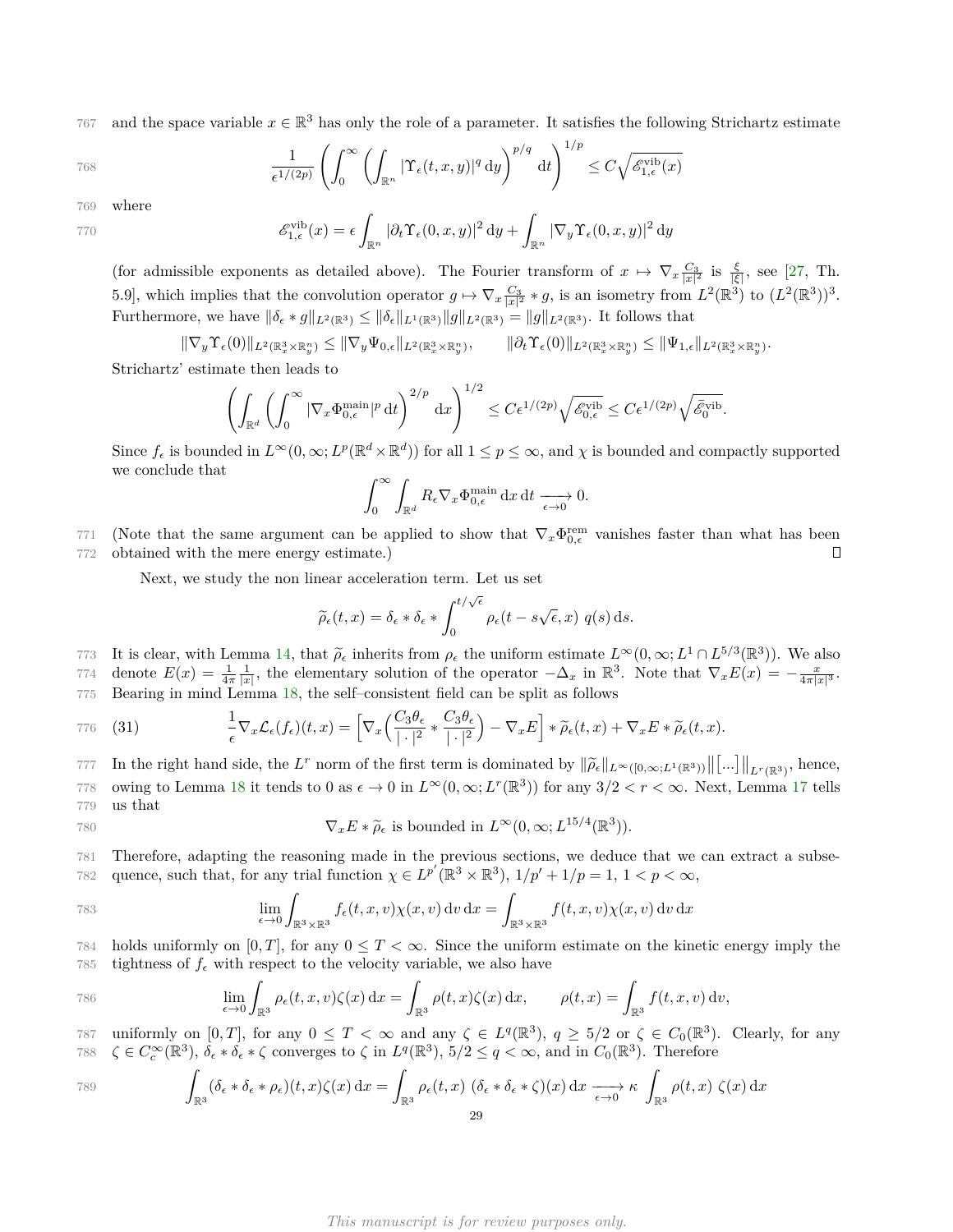790 uniformly in [0*, T*]. Then, we look at the difference

$$
\left| \int_{\mathbb{R}^3} \widetilde{\rho}_{\epsilon}(t,x)\zeta(x) dx - \kappa \int_{\mathbb{R}^3} \rho(t,x)\zeta(x) dx \right|
$$
  
\n
$$
\leq \int_0^{t/\sqrt{\epsilon}} \left| \int_{\mathbb{R}^3} (\delta_{\epsilon} * \delta_{\epsilon} * \rho_{\epsilon})(t - \sqrt{\epsilon} s, x)\zeta(x) dx - \int_{\mathbb{R}^3} \rho(t - \sqrt{\epsilon} s, x)\zeta(x) dx \right| |q(s)| ds
$$
  
\n
$$
+ \int_0^{t/\sqrt{\epsilon}} \left| \int_{\mathbb{R}^3} \rho(t - \sqrt{\epsilon} s, x)\zeta(x) dx - \int_{\mathbb{R}^3} \rho(t, x)\zeta(x) dx \right| |q(s)| ds
$$
  
\n
$$
+ \int_{t/\sqrt{\epsilon}}^{\infty} |q(s)| ds \left| \int_{\mathbb{R}^3} \rho(t, x)\zeta(x) dx \right|.
$$

791

792 Let us denote by 
$$
I_{\epsilon}(t)
$$
,  $II_{\epsilon}(t)$  and  $III_{\epsilon}(t)$  the three integrals in the right hand side. By using Lemma 14 and the available estimates, we obtain, for any  $0 \leq t \leq T < \infty$ 

$$
|I_{\epsilon}(t)| \leq ||q||_{L^{1}([0,\infty))} \sup_{0 \leq u \leq T} \left| \int_{\mathbb{R}^{3}} (\delta_{\epsilon} * \delta_{\epsilon} * \rho_{\epsilon} - \rho)(u,x) \zeta(x) dx \right| \xrightarrow[\epsilon \to 0]{} 0,
$$

795 while a direct application of the Lebesgue theorem shows that, for any  $0 < t \leq T < \infty$ 

$$
\lim_{\epsilon \to 0} \Pi_{\epsilon}(t) = 0 = \lim_{\epsilon \to 0} \Pi_{\epsilon}(t).
$$

Therefore, for any  $\zeta \in L^q(\mathbb{R}^3)$ ,  $5/2 \le q < \infty$  and any  $\zeta \in C_0(\mathbb{R}^3)$ ,

798 
$$
\lim_{\epsilon \to 0} \int_{\mathbb{R}^3} \widetilde{\rho}_{\epsilon}(t,x) \zeta(x) dx = \kappa \int_{\mathbb{R}^3} \rho(t,x) \zeta(x) dx
$$

799 holds for a. e.  $t \in (0, T)$ , with the domination

$$
\left|\int_{\mathbb{R}^3} \widetilde{\rho}_{\epsilon}(t,x)\zeta(x) \,\mathrm{d}x\right| \leq \|\zeta\|_{L^{p'}(\mathbb{R}^3)} \sup_{\epsilon>0, 0 \leq t \leq T} \|\rho_{\epsilon}(t,\cdot)\|_{L^p(\mathbb{R}^3)},
$$

801 for any  $1 \le p \le 5/3$ .

802 In oder to justify that the limit *f* is a solution of the Vlasov–Poisson equation, the only difficulty relies 803 on the treatment of the non linear acceleration term:

$$
804 \quad \text{NL}_{\epsilon}(\chi) = \int_0^{\infty} \int_{\mathbb{R}^3 \times \mathbb{R}^3} f_{\epsilon} \nabla_x \frac{1}{\epsilon} \mathcal{L}_{\epsilon}(f_{\epsilon}) \cdot \nabla_v \chi \, dv \, dx \, dt
$$

where  $\chi$  is a trial function in  $\chi \in C_c^{\infty}([0,\infty) \times \mathbb{R}^d \times \mathbb{R}^d)$ . Bearing in mind [\(31\)](#page-28-0), it is convenient to rewrite

$$
806 \t\t NL_{\epsilon}(\chi) = \int_0^{\infty} \int_{\mathbb{R}^3} \left( \int_{\mathbb{R}^3} f_{\epsilon} \nabla_v \chi \, dv \right) \cdot \nabla_x E * \widetilde{\rho}_{\epsilon} \, dx \, dt + \mathscr{R}_{\epsilon}, \qquad \lim_{\epsilon \to 0} \mathscr{R}_{\epsilon} = 0.
$$

807 Lemma [17](#page-23-0) implies that  $\nabla_x E * \tilde{\rho}_{\epsilon}$  is bounded in  $L^{\infty}(0,T; L^{15/4}(\mathbb{R}^3))$ . For *µ* > 0, we introduce the cut–off 808 function  $\tilde{\theta}_{\mu}(x) = \theta(x/\mu)$ . Then we split

$$
\nabla_x E * \widetilde{\rho}_{\epsilon}(t,x) = \int_{\mathbb{R}^3} \widetilde{\theta}_{\mu}(x-y) \frac{x-y}{4\pi|x-y|^3} \widetilde{\rho}_{\epsilon}(t,y) \, dy + \int_{\mathbb{R}^3} \left(1 - \widetilde{\theta}_{\mu}(x-y)\right) \frac{x-y}{4\pi|x-y|^3} \widetilde{\rho}_{\epsilon}(t,y) \, dy.
$$

810 The first term in the right hand side can be made arbitrarily small in  $L^p$  norm,  $1 \le p \le 5/3$ , uniformly with 811 respect to  $\epsilon$ , since it can be dominated by

812 
$$
\left\| \int_{|x-y| \leq 2\mu} \frac{x-y}{4\pi |x-y|^3} \widetilde{\rho}_{\epsilon}(t,y) dy \right\|_{L^p(\mathbb{R}^3)} \leq \|\widetilde{\rho}_{\epsilon}(t,\cdot)\|_{L^p(\mathbb{R}^3)} \int_{|x-y| \leq 2\mu} \frac{dy}{4\pi |x-y|^2} \leq C \mu.
$$

In the second term, for fixed  $x \in \mathbb{R}^3$  and  $\mu$ ,  $y \mapsto (1 - \tilde{\theta}_{\mu}(x - y)) \frac{x - y}{4\pi |x - y|^3} \mathbf{1}_{|x - y| \ge \mu}$  is a continuous function which vanishes as  $|y| \to \infty$ , so that, for any  $t > 0$ ,

$$
\lim_{\epsilon \to 0} \int_{\mathbb{R}^3} \left(1 - \widetilde{\theta}_{\mu}(x - y)\right) \frac{x - y}{4\pi |x - y|^3} \widetilde{\rho}_{\epsilon}(t, y) \, dy = \int_{\mathbb{R}^3} \left(1 - \widetilde{\theta}_{\mu}(x - y)\right) \frac{x - y}{4\pi |x - y|^3} \rho(t, y) \, dy.
$$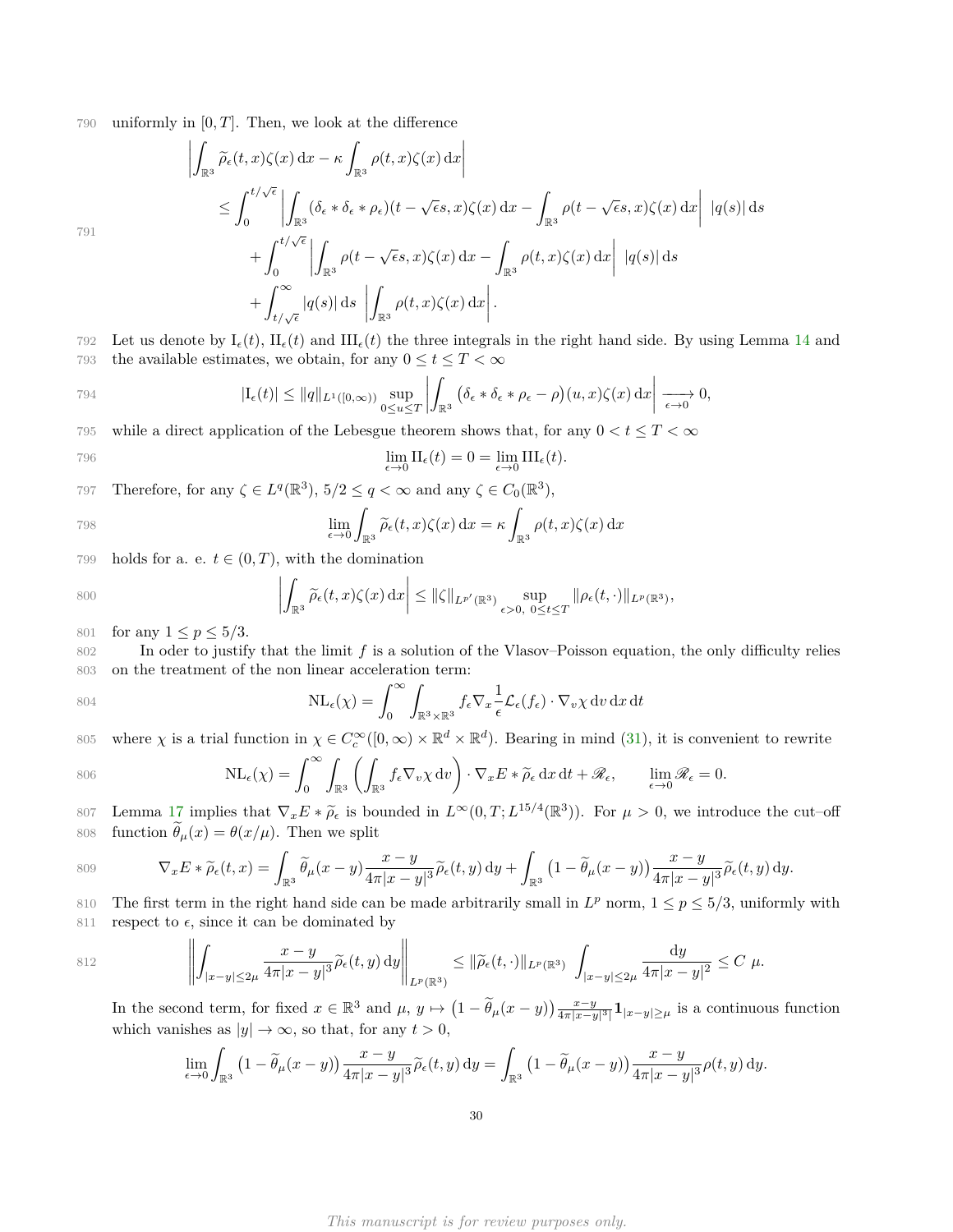By standard arguments of integration theory (see for instance [\[22,](#page-30-25) Th. 7.61]), we deduce that (a suitable subsequence of)  $\nabla_x E * \tilde{\rho}_e$  converges to  $\nabla_x E * \rho$  a. e. and strongly in  $L^p_{\text{loc}}((0, T) \times \mathbb{R}^3)$ , for any  $1 \leq p < 15/4$ . 815 On the other hand,  $\int_{\mathbb{R}^3} f_{\epsilon} \nabla_v \chi dv$  is compactly supported and converges to  $\int_{\mathbb{R}^3} f_{\epsilon} \nabla_v \chi dv$  weakly in any 816  $L^q((0,T) \times \mathbb{R}^3)$ . (In fact this convergence, as well as  $\rho_\epsilon \to \rho$  can be shown to hold strongly, by applying average lemma techniques, see [\[14,](#page-30-26) Th. 5].) We conclude that

818 
$$
\lim_{\epsilon \to 0} \mathrm{NL}_{\epsilon}(\chi) = \int_{0}^{\infty} \int_{\mathbb{R}^{3}} \left( \int_{\mathbb{R}^{3}} f \nabla_{v} \chi \, dv \right) \cdot \nabla_{x} E * \rho \, dx \, dt.
$$

It ends the proof of Theorem [11.](#page-17-3)

#### REFERENCES

- <span id="page-30-1"></span>821 [1] B. AGUER, S. DE BIÈVRE, P. LAFITTE, AND P. E. PARRIS, *Classical motion in force fields with short range correlations*, J. Stat. Phys., 138 (2010), pp. 780–814.
- <span id="page-30-16"></span> [2] R. Alonso, T. Goudon, and A. Vavasseur, *Damping of particles interacting with a vibrating mediumt*, tech. report, Inria, 2016.
- <span id="page-30-22"></span>[3] A. A. Arsen<sup>0</sup> ev, *Existence in the large of a weak solution of Vlasov's system of equations*, Ž. Vyčisl. Mat. i Mat. Fiz., 15 (1975), pp. 136–147, 276.
- <span id="page-30-6"></span>827 [4] C. BOLDRIGHINI, L. A. BUNIMOVICH, AND Y. G. SINAĬ, *On the Boltzmann equation for the Lorentz gas*, J. Statist. Phys., 32 (1983), pp. 477–501, [doi:10.1007/BF01008951,](http://dx.doi.org/10.1007/BF01008951) [http://dx.doi.org/10.1007/BF01008951.](http://dx.doi.org/10.1007/BF01008951)
- <span id="page-30-23"></span> [5] F. Bouchut, *Introduction to the mathematical theory of kinetic equations*, vol. 4 of Series in Applied Math., Gauthier-Villars, 2000.
- <span id="page-30-15"></span>831 [6] F. BOUCHUT, F. GOLSE, AND C. PALLARD, *Nonresonant smoothing for coupled wave + transport equations and the Vlasov-Maxwell system*, Rev. Mat. Iberoamericana, 20 (2004), pp. 865–892.
- <span id="page-30-20"></span> [7] F. Boyer and P. Fabrie, *Mathematical Tools for the Study of the Incompressible Navier-Stokes Equations and Related Models*, vol. 183 of Applied Math. Sci., Springer, 2013.
- <span id="page-30-0"></span> [8] L. Bruneau and S. De Bièvre, *A Hamiltonian model for linear friction in a homogeneous medium*, Comm. Math. Phys., 229 (2002), pp. 511–542.
- <span id="page-30-7"></span> [9] E. Caglioti and F. Golse, *On the Boltzmann-Grad limit for the two dimensional periodic Lorentz gas*, J. Stat. Phys., 141 (2010), pp. 264–317.
- <span id="page-30-2"></span> [10] S. De Bièvre, P. Lafitte, and P. E. Parris, *Normal transport at positive temperatures in classical Hamiltonian open systems*, in Adventures in mathematical physics, vol. 447 of Contemp. Math., Amer. Math. Soc., Providence, RI, 2007, pp. 57–71.
- <span id="page-30-3"></span> [11] S. De Bièvre and P. E. Parris, *Equilibration, generalized equipartition, and diffusion in dynamical Lorentz gases*, J. Stat. Phys., 142 (2011), pp. 356–385.
- <span id="page-30-4"></span> [12] S. De Bièvre, P. E. Parris, and A. Silvius, *Chaotic dynamics of a free particle interacting linearly with a harmonic oscillator*, Phys. D, 208 (2005), pp. 96–114.
- <span id="page-30-19"></span> [13] R. Di Perna and P.-L. Lions, *Ordinary differential equations, transport theory and Sobolev spaces*, Invent. Math., 98 (1989), pp. 511–547.
- <span id="page-30-26"></span>[14] R. Di Perna, P.-L. Lions, and Y. Meyer, *L<sup>p</sup> regularity of velocity averages*, Ann. IHP. Analyse Non Linéaire, 8 (1991), pp. 271–287.
- <span id="page-30-17"></span>[15] R. L. Dobrušin, *Vlasov equations*, Funktsional. Anal. i Prilozhen., 13 (1979), pp. 48–58, 96.
- <span id="page-30-10"></span> [16] E. Frénod and K. Hamdache, *Homogenisation of transport kinetic equations with oscillating potentials*, Proc. Royal Soc. Edinburgh A, 126 (1996), pp. 1247–1275.
- <span id="page-30-8"></span> [17] G. Galavotti, *Rigorous theory of the Boltzmann equation in the Lorentz gas*, tech. report, Istituto di Fisica, Universitá di Roma, 1973. Nota interna n. 358.
- <span id="page-30-18"></span>[18] R. T. Glassey, *The Cauchy problem in kinetic theory*, SIAM, 1996.
- <span id="page-30-13"></span> [19] F. Golse, *The mean-field limit for the dynamics of large particle systems*, in Journées Equations aux dérivées partielles, Forges-les-Eaux, 2-6 juin 2003, 2003.
- <span id="page-30-9"></span> [20] F. Golse, *On the periodic Lorentz gas and the Lorentz kinetic equation*, Ann. Fac. Sci. Toulouse Math. (6), 17 (2008), 859 pp. 735–749, [http://afst.cedram.org/item?id=AFST\\_2008\\_6\\_17\\_4\\_735\\_0.](http://afst.cedram.org/item?id=AFST_2008_6_17_4_735_0)
- <span id="page-30-14"></span> [21] F. Golse, C. Mouhot, and V. Ricci, *Empirical measures and Vlasov hierarchies*, AIMS-Kinetic and Related Models, 6 (2013), pp. 919–943.
- <span id="page-30-25"></span> [22] T. Goudon, *Intégration: Intégrale de Lebesgue et introduction à l'analyse fonctionnelle*, Références Sciences, Ellipses, 2011.
- <span id="page-30-11"></span> [23] T. Goudon and M. Rousset, *Stochastic acceleration in an inhomogeneous time random force field*, Appl. Math. Res. Express. AMRX, 1 (2009), pp. 1–46.
- <span id="page-30-21"></span>[24] M. Keel and T. Tao, *Endpoint Strichartz estimates*, American J. of Math., 120 (1998), pp. 955–980.
- <span id="page-30-12"></span> [25] H. Kesten and G. C. Papanicolaou, *A limit theorem for stochastic acceleration*, Comm. Math. Phys., 78 (1980), pp. 19–63.
- <span id="page-30-5"></span> [26] P. Lafitte, P. E. Parris, and S. De Bièvre, *Normal transport properties in a metastable stationary state for a classical particle coupled to a non-Ohmic bath*, J. Stat. Phys., 132 (2008), pp. 863–879.
- <span id="page-30-24"></span>[27] L. Lieb and M. Loss, *Analysis*, vol. 14 of Graduate Studies in Mathematics, AMS, 2001. (2nd. edition).